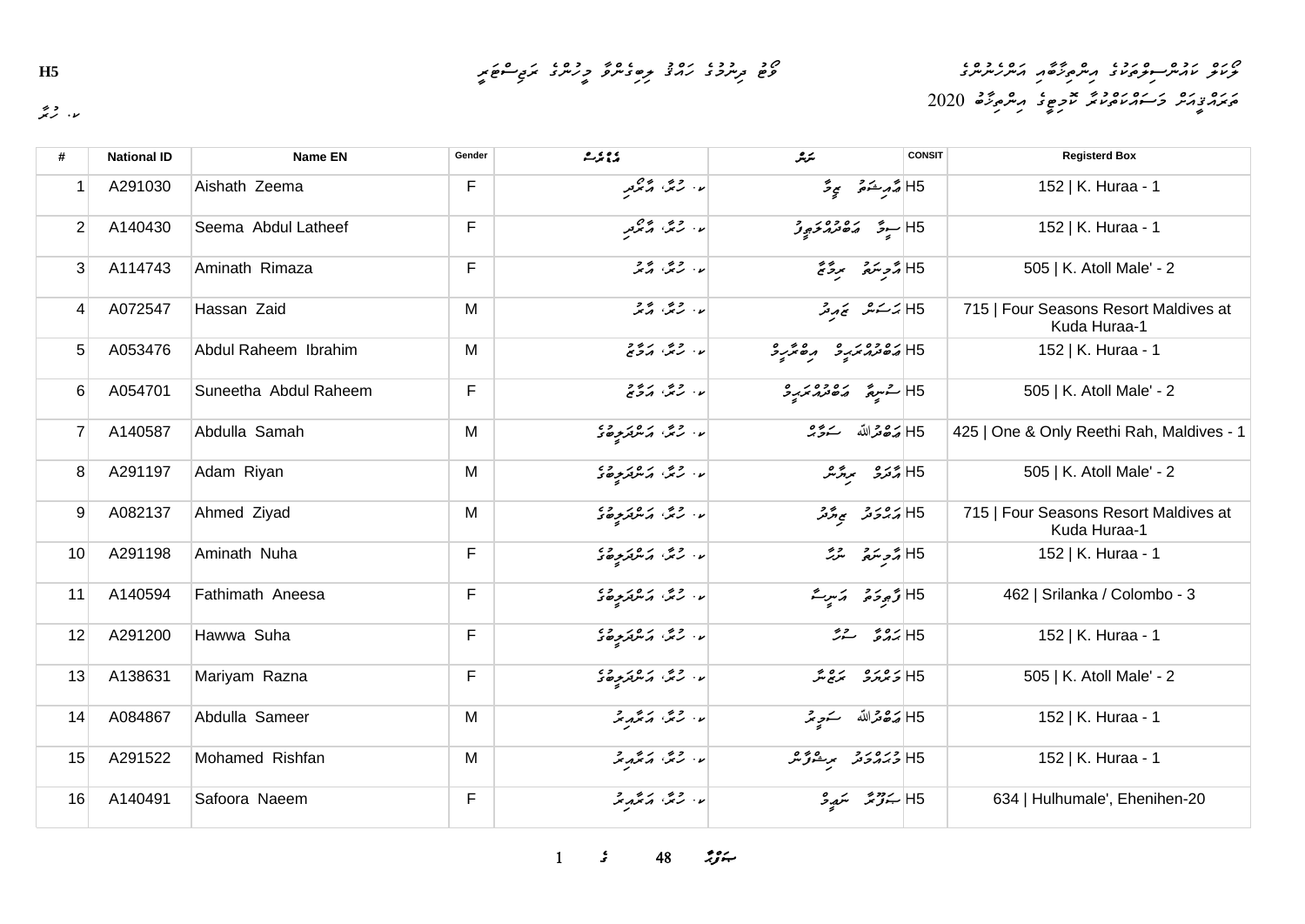*sCw7q7s5w7m< o<n9nOoAw7o< sCq;mAwBoEw7q<m; wBm;vB* م من المرة المرة المرة المرجع المرجع في المركبة 2020<br>مجم*د المريض المربوط المربع المرجع في المراجع المركبة* 

| 17 | A056567 | Aishath Raziyya         | F           | ما سرحمدٌ الم <i>اليوب</i><br> -     | H5 مەم ئەسىم ئىزىدە ئىر                   | 152   K. Huraa - 1                                    |
|----|---------|-------------------------|-------------|--------------------------------------|-------------------------------------------|-------------------------------------------------------|
| 18 | A070691 | Fathimath Rayya Ibrahim | F           | ما الرحمني الأمير ت                  | H5 رُجوحه برُمهٌ مِعْبَرِ وَ              | 152   K. Huraa - 1                                    |
| 19 | A291309 | Khadheeja Rifa Ibrahim  | F           | لاسترنت وتبرعه                       | H5  تَامِيعٌ الْمَرِيقُ الْمُتَصَمَّرِيقُ | 152   K. Huraa - 1                                    |
| 20 | A080131 | Abdulla Wajeeh          | M           | پار رژيمي در محرورځ                  | H5 كَدَهْ قَرْاللَّهُ       كَامِي رَّ    | 152   K. Huraa - 1                                    |
| 21 | A140454 | Ahmed Mahid             | M           | پار رقبق انگرېز قر                   | H5/ كەنزىقر گەرىتر                        | 152   K. Huraa - 1                                    |
| 22 | A140548 | Aishath Wajeeha         | F           | پار رژيمي در چربر محر                | H5 مَّەمِسْتَمْ كَەنتى تَر                | 152   K. Huraa - 1                                    |
| 23 | A120419 | Mohamed Nahid           | M           | الاسترنت ومتوفاته                    | H5 <i>5 برو 5 مئر مگردگ</i> ر             | 433   Gili Lankanfushi - 1                            |
| 24 | A105446 | Nahida Abdul Rasheed    | F           | پار رژيمي در محرورځ                  | H5  سَّرِيشَ صَرْحَة مِسْرِيْسِيْتِيْتَر  | 152   K. Huraa - 1                                    |
| 25 | A043372 | Aishath Aboobakru       | $\mathsf F$ | لاسترنت اره مصوبر                    | $22222$ $15$                              | 152   K. Huraa - 1                                    |
| 26 | A140521 | Akram Mohamed           | M           | ىر رقىق ئەمەسىسى                     | H5 كەندى جەمدەر د                         | 715   Four Seasons Resort Maldives at<br>Kuda Huraa-1 |
| 27 | A122303 | Aminath Inaya Mohamed   | F           | لا ، رحمهٔ ، مروسهٔ محمد             | H5  گەج سَرَ گەندە ئەرەر د                | 152   K. Huraa - 1                                    |
| 28 | A043317 | Mohamed Ibrahim         | M           | لاسترنتى أمره يحصر                   | H5 دُبرورو مِ مِرْبِ                      | 152   K. Huraa - 1                                    |
| 29 | A122302 | Umniyya Mohamed         | $\mathsf F$ | لا رحيق بره عصمه                     | H5 رُوْسِرْ رُمَّ وَبَرْدُونَر            | 505   K. Atoll Male' - 2                              |
| 30 | A140507 | Fathimath Shazly        | F           | ر وي مره موه مي<br>د ري مع د د د ب   | H5 ر <i>ُّڄِوَۃُ</i> شَہُمۡمِ ِ           | 152   K. Huraa - 1                                    |
| 31 | A291121 | Hussain Shimau          | M           | الاسترنتي المع والمحافظ والمحمد      | H5 يَرْسَمُ مِسْرَحْمَةِ مِنْ يَوْمِ      | 152   K. Huraa - 1                                    |
| 32 | A291119 | Mohamed Sinan           | M           | لا رحمه صره وه و                     | H5 <i>دې ده دو</i> سه مگرمګر              | 152   K. Huraa - 1                                    |
| 33 | A140506 | Shirumeena Abdul Hadhi  | F           | الاسترنتري المعاطر والمحافظ والمحافظ | H5  شوبۇرى مەھەر ئۇرگىر                   | 152   K. Huraa - 1                                    |

**2** *s* **48** *z z*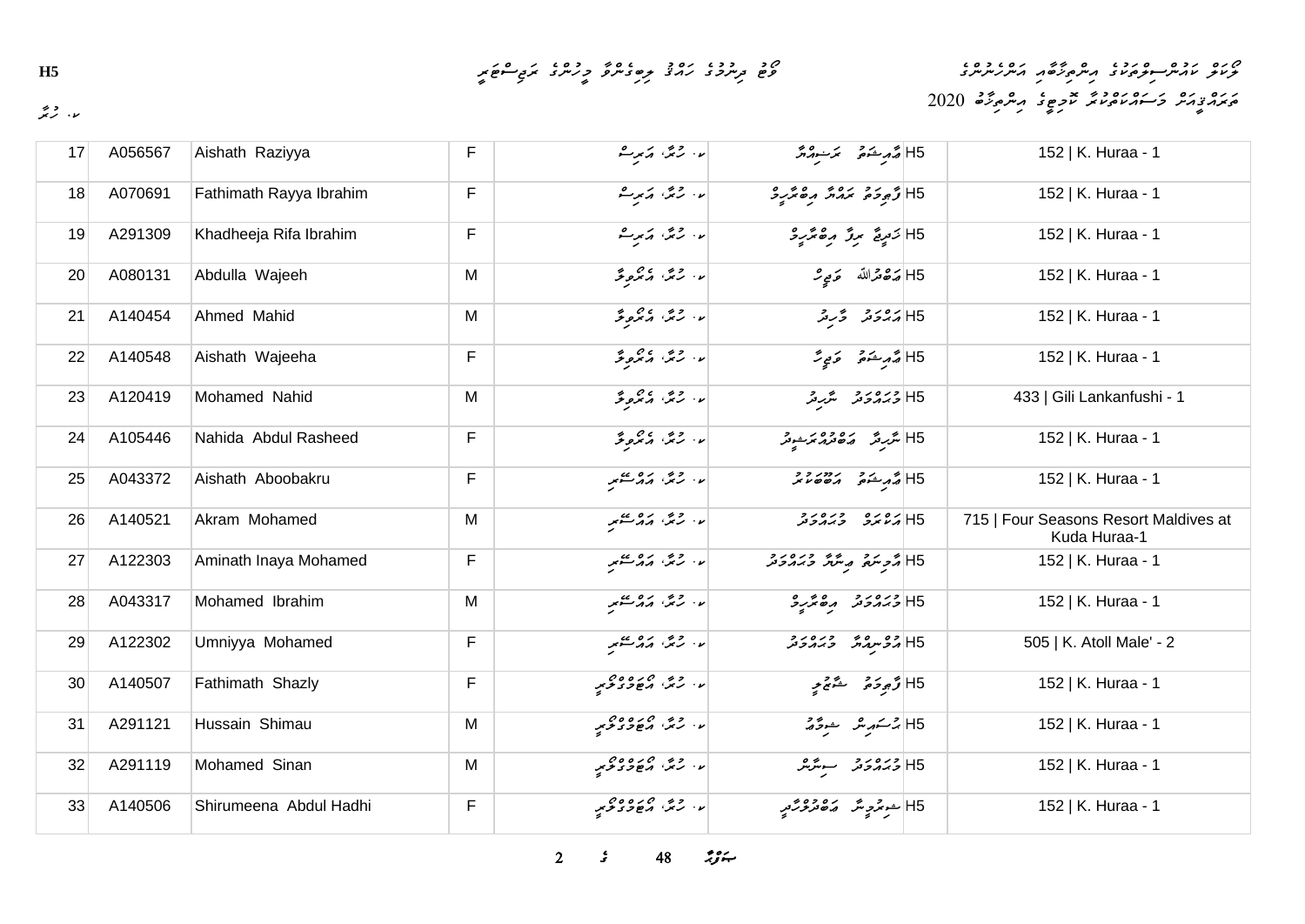*sCw7q7s5w7m< o<n9nOoAw7o< sCq;mAwBoEw7q<m; wBm;vB* م من المرة المرة المرة المرجع المرجع في المركبة 2020<br>مجم*د المريض المربوط المربع المرجع في المراجع المركبة* 

| 34 | A147242 | <b>Umar Saeed Rashad</b> | M           | ر. چې ه ده وه وه په                                   | H5 ح.ک محمد کر مرکب در استعم                                                                         | 97   R. Un'goofaaru - 1                  |
|----|---------|--------------------------|-------------|-------------------------------------------------------|------------------------------------------------------------------------------------------------------|------------------------------------------|
| 35 | A326172 | Waleed Khalid            | M           | ر وي مره وه م                                         | H5 كۆچى گە بىر                                                                                       | 152   K. Huraa - 1                       |
| 36 | A140497 | Ahmed Amjad              | M           | ىدا رقىق ئەتىنى ج                                     | H5 كەبرو كەھ بولىدۇ.                                                                                 | 152   K. Huraa - 1                       |
| 37 | A140495 | Azma Zakariyya           | $\mathsf F$ | 35.7.2.1                                              | H5 ביב ביציב                                                                                         | 152   K. Huraa - 1                       |
| 38 | A291889 | Easa Amjad               | M           | ىدا رحمى كەلىم تو                                     | H5 <sub>جو</sub> ستە كەنزى <i>ق</i> ىر                                                               | 152   K. Huraa - 1                       |
| 39 | A151332 | Fathimath Shehenaz       | F           | 327.2.1                                               | H5  <i>وَّجِ دَمَعْ</i> شَرْسَمْ جَ                                                                  | 152   K. Huraa - 1                       |
| 40 | A291132 | Mariyam Ali              | F           | ر، رجمهٔ ن <i>جار موؤه م</i> ش                        | H5 كابر به كار محمد بير بير بير بير بير بير بير بير الله بير الله بير الله بير الله بير الله بير الل | 152   K. Huraa - 1                       |
| 41 | A115906 | Mohamed Rasheed          | M           | ، رژ <sub>نگ</sub> ځ <sup>رم</sup> ورو <sub>م</sub> م | H5 <i>جُهُمُ جُرَّجُومُ - بَرَحْوِمُ</i>                                                             | 152   K. Huraa - 1                       |
| 42 | A140485 | Agleema Abdul Kareem     | F           | الاسترنت كالمحر بموسر                                 | H5   رَدْ مِرَّ   رە دەرىر برِ 3                                                                     | 152   K. Huraa - 1                       |
| 43 | A140524 | Ahmed Agleem             | M           | ما رقم میگر می می می می می می                         | H5. پروتر کی بود                                                                                     | 152   K. Huraa - 1                       |
| 44 | A140520 | Aishath Raushan          | F           | الاسترنت كالمحر بحر وتكل                              | H5 مەم ئىقتىمىتى ئىش ئىشكەنلىر                                                                       | 152   K. Huraa - 1                       |
| 45 | A291098 | Hassan Shuhad            | M           | الاسترنتري كالمحر كركو للر                            | H5  پُرسکر میٹرنگر                                                                                   | 152   K. Huraa - 1                       |
| 46 | A291096 | Hussain Shuhad           | M           | ما رقم می محمد محمد محمد می                           | H5 پرسکو سکور شور تھر<br>15                                                                          | 152   K. Huraa - 1                       |
| 47 | A028038 | Mohamed Abdul Rahman     | M           | ما رقم می محمد محمد محمد می                           | H5 دره رو دره ده دره در د                                                                            | 152   K. Huraa - 1                       |
| 48 | A049202 | Abdul Latheef Mohamed    | M           | ، رئىش ھەمم قو                                        | H5 رەمور ۋە مەدەرم                                                                                   | 419   Paradise Island Resort and Spa - 1 |
| 49 | A140532 | Aminath Fazna            | F           | ا را رقمهٔ میگورنگه                                   | H5 مَّ حِسَمَةٌ وَتَحْسَّرُ                                                                          | 152   K. Huraa - 1                       |
| 50 | A031957 | Ibrahim Shaheem          | M           | الاسترنت الملح والمحامل                               | H5   <i>وڭ ئۇر</i> ۇ سىمرۇ                                                                           | 422   Club Med Kanifinolhu - 1           |

**3** *3* **<b>***48 <i>n***<sub>1</sub>** *<i>g <i>x <i>g <i>x <i>g <i>x <i>g <i>x***</sup>**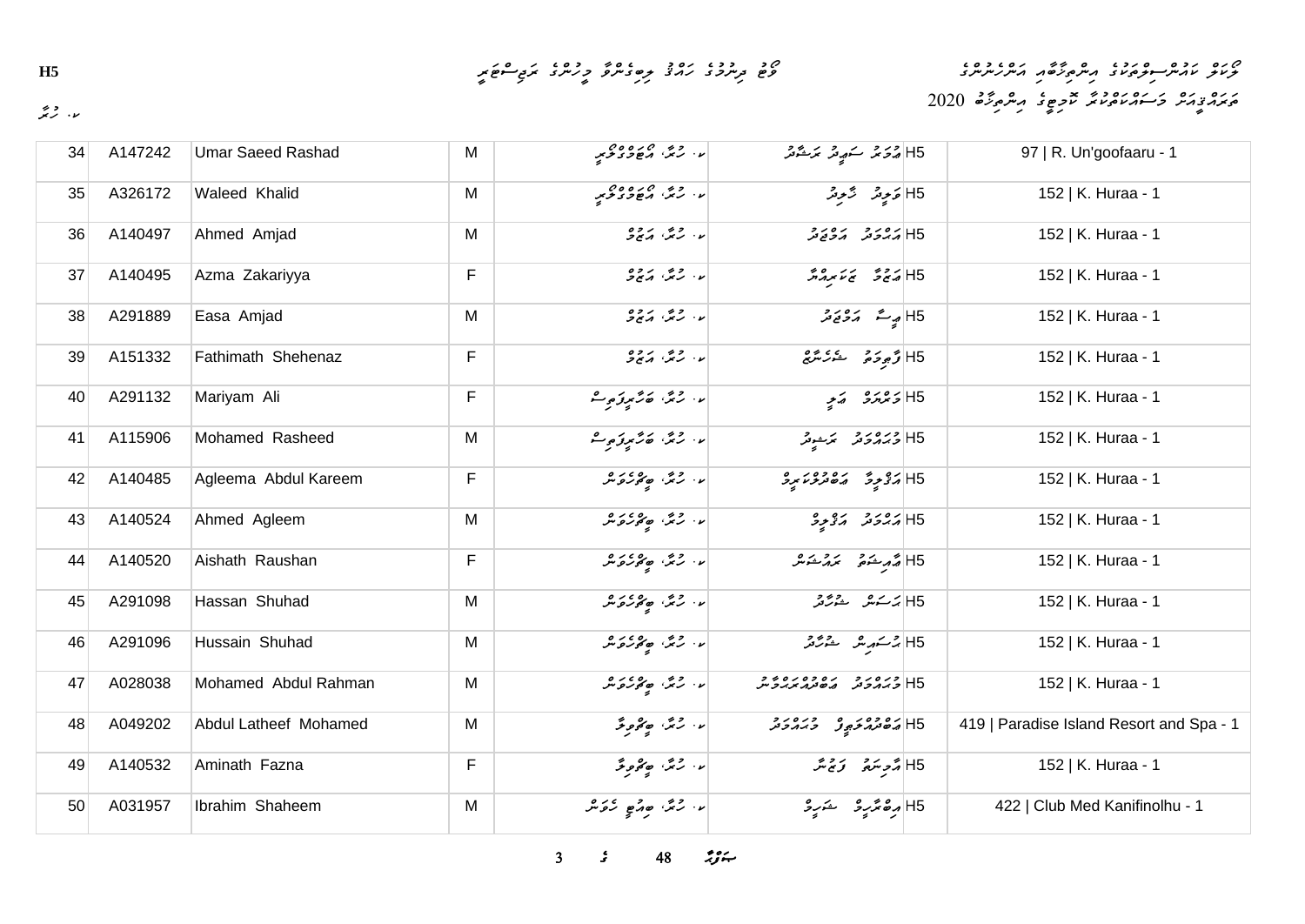*sCw7q7s5w7m< o<n9nOoAw7o< sCq;mAwBoEw7q<m; wBm;vB* م من المرة المرة المرة المرجع المرجع في المركبة 2020<br>مجم*د المريض المربوط المربع المرجع في المراجع المركبة* 

| 51 | A291033 | Fathimath Ula               | $\mathsf F$  | $3 \times 2$ $\sigma$ $\sqrt{2}$ $\cdot$ | H5 تَ <i>جِ حَجَ</i> شَرَّ               | 505   K. Atoll Male' - 2                              |
|----|---------|-----------------------------|--------------|------------------------------------------|------------------------------------------|-------------------------------------------------------|
| 52 | A009698 | Mohamed Shiyam              | M            | ر حريمي ھيورو د                          | H5 <i>55.25 مؤرد بمبرد</i>               | 152   K. Huraa - 1                                    |
| 53 | A121080 | Aishath Wirudha             | $\mathsf{F}$ | ر وه ودوه وده<br>را رنگ هونوی س          | H5 مُەمِسْمَعْ مِعْرَمَّدٌ               | 152   K. Huraa - 1                                    |
| 54 | A150233 | <b>Ismail Yaafis</b>        | M            | ر وي ودوه وده<br>را ريمن <i>ه و و</i> رس | H5 م <i>وس<sup>و</sup>د مۇرى مۇرى</i> تى | 152   K. Huraa - 1                                    |
| 55 | A291815 | <b>Abdul Basith Mohamed</b> | M            | ، رجنُ ھىشھ                              | H5 رەم دەك سور مەرم دىر                  | 152   K. Huraa - 1                                    |
| 56 | A291817 | Ibrahim Nashith Mohamed     | M            | بالمسترنين فاشعو                         | H5 رەڭرىرى ئىشبى <i>دىن</i> مىدىر        | 152   K. Huraa - 1                                    |
| 57 | A140590 | Maimoona Abdul Gafoor       | $\mathsf{F}$ | پارسمن <sup>3</sup> ھىل <sub>ى</sub>     | H5, ووهر مصر دود و                       | 152   K. Huraa - 1                                    |
| 58 | A291813 | Mariyam Nadha               | $\mathsf{F}$ | بالمسترنين فأمهم                         | H5 كەبەر ئەر                             | 152   K. Huraa - 1                                    |
| 59 | A100178 | Mohamed Nashid              | M            | بالمستركم للمحتفر                        | H5 <i>دُبُرُودُو مُرْجِعِدُ</i>          | 152   K. Huraa - 1                                    |
| 60 | A149718 | Ahmed Rashad                | M            | الا، رحمن محمود مرتد بين                 | H5   پروژو کرشگانگر                      | 152   K. Huraa - 1                                    |
| 61 | A140470 | Ali Nazmeen                 | M            | الاسترىنگ مۇسىترسىتى                     | H5 <i>ڇُجِ سَنَ جِهْرَ</i>               | 715   Four Seasons Resort Maldives at<br>Kuda Huraa-1 |
| 62 | A291336 | Fathimath Amany             | F            | الاسترات كالمستكر سيكا                   | H5 رَّج <i>وحَة مَ</i> حَسِ              | 152   K. Huraa - 1                                    |
| 63 | A140489 | Hajara Ali                  | $\mathsf F$  | الاستراتين المحاسونكر سيكا               | H5 گنج بھ کھیے کی تھا۔<br>15 ا           | 152   K. Huraa - 1                                    |
| 64 | A140468 | Hassan Asif                 | M            | الا الرحمة المحمومة مرسور                | H5   پزشتر گ <i>ے۔و</i>                  | 422   Club Med Kanifinolhu - 1                        |
| 65 | A140473 | Hussain Athif               | M            | الاسترىتى مۇسىترسىتى                     | H5 پرستمبر ش <i>ر مہون</i> ی             | 152   K. Huraa - 1                                    |
| 66 | A291335 | Ibrahim Azim                | M            | الاسترىتى مۇسىترسىتى                     | H5 بر <i>ەنگەر 3 مۇم</i> ۇ               | 152   K. Huraa - 1                                    |
| 67 | A115585 | Mohamed Shaheer             | M            | الاسترات كالمستكر سيكا                   | H5 <i>وُبَرُووتُو حَدِيثُ</i>            | 152   K. Huraa - 1                                    |

*4 s* 48  $23\div$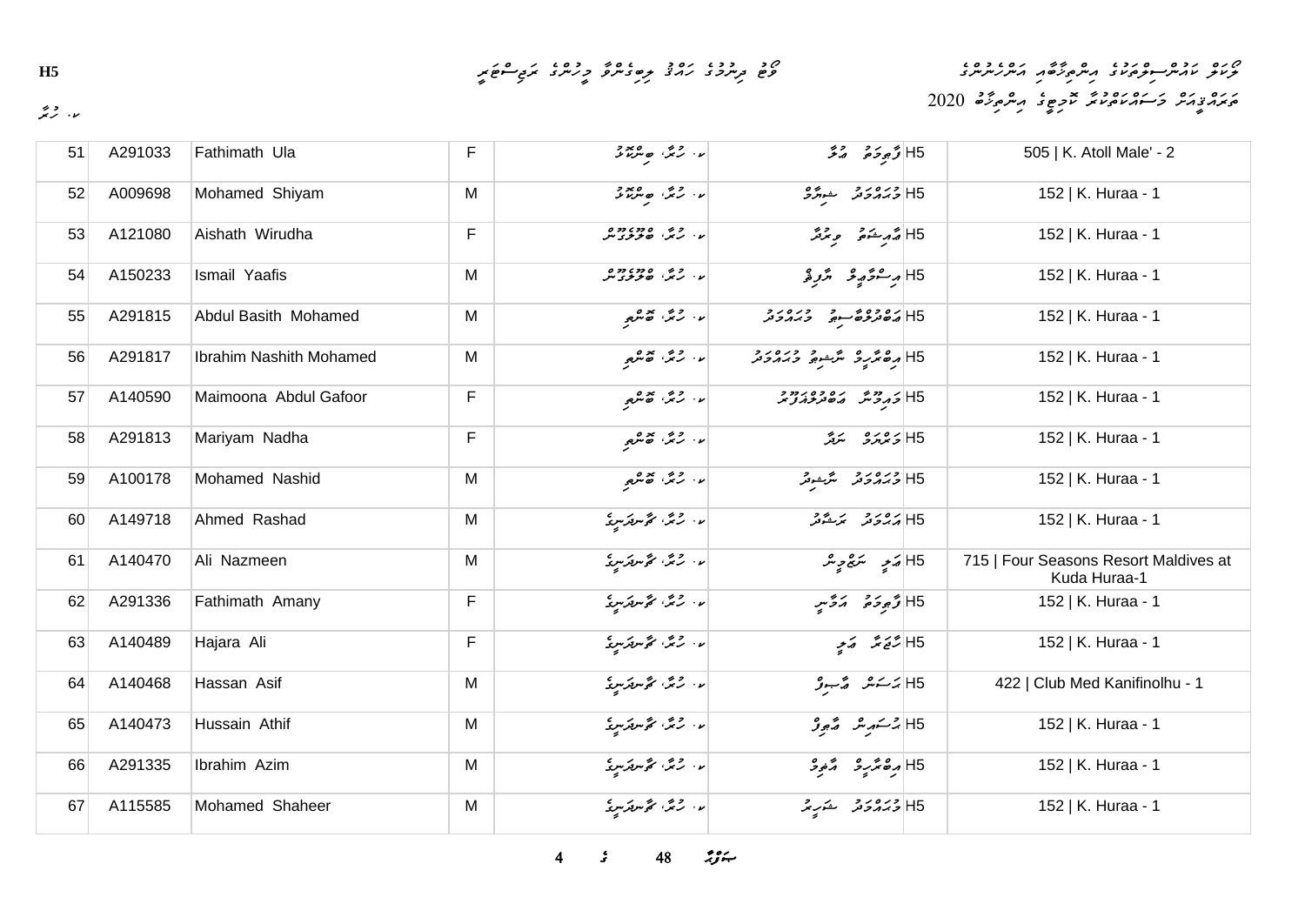*sCw7q7s5w7m< o<n9nOoAw7o< sCq;mAwBoEw7q<m; wBm;vB* م من المرة المرة المرة المرجع المرجع في المركبة 2020<br>مجم*د المريض المربوط المربع المرجع في المراجع المركبة* 

| 68 | A103595 | Ahmed Ayaz              | M           | ر، رقبهٔ عملوم <i>هٔ م</i>          | H5   <i>زبروتر بربرة</i>                                                                                       | 152   K. Huraa - 1             |
|----|---------|-------------------------|-------------|-------------------------------------|----------------------------------------------------------------------------------------------------------------|--------------------------------|
| 69 | A138036 | Fathimath Shazna        | F           | ر، رحمهٔ سماعه برسد                 | H5  <i>وُّهِ دَمُ</i> شَهُمْ مُّرَ                                                                             | 152   K. Huraa - 1             |
| 70 | A086442 | Mamdhooha Abdul Latheef | F           | ىد. خەتتى، ئۇي                      | H5 دودوم بره وه د بور                                                                                          | 152   K. Huraa - 1             |
| 71 | A140508 | Aishath Anisa           | $\mathsf F$ | لاس شرش میم پی                      | H5 مَّ مِشَعْرِ مَّ سِرْحَ                                                                                     | 152   K. Huraa - 1             |
| 72 | A065599 | Ali Waheed              | M           | ىد خەتتى ئىمى                       | H5 کی ح پیٹر                                                                                                   | 152   K. Huraa - 1             |
| 73 | A291299 | Aminath Nuzuha          | F           | لاس شرش میم پی                      | H5 أُمَّ حِسَنَةٌ مَسَّنَّ سَنَّةٍ مَسَّنَةٍ                                                                   | 152   K. Huraa - 1             |
| 74 | A140453 | Fathimath Fazleen       | F           | لا، رژنگه، میم په                   | H5  <i>وَّجِ دَمْ وَسْمُوِسْ</i>                                                                               | 152   K. Huraa - 1             |
| 75 | A291298 | Mariyam Azulifa         | F           | لاس شرش میم پی                      | H5 بريزو كم يح مِرتم                                                                                           | 152   K. Huraa - 1             |
| 76 | A236350 | Mohamed Faiz            | M           | لا، رژېژ، پېمې                      | H5 <i>جەد جىرى ئۇم</i> ى                                                                                       | 422   Club Med Kanifinolhu - 1 |
| 77 | A025501 | <b>Mohamed Didi</b>     | M           | ىد خەتتى ئىمى                       | H5 د بر بر بر بر بر بر                                                                                         | 152   K. Huraa - 1             |
| 78 | A070753 | Moomina Abdul Ghafoor   | $\mathsf F$ | لا، رژنگ میمی                       | H5, ويمر بره وه بردو و                                                                                         | 152   K. Huraa - 1             |
| 79 | A273480 | Wisaama                 | F           | ىد خەتتى ئىمى                       | H5 م شر                                                                                                        | 152   K. Huraa - 1             |
| 80 | A047014 | Ahmed Shaheem           | M           | ، رحمهٔ مردمهٔ                      | H5 كەنزى ئىم بىر ئىس بىر ئىس بىر ئىس بىر ئىس بىر ئىس بىر ئىس بىر ئىس بىر ئىس بىر ئىس بىر ئىس بىر ئىس بىر ئىس ب | 505   K. Atoll Male' - 2       |
| 81 | A291204 | Mohamed Anoof Shaheem   | M           | پار حریمی مورد تح                   | H5 ديرەرد برددە خىرى                                                                                           | 505   K. Atoll Male' - 2       |
| 82 | A153571 | <b>Abdul Saththar</b>   | M           | ر. رُبُّ، مِروْرَسُورِ وَ           | H5 پره وه بره و د                                                                                              | 152   K. Huraa - 1             |
| 83 | A140558 | Aishath Inasa           | F           | ، رُبَّزٌ، مِروْنَاسُودَّ           | H5 مَّەرْسَىمَ مِرْسَّرْسَمْ                                                                                   | 152   K. Huraa - 1             |
| 84 | A140575 | Aminath Shaweena        | F           | ر، رژیم، م <sub>و</sub> ثور کشور مح | H5 مَرْحِ سَمَعٍ مَسْرِ سَمَّةٍ سَمَّ                                                                          | 152   K. Huraa - 1             |

*5 sC 48 nNw?mS*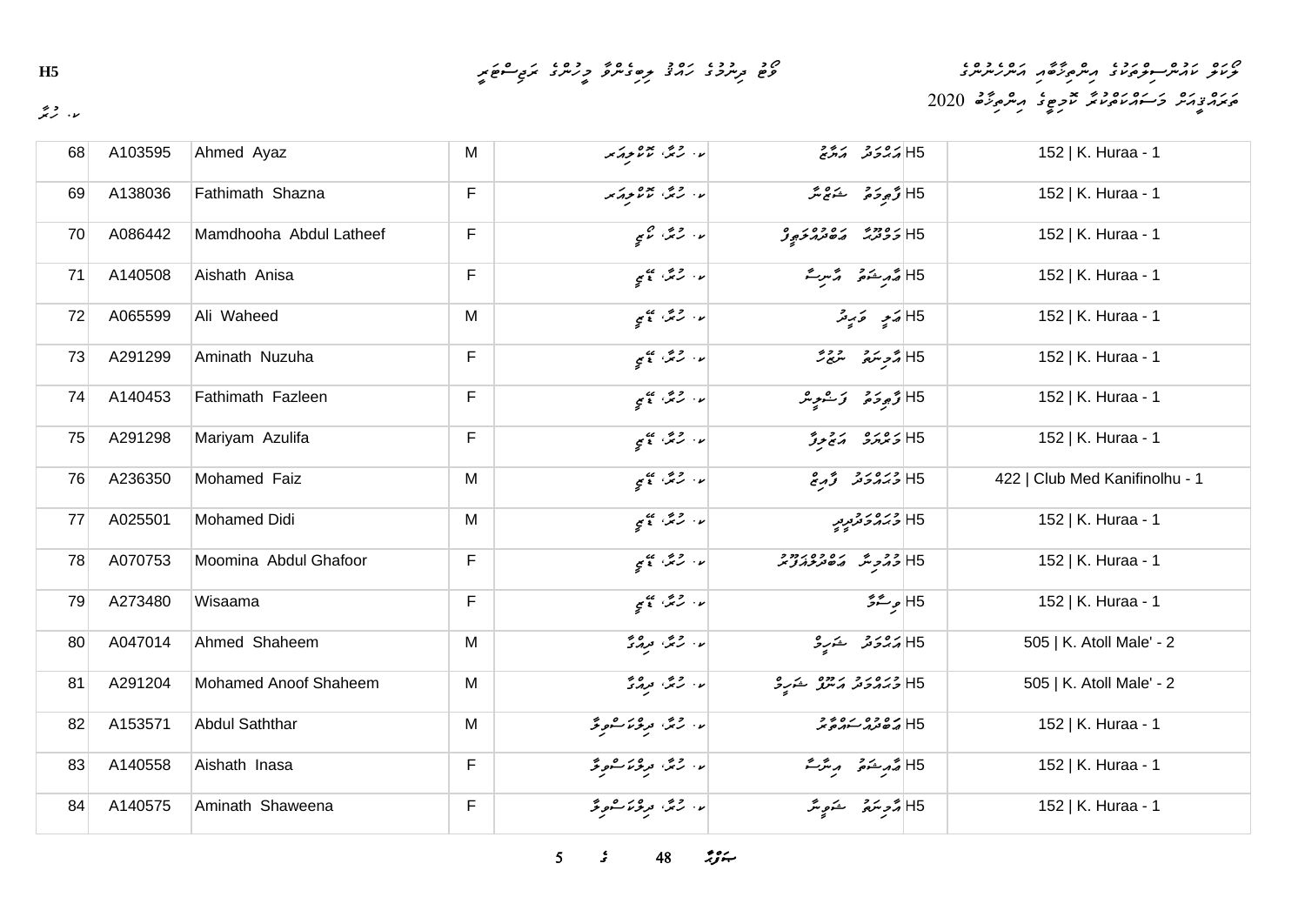*sCw7q7s5w7m< o<n9nOoAw7o< sCq;mAwBoEw7q<m; wBm;vB* م من المرة المرة المرة المرجع المرجع في المركبة 2020<br>مجم*د المريض المربوط المربع المرجع في المراجع المركبة* 

| 85  | A128101 | Fathimath Shaweetha         | F | ، رقبرُ، م <sub>و</sub> ثرُ، مقومٌ    | H5  <i>وَّجِوَدَة</i> شَو <i>مٍةً</i>        | 152   K. Huraa - 1                                    |
|-----|---------|-----------------------------|---|---------------------------------------|----------------------------------------------|-------------------------------------------------------|
| 86  | A140557 | Saleema Shameem             | F | ر، رژیمهٔ مرو <i>را شو</i> یگه        | H5  سَمِرِةٌ     شَمرِةٌ                     | 152   K. Huraa - 1                                    |
| 87  | A290994 | Aishath Samha               | F | ، رُبَّرٌ، مِروْشَة مَرْ              | H5 مَجْمَدِ حَقَدَ جَدَبَّرَ = C             | 634   Hulhumale', Ehenihen-20                         |
| 88  | A162750 | Mohamed Zahid               | M | ، رُبُّ، مِرْوُسْتُمْتَر              | H5 <i>جزه بحتى بحريم</i>                     | 505   K. Atoll Male' - 2                              |
| 89  | A068899 | Sameeha Jameel              | F | ىر رقىق موتۇشكى                       | H5  سَمرٍ پُر ت <sub>َح</sub> وِ وُ          | 505   K. Atoll Male' - 2                              |
| 90  | A140540 | Aminath Maldha              | F | لا- رَحِمٌ، قَرْمِرِ                  | H5 مَّحِسَمَۃ دَوْمَّد                       | 152   K. Huraa - 1                                    |
| 91  | A318146 | Hamzaadhu Abdul Azeez       | M | ر، رحمت <sup>ی،</sup> فرمبر           | H5 <i>ב</i> وړو ده ده دي                     | 152   K. Huraa - 1                                    |
| 92  | A125935 | Latheefa Ibrahim            | F | ر، رحمت <sup>ی،</sup> فرمبر           | H5  كَرْجِوتْ مِنْ صُمَّرِيْتْ               | 152   K. Huraa - 1                                    |
| 93  | A067134 | Mohamed Sulaiman            | M | ر . رُمَّزٌ، قرمرِ                    | H5 جەير جو ئەيم ئەرگىرى بىر                  | 152   K. Huraa - 1                                    |
| 94  | A267175 | Faheema Mohamed             | F | ر، رژیمی دوری ه                       | H5 كۆرىچە جەيم <i>جەن</i> دىر                | 152   K. Huraa - 1                                    |
| 95  | A239866 | Fathuhulla Jameel           | M | ىر، خەبقى چېچرىشە                     | H5 وَتَحْرَكُ اللّه فَى تَحْرِ تَحْرُ        | 422   Club Med Kanifinolhu - 1                        |
| 96  | A135798 | Husny Abdul Rahman          | M | ىر، خەش قۇيۇت                         | H5 گەسىر مەھ <i>ەرە جەرە</i>                 | 715   Four Seasons Resort Maldives at<br>Kuda Huraa-1 |
| 97  | A084414 | Mohamed Asim                | M | ر، رحمهٔ المرتزعه                     | H5 <i>جُهُودُو جُ</i> بودُ                   | 152   K. Huraa - 1                                    |
| 98  | A132624 | Muhsina Abdul Kareem        | F | ر، رحمهٔ المربوب<br>را، رحمهٔ المربوب | H5 در سوئٹر مقصو <i>ر دین</i> ے میں          | 713   Cinnamon Dhonveli Maldives-1                    |
| 99  | A071263 | Abdul Shukoor Abdul Rasheed | M | لا، رژش، قرمترچ پر                    | H5 <sub>مر</sub> ج مرور در در دره در بر در د | 152   K. Huraa - 1                                    |
| 100 | A234520 | Abdulla Zaheen              | M | ىر، رقبۇ، قرىترە ئىر                  | H5  رَجْعَة الله قَرَبِ مَّرْ                | 152   K. Huraa - 1                                    |
| 101 | A291693 | Ali Ziyan                   | M | ر، رحمہ قرمتری مر                     | H5   رَمِي ہو مُرمَّثَر                      | 408   Milaidhoo Island Maldives - 1                   |

*6 sC 48 nNw?mS*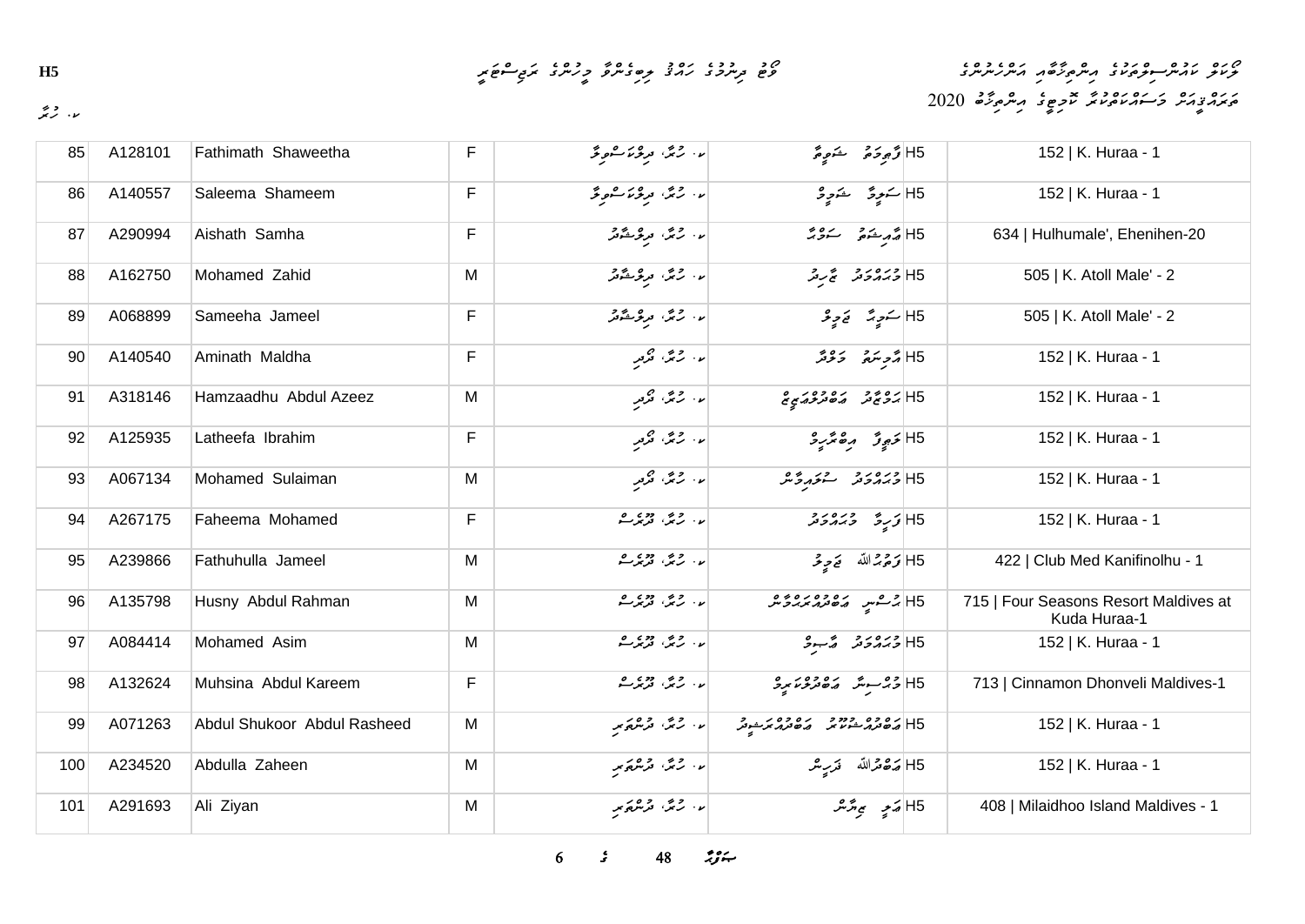*sCw7q7s5w7m< o<n9nOoAw7o< sCq;mAwBoEw7q<m; wBm;vB* م من المرة المرة المرة المرجع المرجع في المركبة 2020<br>مجم*د المريض المربوط المربع المرجع في المراجع المركبة* 

| 102 | A073490 | Aminath Jenifaa           | F | ىر، خەش قرىترى بىر          | H5  مُرْحِسَمُ فَيَسِمُّ                                                                                 | 152   K. Huraa - 1                                    |
|-----|---------|---------------------------|---|-----------------------------|----------------------------------------------------------------------------------------------------------|-------------------------------------------------------|
| 103 | A144568 | Fathimath Jazmine         | F | ىر، رقبۇ، قرىترەنجىيە       | H5 تُجِعَةً حَجَّجٍ مَّر                                                                                 | 152   K. Huraa - 1                                    |
| 104 | A291694 | Hawwa Sara                | F | ىر، رقمى، قرىندە ئىر        | $\stackrel{\bullet}{\sim} \stackrel{\bullet}{\sim} \stackrel{\bullet}{\sim} \stackrel{\bullet}{\mid} H5$ | 152   K. Huraa - 1                                    |
| 105 | A080822 | Abdulla Nazim             | M | $51$ xuse 33.               | H5 كَەشْراللە شَ <sub>خ</sub> ْرَةْ                                                                      | 152   K. Huraa - 1                                    |
| 106 | A140427 | Khadeeja Mohamed          | F | s suscesse                  | H5  زَمِرِيَّ     دُبَرُدُوَمَرُ                                                                         | 152   K. Huraa - 1                                    |
| 107 | A101456 | Zaeema Hussain            | F |                             | H5 يَهِ دًّ بِرْسَهِ مِرْ مِرْ                                                                           | 713   Cinnamon Dhonveli Maldives-1                    |
| 108 | A140528 | Mohamed Nasih             | M | ىر، رقبۇ، ئەنقرىبر          | H5 <i>جەدە دە</i> ئەر                                                                                    | 715   Four Seasons Resort Maldives at<br>Kuda Huraa-1 |
| 109 | A140567 | Siyana Mohamed            | F | لاسترنت وكالمعاديب          | H5 سەترىتر ب <i>ەر دىر</i>                                                                               | 152   K. Huraa - 1                                    |
| 110 | A130405 | Abdulla Mahir             | M | ، رژئی وَ پریووک            | H5 كەھىراللە ئ <i>ۇرى</i> ر                                                                              | 152   K. Huraa - 1                                    |
| 111 | A291126 | Adam Thahuseen            | M | ، رژئی ورسپروترگ            | H5 گەنىز قەيرىسىلىر                                                                                      | 432   Waldorf Astoria Maldives Ithaafushi -           |
| 112 | A149857 | Ahmed Mubaarik            | M | ، رژئی، ژەپرزۇپ             | H5 كەبروتر جىھىر                                                                                         | 715   Four Seasons Resort Maldives at<br>Kuda Huraa-1 |
| 113 | A206497 | Athiyya Abdul Gafoor Adam | F | لاسترىتى كورىمبرۇكۇت        | H5 - مورد مره دورود و ردد                                                                                | 72   N. Ken'dhikulhudhoo - 1                          |
| 114 | A140443 | Hawwa Adam                | F | ، رژئی ورسپروترگ            | H5 يَرْدُوَّ بِرَمَرْدُ                                                                                  | 152   K. Huraa - 1                                    |
| 115 | A140445 | Liyoosha Mahir            | F | ، رژئی و پریووٹ             | H5 مِیْرْٹَہ ڈرنڈ                                                                                        | 152   K. Huraa - 1                                    |
| 116 | A100933 | Mohamed Ziyau             | M | ىر، رقىق ئۇم <i>ئورۇغ ت</i> | H5 يُروُدُو سُن <i>وڤ</i> ر                                                                              | 715   Four Seasons Resort Maldives at<br>Kuda Huraa-1 |
| 117 | A140588 | Saniya Mahir              | F | ، رقىق ئەم ئۇنجەت           | H5 گەسبان ئ <sup>ې</sup> رىتى                                                                            | 152   K. Huraa - 1                                    |
| 118 | A067427 | Sheeza Mahir              | F | ر. رقبهٔ و <i>میروند</i>    |                                                                                                          | 152   K. Huraa - 1                                    |

*7 sC 48 nNw?mS*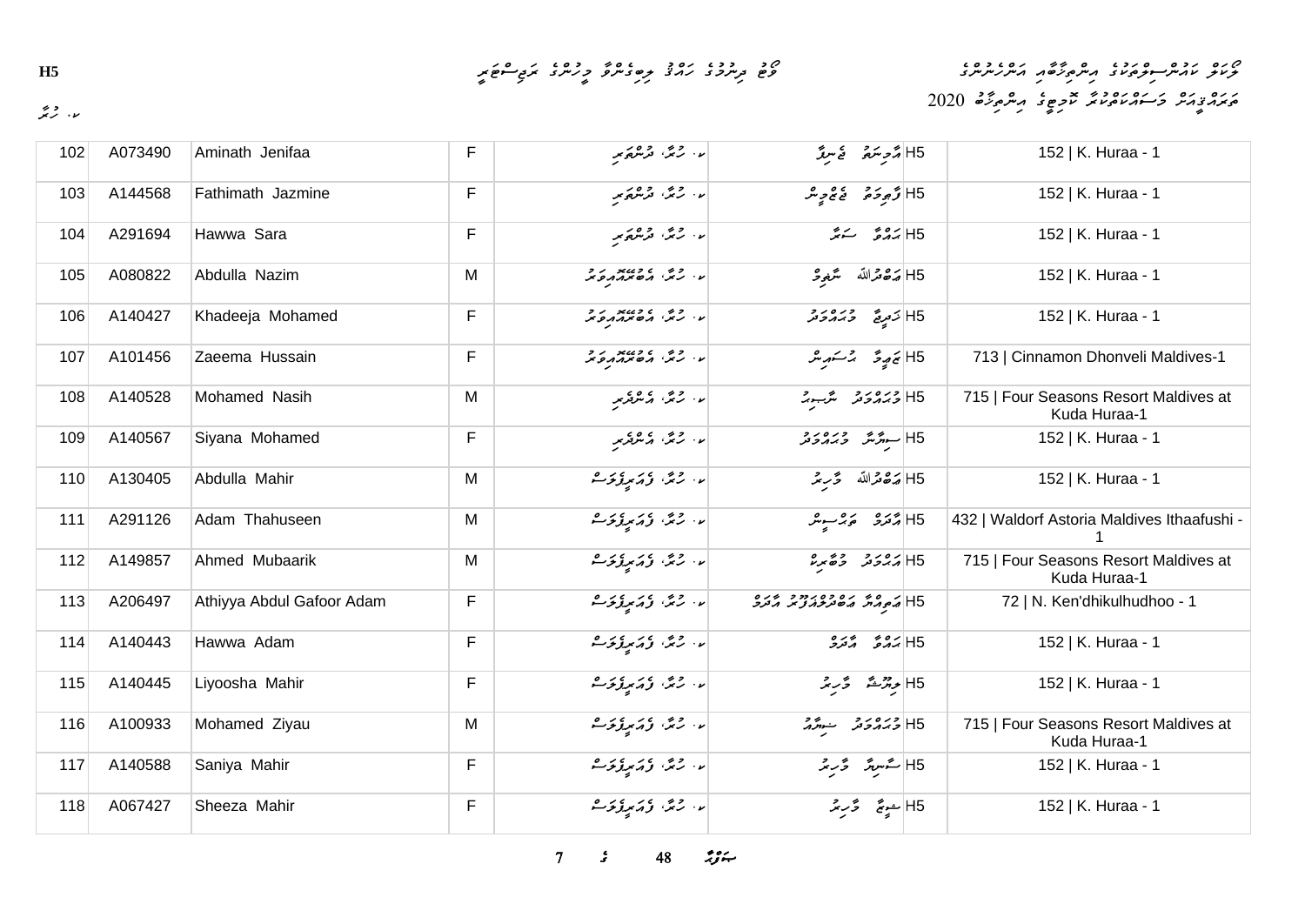*sCw7q7s5w7m< o<n9nOoAw7o< sCq;mAwBoEw7q<m; wBm;vB* م من المرة المرة المرة المرجع المرجع في المركبة 2020<br>مجم*د المريض المربوط المربع المرجع في المراجع المركبة* 

| 119 | A090992 | Shimla Mahir          | F           | ، رقبق كۆم <i>بو</i> رگوشە | H5  حوثى قرير                            | 152   K. Huraa - 1                                    |
|-----|---------|-----------------------|-------------|----------------------------|------------------------------------------|-------------------------------------------------------|
| 120 | A085911 | Yumna Mohamed         | F           | ، رُبُّ، دَمَرِ دِمِرْدَتْ | H5 يۇھ. <i>دېم</i> ۇتر                   | 152   K. Huraa - 1                                    |
| 121 | A291651 | Aminath Faiha Mansoor | F           | الأراجيني كالبريدة         | H5 مَّ حِسَمَةَ وَمِدَّ وَسَنَ مِنْ الله | 152   K. Huraa - 1                                    |
| 122 | A049906 | Fathimath Fareena     | $\mathsf F$ | لاسترش كالمرسانة           | H5 تَ <i>وْجِوَةْ تَ</i> مِيسَّ          | 152   K. Huraa - 1                                    |
| 123 | A010395 | Ibrahim Mansoor       | M           | الأراجيني كالمرباني        | H5  مەھەرىي كەرەردە                      | 152   K. Huraa - 1                                    |
| 124 | A290981 | Aminath Shaya         | F           | لاس جي وَمُرَدَّ           | H5 گەجەتىھ ش <i>ەڭ</i>                   | 152   K. Huraa - 1                                    |
| 125 | A079660 | Ismail Rasheed        | M           | مار جميعي کو تبری          | H5  مرےوً م <sub>ی</sub> و کرے تھ        | 152   K. Huraa - 1                                    |
| 126 | A290980 | Mohamed Shahud        | M           | الأراحيق كالجروح           | H5 دُبَرُهُ دَبَرٌ مُسَرَّمَّرٌ          | 152   K. Huraa - 1                                    |
| 127 | A151704 | Ibrahim Haleem        | M           | لا، رژش، وَنِج             | H5  مەھمىرى    ئىمرى                     | 152   K. Huraa - 1                                    |
| 128 | A243743 | Mariyam Adam          | F           | ىد - شرچى ئۇنج             | H5 كر <i>وبرو وترك</i>                   | 152   K. Huraa - 1                                    |
| 129 | A140537 | Mohamed Asfan         | M           | ىد - شرىقى - ئەنتى         | H5 دره در پر مورش                        | 715   Four Seasons Resort Maldives at<br>Kuda Huraa-1 |
| 130 | A140536 | Zaina Haleem          | $\mathsf F$ | ىد - شرشى ئۇنج             | H5  يَرمِدُ - بَرْمٍ وُ                  | 152   K. Huraa - 1                                    |
| 131 | A099734 | Zeeniya Haleem        | F           | لا، رژش تونج               | H5 <sub>مج</sub> سِرَتَہ بَہوتِ          | 152   K. Huraa - 1                                    |
| 132 | A140539 | Zunaira Shameem       | F           | لا، رژینگ نونچ             | H5 تح <i>مترم بمتحرِ و</i>               | 152   K. Huraa - 1                                    |
| 133 | A105234 | Abdul Rahman Hassan   | M           | ا را رژش و چرچ             | H5 رەپورىرە بور برگىر                    | 152   K. Huraa - 1                                    |
| 134 | A054867 | Athifa Abdul Rahman   | $\mathsf F$ | را رحمته الرحمع            | H5 <i>مەبوق مەھەرەمەم</i>                | 152   K. Huraa - 1                                    |
| 135 | A157491 | Fathimath Sadheema    | F           | ىدا رقىق بويىقى            | H5  <i>وَّجِوَدَة</i> سَعرِدً            | 152   K. Huraa - 1                                    |

**8** *s* **48** *n***<sub>y</sub> <b>***s*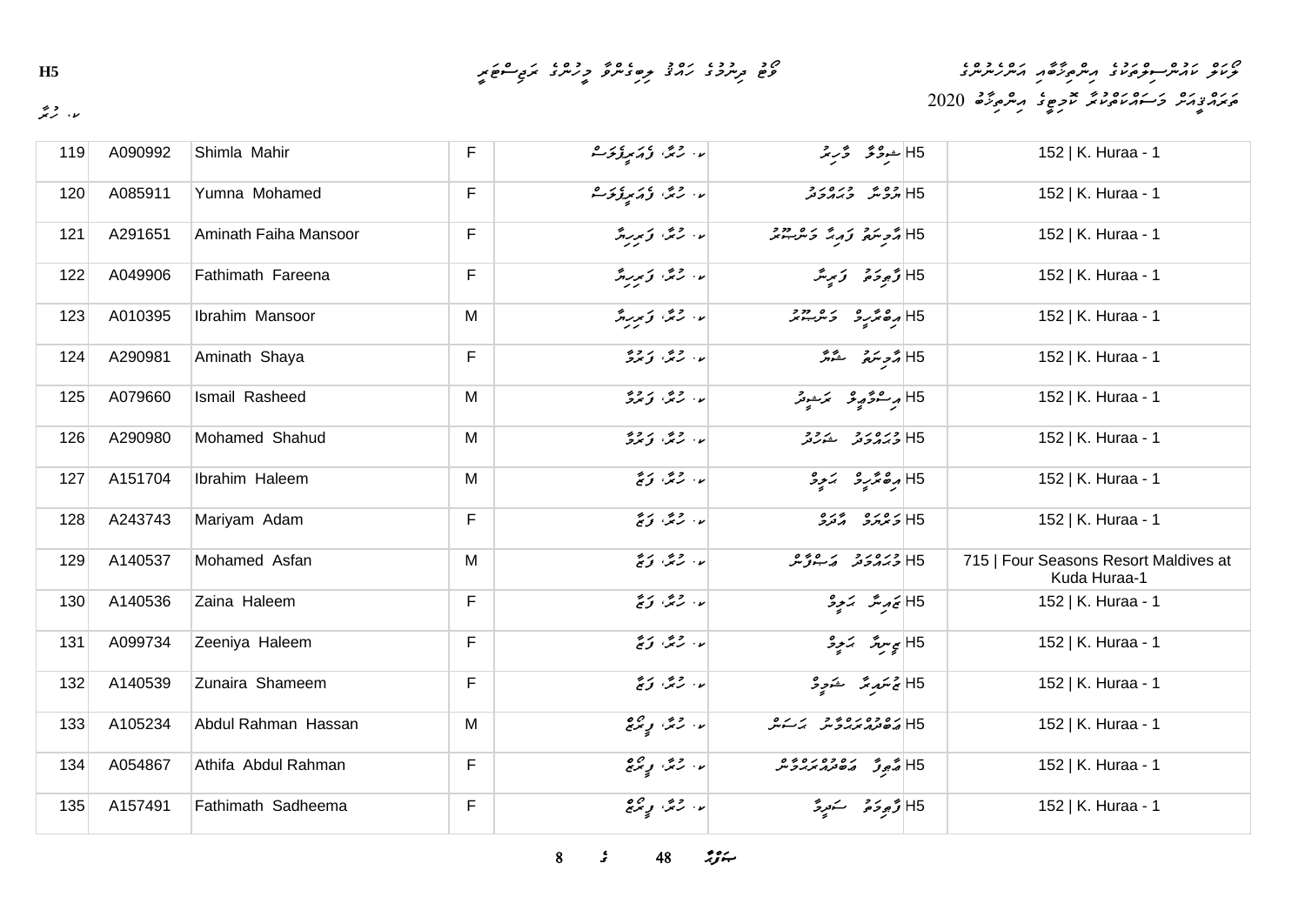*sCw7q7s5w7m< o<n9nOoAw7o< sCq;mAwBoEw7q<m; wBm;vB* م من المرة المرة المرة المرجع المرجع في المركبة 2020<br>مجم*د المريض المربوط المربع المرجع في المراجع المركبة* 

| 136 | A140441 | <b>Fathimath Fulhu</b>      | F | ىدا رقىق بولىرى                 | H5  <i>وَّجِ وَجُودْ نَ</i>                  | 152   K. Huraa - 1                                    |
|-----|---------|-----------------------------|---|---------------------------------|----------------------------------------------|-------------------------------------------------------|
| 137 | A098438 | Hassan Rauf                 | M | ىدا رقىق بولىرى                 | H5 پرسەمبر برد <i>و</i> ه                    | 152   K. Huraa - 1                                    |
| 138 | A140440 | Khadeeja Shareef            | F | ىدا رقىق بولىرى                 | H5  تزميرة كتستقيوتر                         | 152   K. Huraa - 1                                    |
| 139 | A131169 | Shafia Abdul Rahman         | F | ما سر محمد محمد محمد حرج ا      | H5 څوړ مصر <i>محد جره څ</i> و                | 152   K. Huraa - 1                                    |
| 140 | A291303 | Ahmed Eaman                 | M | ، رقبق وَرِوَتَرُهِ وَ          | H5 <i>ټرې تو</i> پوځنگ                       | 453   Maafushi Jail - 2                               |
| 141 | A112927 | Mohamed Wafir               | M | لاسترنت وبروتره ومح             | H5 <i>جەيم</i> ۇتىر گەرىمە                   | 152   K. Huraa - 1                                    |
| 142 | A141270 | Ahmed Fayaz                 | M | ر، رحمهٔ، وکرو مرد م            | H5 پروتر ق <i>5</i> گھر                      | 715   Four Seasons Resort Maldives at<br>Kuda Huraa-1 |
| 143 | A291481 | Aishath Assaal              | F | ر، رحمهٔ ک <sub>و</sub> رو در د | H5 مُصِنَعْ مَمْرُ مُحَمَّدٌ                 | 152   K. Huraa - 1                                    |
| 144 | A140477 | Aishath Yoosuf              | F | ر، رحمهٔ کورونده بر             | H5 گەرىشكە تەرىپى بىر                        | 152   K. Huraa - 1                                    |
| 145 | A140479 | Azeeza Easa                 | F | ر، رحمهٔ، وکرو مروند            | H5 کی پیچ گھ میرے میں ت                      | 152   K. Huraa - 1                                    |
| 146 | A324094 | Hafiza Adam                 | F | ر، رحمهٔ، وکره مرد د            | H5  يَرْدِيَّ مَدَّمَرَّدُ                   | 152   K. Huraa - 1                                    |
| 147 | A057241 | Ishag Easa                  | M | ما رقبق وكربروجرد               | H5 پر <i>شہر تھ</i> پہ                       | 152   K. Huraa - 1                                    |
| 148 | A054768 | Abdul Muhaimin Abdul Gafoor | M |                                 | H5 رەموم مەرمەمە مەمەدەم بىر مەمدىكى ئىرەتكى | 152   K. Huraa - 1                                    |
| 149 | A291860 | Ahmed Ikram                 | M | ر، رقبق و <i>رو</i> متر         | H5. يرىر مەنزى                               | 152   K. Huraa - 1                                    |
| 150 | A131139 | Fathimath Anoosha           | F | لاسترنتري وكربا ويتر            | H5 رَّجْوِحَةَ دَيْرْجَةَ                    | 152   K. Huraa - 1                                    |
| 151 | A291859 | Mohamed Ilham               | M | مار رقبق كالرجائل               | H5 تربروتر م <i>ورّد</i>                     | 422   Club Med Kanifinolhu - 1                        |
| 152 | A140565 | Shaziyya Adam               | F | ء کانگا وکرونکر                 | H5  شَمَو <i>ْرِهُمُّ مُ</i> مَرَّدُ         | 152   K. Huraa - 1                                    |

*9 s* 48 *i*<sub>S</sub>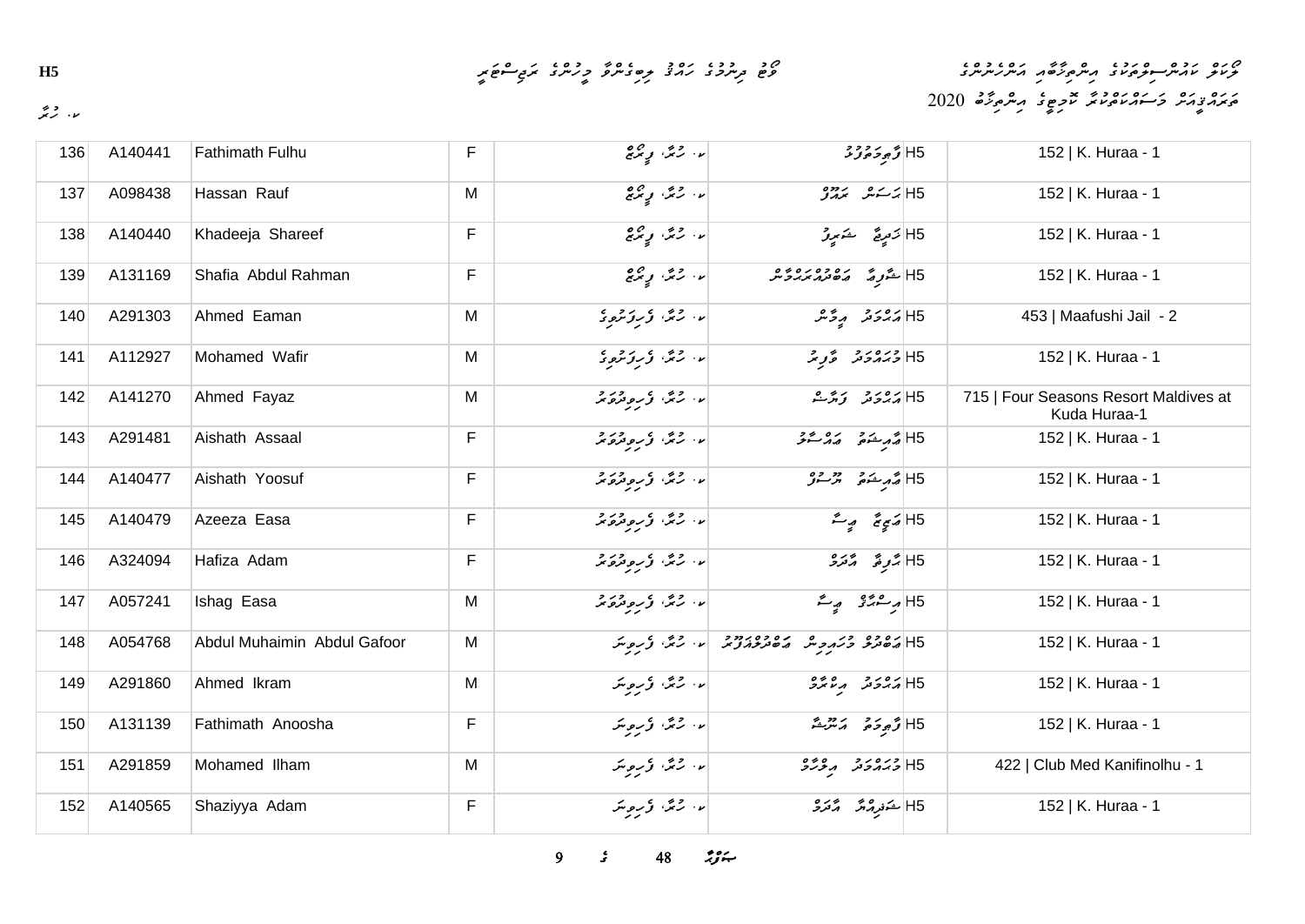*sCw7q7s5w7m< o<n9nOoAw7o< sCq;mAwBoEw7q<m; wBm;vB* م من المرة المرة المرة المرجع المرجع في المركبة 2020<br>مجم*د المريض المربوط المربع المرجع في المراجع المركبة* 

| 153 | A146665 | Fathmath Shifa   | $\mathsf F$ | ما الرحمة) كورتمبربر         | H5 وَجِرَة حَمَدٍ مَنْ اللَّهِ                   | 152   K. Huraa - 1                                    |
|-----|---------|------------------|-------------|------------------------------|--------------------------------------------------|-------------------------------------------------------|
| 154 | A066631 | Ibrahim Nazeer   | M           | لاء رحيق وكالحريب            | H5 مەھم <i>گىي</i> ۇ سى <i>نچى</i> گە            | 715   Four Seasons Resort Maldives at<br>Kuda Huraa-1 |
| 155 | A053983 | Ali Shafeeq      | M           | ىر، رقىق ئۇنترىدىنى          | H5  كەمچە ھەمچ <sup>ى</sup>                      | 152   K. Huraa - 1                                    |
| 156 | A065041 | Khalid Usman     | M           | ىر، رقىق ئۇنترىدىنى          | H5 تَرْمِتْرَ صَ <sub>َّ</sub> هُ رَّشْ          | 152   K. Huraa - 1                                    |
| 157 | A306642 | Mariyam Guraisha | F           | ىر، رقىق ئۇشروشى             | H5 كەبەر قى ئەسىم ئىسىدىگە                       | 152   K. Huraa - 1                                    |
| 158 | A034539 | Abdulla Naseem   | M           | باء رقيق وسرچور              | H5 كَ هُ مَّرْ اللَّهُ مَّ سَرَ-وَّ              | 715   Four Seasons Resort Maldives at<br>Kuda Huraa-1 |
| 159 | A260947 | Ahmed Adham      | M           | لاسترنت وللونترو             | H5 كەبرو كەندىرە                                 | 652   Fari Island-1                                   |
| 160 | A144057 | Aishath Farzana  | F           | بالأرقيق وببريكو             | H5 م <i>ەمبىنىمى قەترىتى ئى</i> ر                | 152   K. Huraa - 1                                    |
| 161 | A291431 | Mohamed Zaeem    | M           | لاسترنت وللونتولو            | H5 يزودو ت <sub>ح مي</sub> و                     | 152   K. Huraa - 1                                    |
| 162 | A291301 | Aminath Shaiman  | F           | ، رژش و سو مرد د             | H5 مُ <i>حِ سَرَمِ \$</i> سَمَ <i>رِ حَ</i> سُرَ | 152   K. Huraa - 1                                    |
| 163 | A141785 | Hussain Rasheed  | M           | ا دار جنگ و سرگی شرکتری که ا | H5  ترسكوباتر - مَرْسُوتْر                       | 505   K. Atoll Male' - 2                              |
| 164 | A112928 | Mohamed Shan     | M           | ر، رژی <sub>وسو</sub> ر ده   | H5 <i>جُهُوُوَتَوْ</i> شَمَّسْ                   | 715   Four Seasons Resort Maldives at<br>Kuda Huraa-1 |
| 165 | A053203 | Nasheeda Yahya   | F           | ر، رژی <sub>وسو</sub> ر ده   | H5 سَرَجومَدُ م <i>رَبْر م</i> َّرْ              | 152   K. Huraa - 1                                    |
| 166 | A022192 | Abdulla Naseem   | M           | ىدا رقىق بورت                | H5 كَەھەراللە س <i>رَبو</i> د                    | 152   K. Huraa - 1                                    |
| 167 | A275163 | Ahmed Mausim     | M           | ىدا رقىق بويىت               | H5 كەبرىقە كەرسىۋ                                | 152   K. Huraa - 1                                    |
| 168 | A290997 | Hussain Inaan    | M           | ما ارترشا او پر              | H5 کے سربائر میں ترینز                           | 152   K. Huraa - 1                                    |
| 169 | A275161 | Mohamed Jailam   | M           | ىدا رقىق بورتر               | H5/ <i>وُبَرُوُوَتَرْ فَهُ مِرْحَرَّةُ</i>       | 715   Four Seasons Resort Maldives at<br>Kuda Huraa-1 |

*10 sC 48 nNw?mS*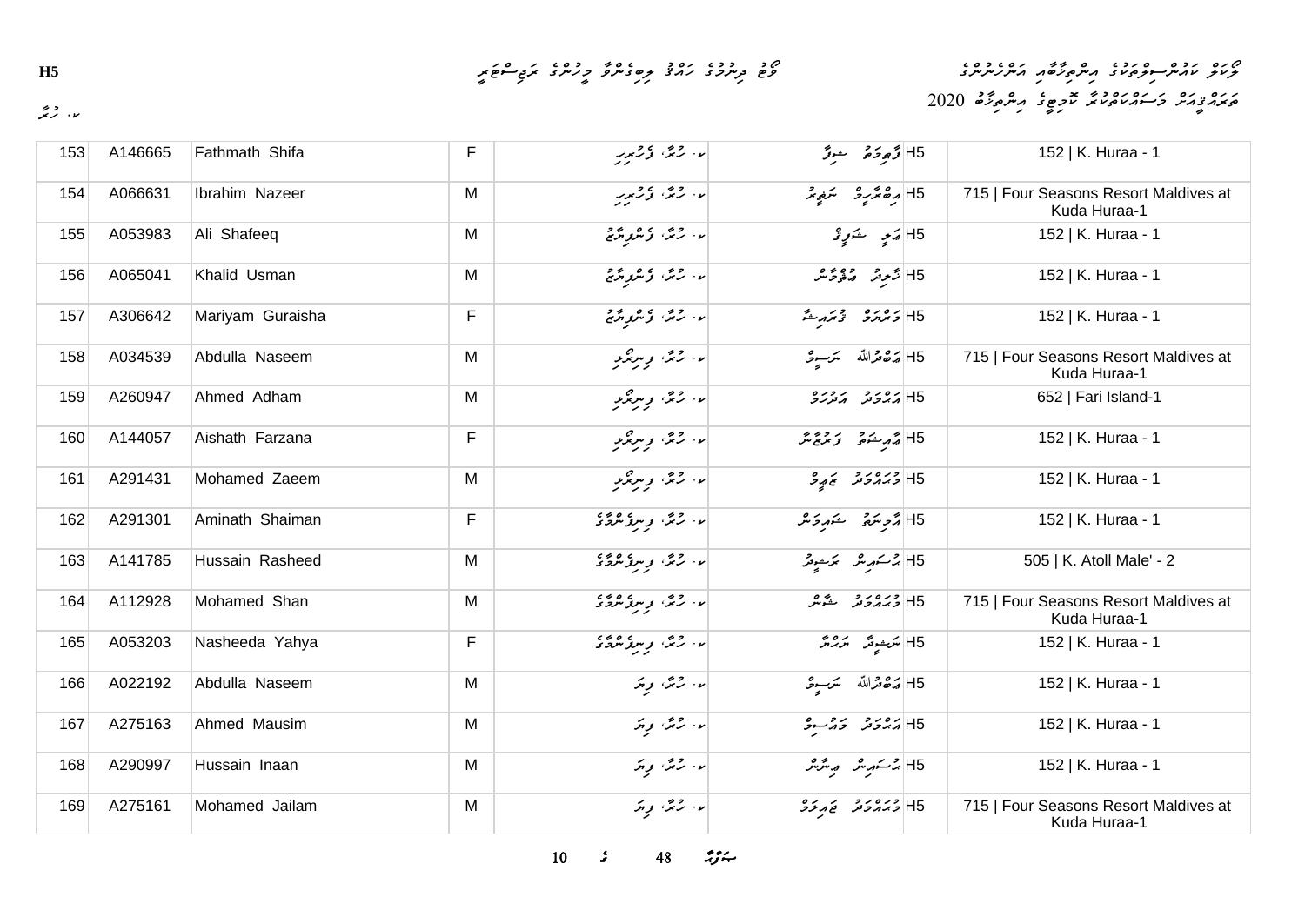*sCw7q7s5w7m< o<n9nOoAw7o< sCq;mAwBoEw7q<m; wBm;vB* م من المرة المرة المرة المرجع المرجع في المركبة 2020<br>مجم*د المريض المربوط المربع المرجع في المراجع المركبة* 

| 170 | A159210 | Ahmed Jameel             | M           | لاس رقم كې ئوڅو ترې تر پا مر  | H5 كەنزى قى يە ئىچە ئىل                         | 652   Fari Island-1                |
|-----|---------|--------------------------|-------------|-------------------------------|-------------------------------------------------|------------------------------------|
| 171 | A128089 | Fathimath Reesha         | F           | لاس رقىق ئۇ قۇ قۇ تەركىمى ئاس | H5 <i>وَّجِوَدَة</i> مِرِيْدَ                   | 152   K. Huraa - 1                 |
| 172 | A023105 | Ahmed Aboobakuru         | M           | ىدا رقىق بۇ ھەر ق             | $72222$ $7225$                                  | 152   K. Huraa - 1                 |
| 173 | A140556 | Aminath Thoma            | $\mathsf F$ | لا، رژي ژگرونونو              | H5 مَّحِسَمَ مَحْمَدَّ                          | 388   Feydhoo Ehenihen - 1         |
| 174 | A128636 | Mohamed Nizam Hassan     | M           | ر، رژ <sub>نگ</sub> ژهزند     | H5 <i>وبروبرة</i> س <i>بۇۋ برسكى</i> ر          | 658   COMO Maalifushi-1            |
| 175 | A114587 | Thoha Ahmed              | M           | ىدا رقىق بۇ ھۆر بىر           | H5 پڑڑ پر دور و                                 | 713   Cinnamon Dhonveli Maldives-1 |
| 176 | A092908 | Zulaikha Abdul Qadir     | F           | لا، رژش توستونتر              | H5 يح <i>قرم بر</i> من <i>مقابل قرير تج</i> رير | 152   K. Huraa - 1                 |
| 177 | A001556 | Abdul Azeez Abdul Rahman | M           |                               | H5 مەمەمەم مەمەمەمەم بىرگە ئۇي بۇ ھېگە          | 152   K. Huraa - 1                 |
| 178 | A140549 | Ahmed Azeem              | M           | لاس رقيق الوحش ومحر           | H5 كەش <sup>ى</sup> قىر كەنبى قىلغان ئىل        | 152   K. Huraa - 1                 |
| 179 | A291669 | Ali Shian                | M           | ، رژئی، ڈرگرونگر              | H5 كەمچە سىرتمەنتىر                             | 152   K. Huraa - 1                 |
| 180 | A025310 | Ali Waheed               | M           | لاسترنت وحشوق                 | H5 <i>ڇپ وَڀ</i> وڙ                             | 152   K. Huraa - 1                 |
| 181 | A140550 | Aminath Athira           | F           | لاسترنت وحسوق                 | H5 مَّ حِسَمَةٌ مَّ مَجَمَّد                    | 152   K. Huraa - 1                 |
| 182 | A140580 | Fathimath Aboobakuru     | $\mathsf F$ | لا، رَبَّنْ وَسُورَّ          | $72222$ $75$ $15$                               | 152   K. Huraa - 1                 |
| 183 | A212899 | Hawwa Mohamed            | F           | لا، رژنگا، ۇستمونۇ            | H5) يزهر وبرەر و<br>15) يزېر د برگرونر          | 152   K. Huraa - 1                 |
| 184 | A145296 | Ikleela Rasheed          | F           | لاسترنت، وحسورتى              | H5 <sub>مر</sub> عوٍ محمد مقرر السم             | 152   K. Huraa - 1                 |
| 185 | A140578 | Mohamed Azeem            | M           | ، رژئی، وژگیونژ               | H5 <i>جەممى ھەم</i> چى                          | 152   K. Huraa - 1                 |
| 186 | A092140 | Ali Hashim               | M           | ى رقىقى ئەلى                  | H5 کی مح مشوق                                   | 152   K. Huraa - 1                 |

 $11$  *s* 48  $23$   $\div$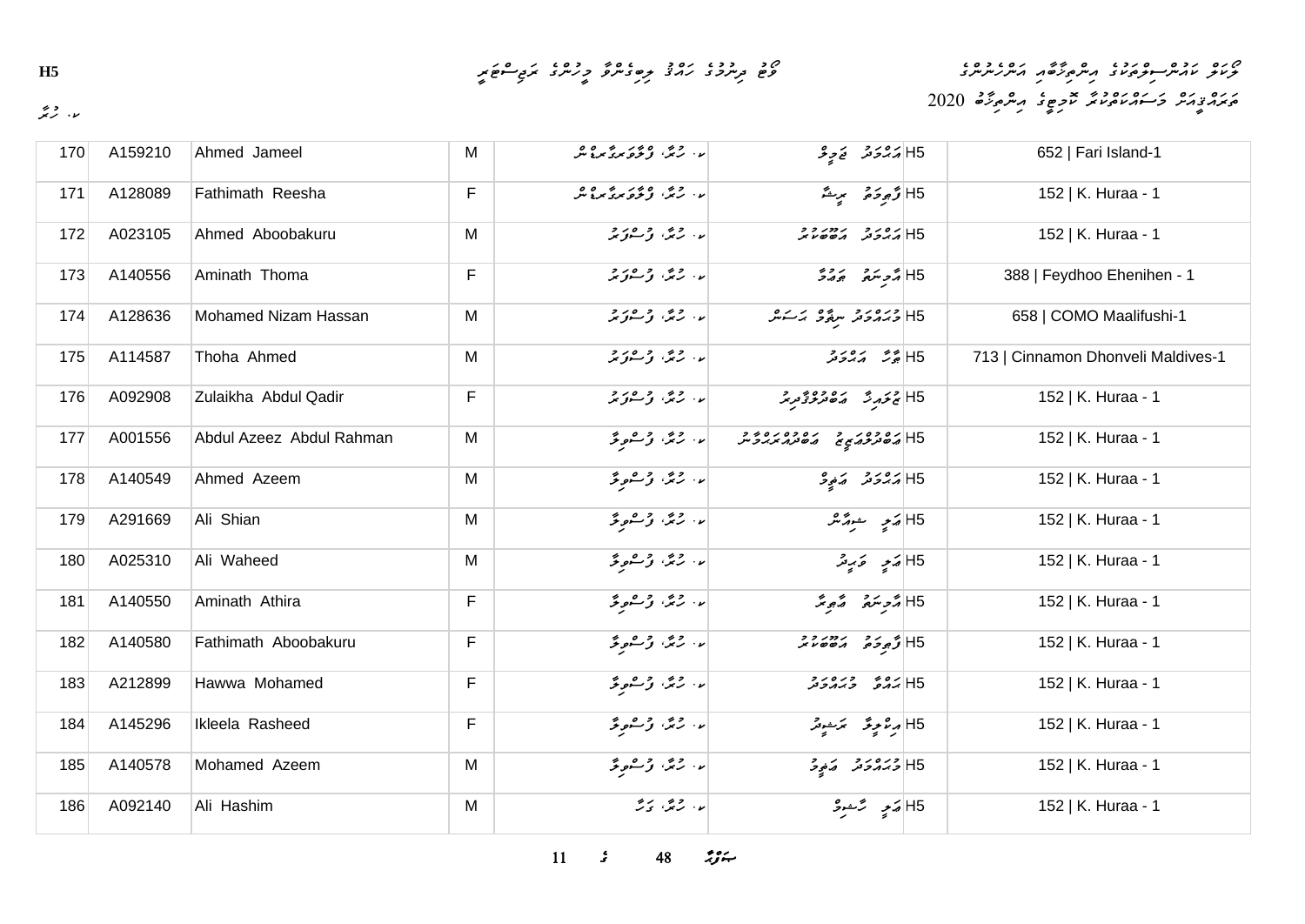*sCw7q7s5w7m< o<n9nOoAw7o< sCq;mAwBoEw7q<m; wBm;vB* م من المرة المرة المرة المرجع المرجع في المركبة 2020<br>مجم*د المريض المربوط المربع المرجع في المراجع المركبة* 

| 187 | A140527 | Fathimath Nafiza      | F | ا ما الرحمني الحالي                                                       | H5 رَّج <i>وحَمْ سَّعْدِمَّ</i>                  | 152   K. Huraa - 1                                    |
|-----|---------|-----------------------|---|---------------------------------------------------------------------------|--------------------------------------------------|-------------------------------------------------------|
| 188 | A152920 | Aminath Huda          | F | ر، رقبة 200 ع ره.                                                         | H5 م <i>مَّحِ سَعَّة حَقَّ</i>                   | 152   K. Huraa - 1                                    |
| 189 | A122243 | Ibrahim Sagib         | M | ، رُمِّنٌ کُرُوهِ کَرُوَ                                                  | H5 بر <i>ەنگەر 3 ئۇن</i> وھ                      | 715   Four Seasons Resort Maldives at<br>Kuda Huraa-1 |
| 190 | A082117 | Ahmed Mujthaba        | M | ، رُبَّرٌ، رُوهِ وَ بَرْبَرَدُ                                            | H5  رَمَرُورَ وَمَعْ صَرَّةَ                     | 152   K. Huraa - 1                                    |
| 191 | A291302 | Aishath Jumana Ahmed  | F | ، رَبَّنَ کَرُوهِ کَرْبَرَدُ                                              | H5 مەم شەھ بىر قىر مەم <i>دەر د</i>              | 152   K. Huraa - 1                                    |
| 192 | A140469 | Husna Rashadh         | F | ، رُبَّرٌ، رُوهِ وَ بَرْبَرَدُ                                            | H5 پُرسڤر بَرَسُدُورَ                            | 152   K. Huraa - 1                                    |
| 193 | A289235 | Mohamed Nihad         | M | لا رحمهٔ کافره و محمده                                                    | H5/ <i>3225 مرتزنگ</i> ر                         | 425   One & Only Reethi Rah, Maldives - 1             |
| 194 | A226967 | Nasreena Ibrahim      | F | ، رُبَّرٌ، رُوهِ وَ پُرَبَّرُ                                             | H5  سَرَے پرِسَّر   پروٹریرو<br>                 | 152   K. Huraa - 1                                    |
| 195 | A095174 | Hafsee Easa           | M | ، رقمہ می دورہ دی                                                         | H5 بَرُوْبِہِ پہنگہ                              | 152   K. Huraa - 1                                    |
| 196 | A102666 | Salwa Zahir           | F | ر، رحمہ صحیح محمد میں دیا ہے۔<br>راہ مرکب کا استحداد محمد میں محمد میں می | H5 سَعْرَةَ گَمَّ رِيْرَ                         | 152   K. Huraa - 1                                    |
| 197 | A120302 | Hassan Nadheem        | M | لاسترنت وليرنثر مروف                                                      | H5  ترسكانى الكرمبرانى                           | 715   Four Seasons Resort Maldives at<br>Kuda Huraa-1 |
| 198 | A138353 | Zubaidha Abdul Raheem | F | لاسترنتى المحاسرة المرواني                                                | H5 ي <i>حقوقر مادود برب</i> و                    | 152   K. Huraa - 1                                    |
| 199 | A140513 | Mohamed Shamy         | M | لاسترنتى المحامرين لمراقبها                                               | H5 <i>\$2525 م</i> نگو                           | 152   K. Huraa - 1                                    |
| 200 | A053323 | Ali Adam              | M | ر وي وەردە،<br>را رىگا ئەخمەم ئ                                           | H5  كەمچە مەتىرى                                 | 152   K. Huraa - 1                                    |
| 201 | A291092 | Aminath Leeza         | F | د وي وه د ده د<br>د رنگ د وړونو                                           | H5 مَّحِسَمَ مِعَ                                | 152   K. Huraa - 1                                    |
| 202 | A140439 | Fathimath Ahmed       | F | د . ح. پ. وه د و ،<br>د . رنگي . و بربر و ی                               | H5 وُجِعَة مصرورة                                | 152   K. Huraa - 1                                    |
| 203 | A154960 | Hassan Niyaz          | M | د وي ده د ده د<br>د رنگ د پوهرمود                                         | H5   پرستر میں پڑھ<br>میں میں میں میں میں میں می | 715   Four Seasons Resort Maldives at<br>Kuda Huraa-1 |

*12 s* 48 *if*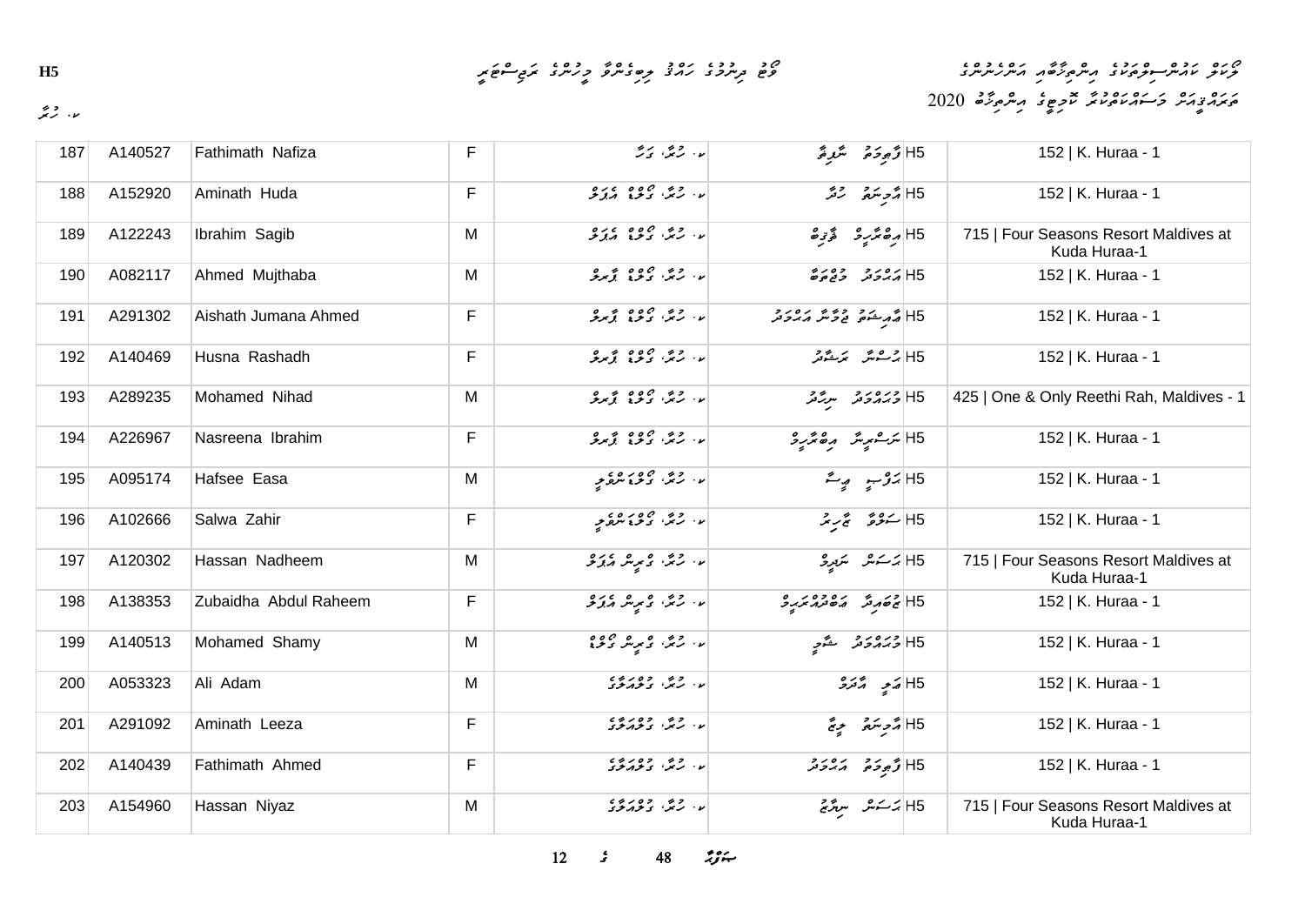*sCw7q7s5w7m< o<n9nOoAw7o< sCq;mAwBoEw7q<m; wBm;vB* م من المرة المرة المرة المرجع المرجع في المركبة 2020<br>مجم*د المريض المربوط المربع المرجع في المراجع المركبة* 

| 204 | A140422 | Ahmed Rafiu             | M | و په ده وره وو ده وار<br>په رمن و نومبربرمبرد و                           | H5 كەنزىقر گەر <i>ە</i>                              | 152   K. Huraa - 1                                          |
|-----|---------|-------------------------|---|---------------------------------------------------------------------------|------------------------------------------------------|-------------------------------------------------------------|
| 205 | A327685 | Aminath Laisha Saleem   | F | و په ده وره وو وه<br>په رنگي و لومبرپومبرد و                              | H5 مَّ مِسَمَّى حَمِيثَ سَوِدْ                       | 505   K. Atoll Male' - 2                                    |
| 206 | A146195 | Mohamed Shusheel        | M |                                                                           | H5/ <i>3,2028 مىڭ</i> مىنونى                         | 152   K. Huraa - 1                                          |
| 207 | A393521 | Mohamed Himyaan Saleem  | M | د ده دوره ده ده کار دارد و در استفاده کند.<br>اما ۱۰ مرکب از نوش پیرسروری | H5. دبروتر بروټرنگر ڪوچ                              | 152   K. Huraa - 1                                          |
| 208 | A140571 | Raid Aboobakuru         | M | د ده د دره ده ده ده<br>باز کري و توسرپرسرو د                              | H5 بَرْمِهِ مَرْ مُصْحَمَ بِر                        | 505   K. Atoll Male' - 2                                    |
| 209 | A057697 | Samiyya Aboobakuru      | F | د د وي د ده ده د ه د و                                                    | $72222$ $722$ $-15$                                  | 505   K. Atoll Male' - 2                                    |
| 210 | A095440 | Thohira Hassan          | F | د ده د دره ده ده ده<br>پاس کري و نومبرپومبرد د                            | H5 پڑریٹر کرکٹر                                      | 152   K. Huraa - 1                                          |
| 211 | A125374 | Wafiyya Aboobakuru      | F | د ده د دره ده ده ده<br>بازگران و نومبرپوسرو د                             | H5 <i>وَوِ</i> مِرَّ مُصْحَبِّ                       | 106   R. Maduvvari - 1                                      |
| 212 | A140579 | Ahmed Bassam            | M | ىر، رقىق، ئۇقسىتىلدى                                                      | H5. ورو صور محمد الم                                 | 715   Four Seasons Resort Maldives at<br>Kuda Huraa-1       |
| 213 | A140586 | Aishath Nahudhiyya      | F | ر، چې په وور ده وه.<br>دا رنگي لاتورند                                    | H5 مُ مِسْدَمْ مَرْ مِرْمَ مَّرْ مِنْ                | 152   K. Huraa - 1                                          |
| 214 | A290970 | Fathimath Nashmaa       | F | ر، رژي دوسه ده ده                                                         | H5  <i>وَّجِ حَمَّى مَرَسْوَةً</i>                   | 152   K. Huraa - 1                                          |
| 215 | A140436 | Hawwa Abdul Gadir       | F | ر، او ده اوه ده ده و ده و د                                               | H5 يَرْدُحُ مَ صَعْرُ حَرَّجُ مِرْمَرٌ               | 152   K. Huraa - 1                                          |
| 216 | A290969 | Hussain Azumee          | M | ر، روپه دور ده وه و                                                       | H5 برڪبري <i>ن پرچ</i> و                             | 727   Four Seasons Resort Maldives at<br>Landaa Giraavaru-1 |
| 217 | A306072 | Mariyam Sahath          | F | ى رقىق دەر يەھ دە                                                         | H5 كەبەر ھەر يەر يەر                                 | 505   K. Atoll Male' - 2                                    |
| 218 | A132796 | Aishath Waheeda         | F | ىر، رېمۇ، بايۇھىشكەنل                                                     | H5 صَمِي صَمَّة حَصَّرِ مَدَّ                        | 152   K. Huraa - 1                                          |
| 219 | A260963 | Fathimath Jeelan Jaufar | F | ىر، رېمې، ئاتوشكەنتر                                                      | H5 <i>وُجِودَه</i> پ <sub>و</sub> ءُش <i>فەدۇب</i> ر | 152   K. Huraa - 1                                          |
| 220 | A132794 | Jaufaru Aboobakuru      | M | ىر، رژىمى، ئەبۇرىشەر                                                      | 777777777777775                                      | 695   Holiday Inn Resort Kandooma<br>Maldives-1             |

*13 s* 48 *if*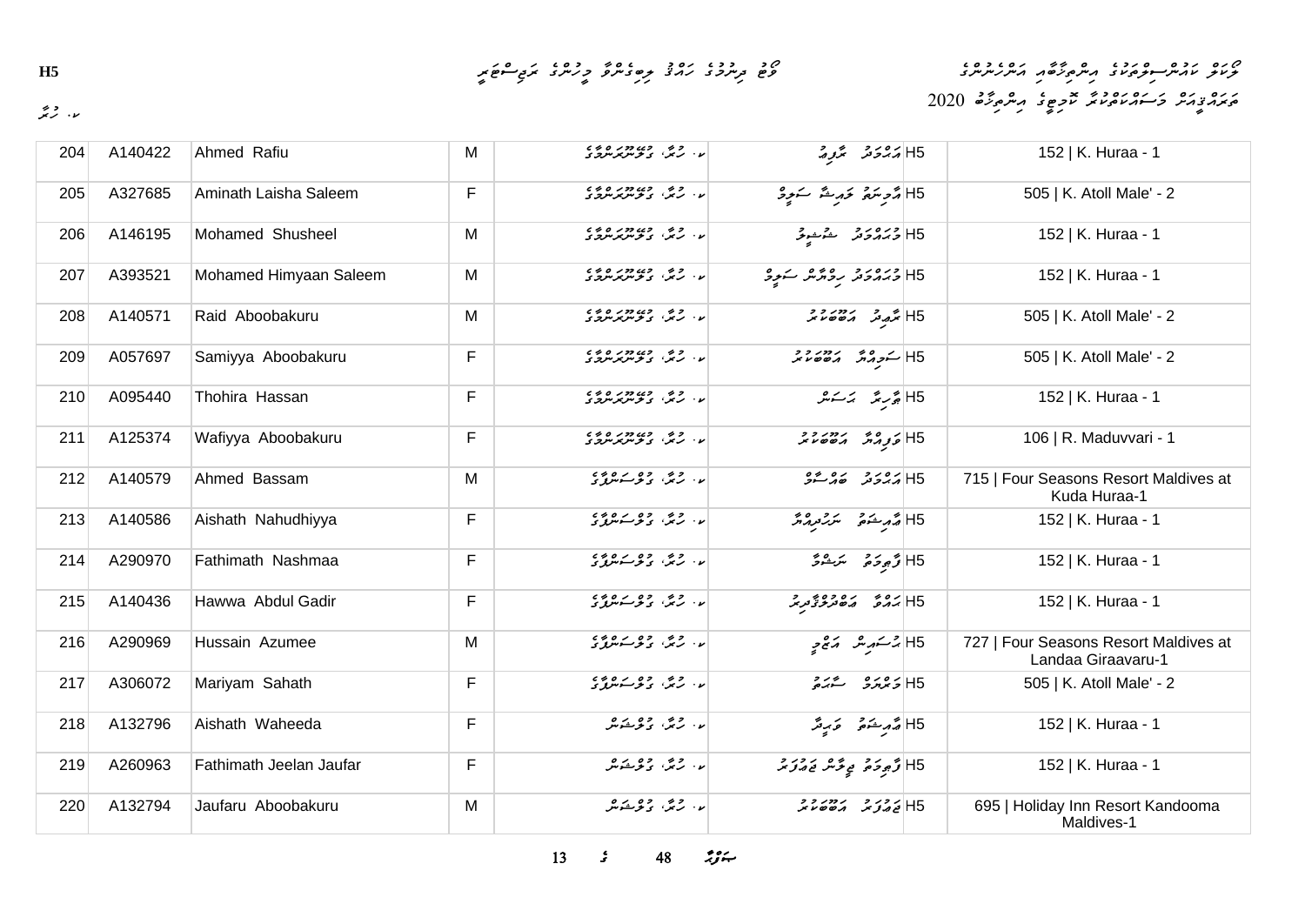*sCw7q7s5w7m< o<n9nOoAw7o< sCq;mAwBoEw7q<m; wBm;vB* م من المرة المرة المرة المرجع المرجع في المركبة 2020<br>مجم*د المريض المربوط المربع المرجع في المراجع المركبة* 

| 221 | A291085 | Mohamed Jazlan            | M            | ىر، رىخ، بۇيۇشۇش                                                | H5 <i>22025 نى ۋۇنگ</i> ە              | 152   K. Huraa - 1                                    |
|-----|---------|---------------------------|--------------|-----------------------------------------------------------------|----------------------------------------|-------------------------------------------------------|
| 222 | A065864 | Ali Shahid                | M            | ر د چې ده ده ده.<br>د کنگ د وی بروتړ                            | H5 کی پی مقریقر                        | 715   Four Seasons Resort Maldives at<br>Kuda Huraa-1 |
| 223 | A092569 | Aminath Areesha           | F            | ر، رژی، وه و و و و                                              | H5 مَّ <i>جِسَمَّة - مَ</i> بِرِيْتَمُ | 152   K. Huraa - 1                                    |
| 224 | A127204 | Moosa Nashim              | M            | ر د چې د وه پرونو                                               | H5_ مُرْسُورُ                          | 715   Four Seasons Resort Maldives at<br>Kuda Huraa-1 |
| 225 | A070597 | Nazima Ibrahim            | F            | ر، رژی، دوه دوم                                                 |                                        | 152   K. Huraa - 1                                    |
| 226 | A069552 | Ali Shameem               | M            | ر ويې وه پوه<br>د رنگي ولويځ برو                                | H5  كيم مستمور سكور 15                 | 152   K. Huraa - 1                                    |
| 227 | A069554 | Ameena Hussain            | F            | د و ده وه وه و و د<br>د ۱۰ کريمي او و مح                        | H5   كەرىگە - جەسىرىكە                 | 152   K. Huraa - 1                                    |
| 228 | A140522 | Fathimath Juwairiya       | F            | ىدا رقىقى ئەتتەت                                                | H5  وَجِوَدَةُ فَيَحَمَّدِ مِرْدً      | 152   K. Huraa - 1                                    |
| 229 | A055174 | Hussain Niyaz             | M            | ىر، رقىق، ئەسەقەتل                                              | H5 بُرْسَمبر مَثَر سِ <i>بِرْجْ</i>    | 505   K. Atoll Male' - 2                              |
| 230 | A059961 | Ahmed Siraj               | M            | لاس رقبي. كەنبەتەت بىرى                                         | H5 كەبرى قىرىقىسى ئىقى                 | 152   K. Huraa - 1                                    |
| 231 | A126162 | Ibrahim Moosa             | M            | لاس رژش کرسوژی برد                                              | H5 رەڭرى <sub>ر</sub> و بىستە          | 152   K. Huraa - 1                                    |
| 232 | A140456 | Ahmed Bilal               | M            |                                                                 | H5 كەبۇر ھۇتى                          | 422   Club Med Kanifinolhu - 1                        |
| 233 | A140455 | Ali Manaf                 | M            |                                                                 |                                        | 422   Club Med Kanifinolhu - 1                        |
| 234 | A140504 | Aminath Firasha           | $\mathsf{F}$ | ر د حرم د در وروه و د د و پر<br>روس کرين که کرد کرد کرد کرد کرد | H5 مُرْحِسَة وِبَمَّتْهُ               | 152   K. Huraa - 1                                    |
| 235 | A131133 | Fathimath Saeedha Mohamed | $\mathsf{F}$ | د . د و .<br>د . ر بر . ر سربره برترد                           | H5 تَ <i>وِجَعْ سَهِيعٌ وبَهُ دَوَ</i> | 152   K. Huraa - 1                                    |
| 236 | A140531 | Hassan Nasheed            | M            |                                                                 | H5  ترسكانل - سكرشيانل                 | 715   Four Seasons Resort Maldives at<br>Kuda Huraa-1 |
| 237 | A131146 | Hawwa Mohamed Moosa       | $\mathsf F$  | ر د چې کرس در وره ده<br>پن کريمې کرس د و ترور                   | H5 بروی ویرویو وقت                     | 152   K. Huraa - 1                                    |

*14 sC 48 nNw?mS*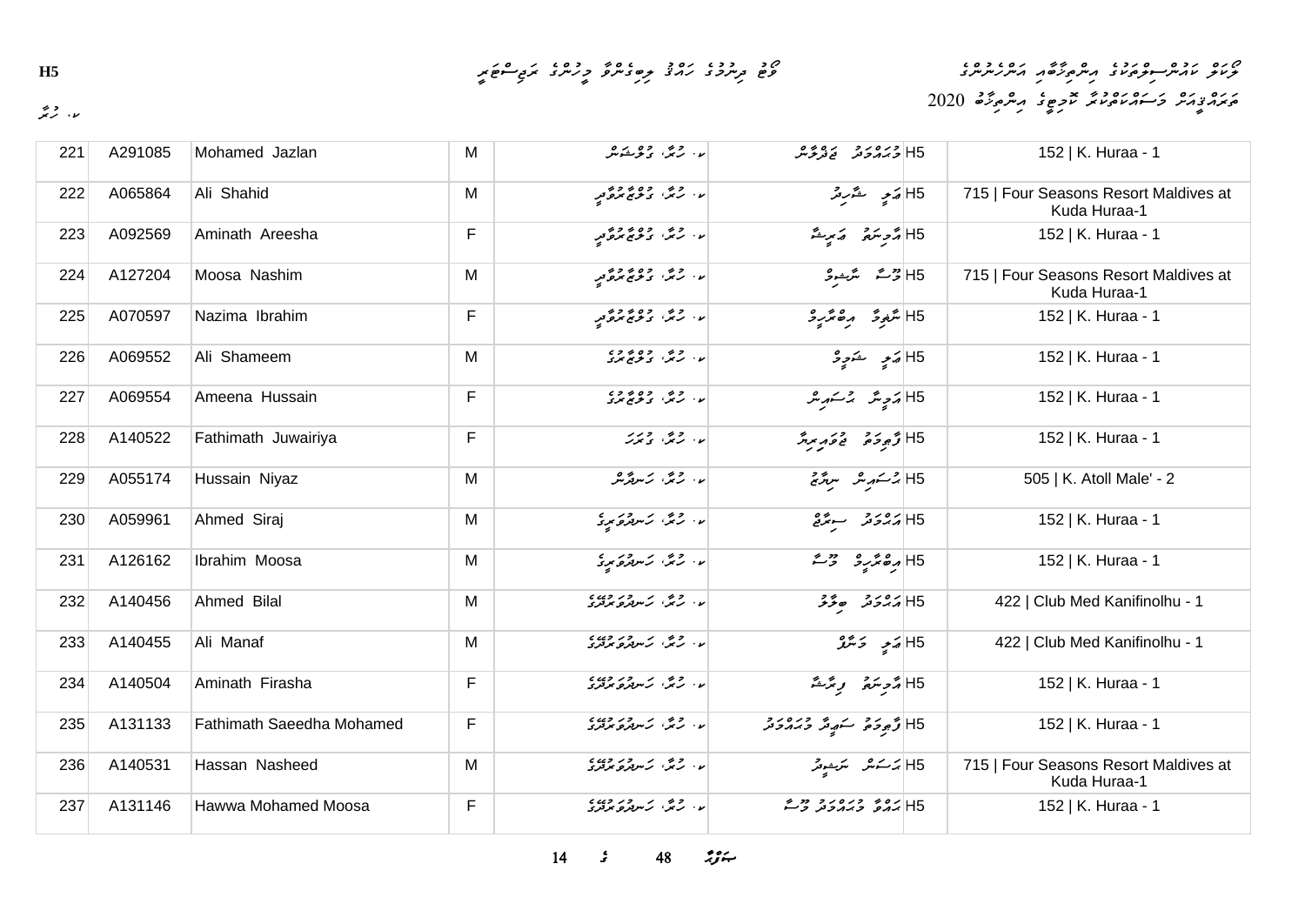*sCw7q7s5w7m< o<n9nOoAw7o< sCq;mAwBoEw7q<m; wBm;vB* م من المرة المرة المرة المرجع المرجع في المركبة 2020<br>مجم*د المريض المربوط المربع المرجع في المراجع المركبة* 

| 238 | A046922 | Mohamed Didi Ali Ahmed | M | ر به حری به مردم در دره باشد.<br>با با برگش بر کرد کرد بر باشد و باشد و باشد و باشد و باشد و باشد و باشد و باشد و | H5   3 <i>222 قرمويد   مَرَح   مَ<sup>رو</sup>د قر</i> | 152   K. Huraa - 1            |
|-----|---------|------------------------|---|-------------------------------------------------------------------------------------------------------------------|--------------------------------------------------------|-------------------------------|
| 239 | A102533 | Abdul Wahid Aboobakuru | M | بار رحيق كربورة بره مثل                                                                                           | 72732 202007                                           | 152   K. Huraa - 1            |
| 240 | A291666 | Aishath Nahla          | F | لاس ئىگەن ئىروگەندە تىگە                                                                                          | H5 مَ <i>ُمِ حَوَّةٍ مَرَكَزَّةٍ</i>                   | 152   K. Huraa - 1            |
| 241 | A291664 | Aminath Thuhufa        | F | لا، رژش، رژونخ بره مگر                                                                                            | H5 مَّرِسَمَّۃ مِہوَ                                   | 505   K. Atoll Male' - 2      |
| 242 | A140542 | Raashiya Abdul Wahid   | F | بار رحمنگ کروی محده می                                                                                            | H5 تَرْجِعَ مَنْ مَصْغَرْ حَرَّمَ بِهِ رَ              | 152   K. Huraa - 1            |
| 243 | A158900 | Fathimath Susana       | F | لاسترىتى كويتمده                                                                                                  | H5 رَّجِ دَمَ مَ مُسَمَّدَ                             | 152   K. Huraa - 1            |
| 244 | A140581 | Mariyam Nishana        | F | ر، رقمهٔ، گ <sub>ر</sub> ویترم <b>ه</b>                                                                           | H5   <i>وَجُهْرُوْ</i> سِيشَمَّرُ                      | 152   K. Huraa - 1            |
| 245 | A140464 | Mohamed Nazeef         | M | لاسترنت كرويتمدهي                                                                                                 | H5 يُرَ پُرُوَ تَرَ سَمَنِي تَرْ                       | 433   Gili Lankanfushi - 1    |
| 246 | A120953 | Mohamed Shafeeg        | M | لاسترنت كرويتمدهج                                                                                                 | H5/ <i>\$2,22 مىنو</i> ق                               | 505   K. Atoll Male' - 2      |
| 247 | A140943 | Muneera Yahya          | F | ىر، رقبۇ، ئەربىكەغ                                                                                                | H5   جسيعٌ م <i>ربرة</i> ٌ                             | 152   K. Huraa - 1            |
| 248 | A325663 | Aishath Milah          | F | ر، رُبَّزُ، رَبَّ رُبَّ                                                                                           | H5 مَەمِسْتَمْ <sub>ح</sub> ِوَّرْ                     | 634   Hulhumale', Ehenihen-20 |
| 249 | A048536 | Fazeela Arif           | F | ى رقىقى ئەنگەنىگە                                                                                                 | H5 وَسَبِعٌ     دُمِروٌ                                | 634   Hulhumale', Ehenihen-20 |
| 250 | A128625 | Hussain Jalaal         | M | ، رُبُّ، رَوِبِرِدَسْ وَ                                                                                          | H5 يُرْسَم <i>ُ بِ</i> مَدَّدَ فَيَحَوَّزُ             | 505   K. Atoll Male' - 2      |
| 251 | A137895 | Khadheeja Abdul Gadir  | F | ، رُبُّ، رَ <sub>مٍ بِر</sub> وَسُ پرو                                                                            | H5 زَمِرِيَّ – رە وە تۇترىر                            | 152   K. Huraa - 1            |
| 252 | A155014 | Mohamed Afrah          | M | ر، رُيمُ، رَ <sub>مِ</sub> بِرِدَ مَرْبِح وُ                                                                      | H5 جرم دی بره ۶۰ س                                     | 152   K. Huraa - 1            |
| 253 | A291272 | Ahmed Fareeh           | M | ر، رحمہ می میں جب                                                                                                 | H5  كەندى كەمەير                                       | 433   Gili Lankanfushi - 1    |
| 254 | A290904 | Aminath Shuba          | F | ر، رژش، روزرایر                                                                                                   | H5 مُجِسَعَ شَقَّ                                      | 152   K. Huraa - 1            |

*15 sC 48 nNw?mS*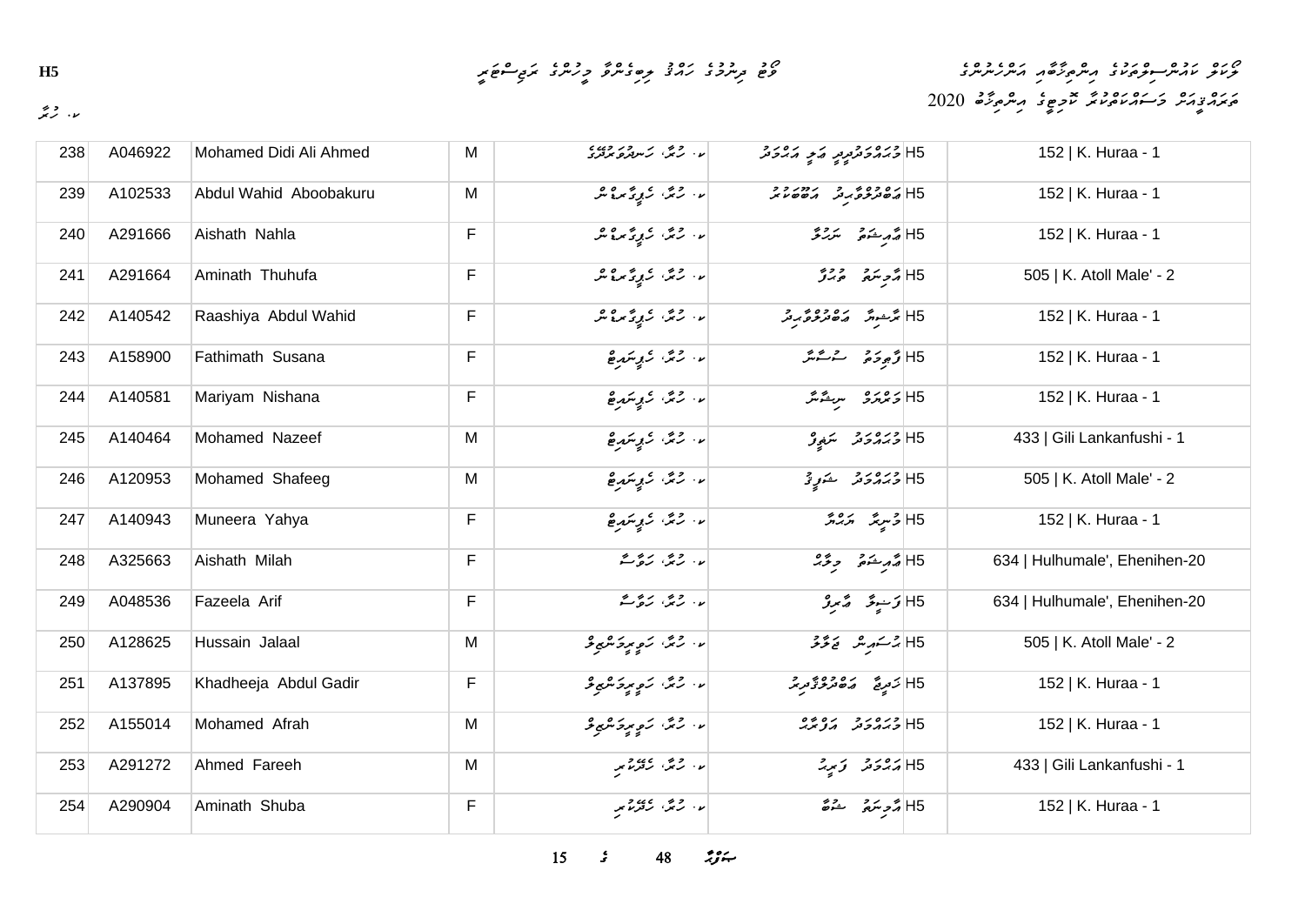*sCw7q7s5w7m< o<n9nOoAw7o< sCq;mAwBoEw7q<m; wBm;vB* م من المرة المرة المرة المرجع المرجع في المركبة 2020<br>مجم*د المريض المربوط المربع المرجع في المراجع المركبة* 

| 255 | A053636 | Fathimath Fareesha Mohamed | F            | ما سرچی کرفترند سر               | H5 وَجِودَةٌ وَمِرِحَةٌ وَبَرَهُ وَلَا | 152   K. Huraa - 1                                    |
|-----|---------|----------------------------|--------------|----------------------------------|----------------------------------------|-------------------------------------------------------|
| 256 | A053635 | Mohamed Shameem            | M            | ر، رحمہ محفر میں<br>راہ کریمہائی | H5 <i>وُبَرُوُوَتَرَ</i> شَوَوِرُ      | 152   K. Huraa - 1                                    |
| 257 | A298914 | Rauhaath Ahmed             | F            | ر، رژش روزرایر                   | H5 بروم و بره د و د                    | 152   K. Huraa - 1                                    |
| 258 | A062170 | Hussain Shareef            | M            | ر رقم <i>ی ره د عاد ع</i>        | H5 کے مریش شمبروتر                     | 152   K. Huraa - 1                                    |
| 259 | A050618 | Jameela Mohamed            | F            | لا رقمنگ رەپر يەر ،              | H5 يَحرِ حَدَّ دَيْرَ وَمَدَّ          | 505   K. Atoll Male' - 2                              |
| 260 | A140546 | Mohamed Safwan             | M            | لاسترنتما المره والمنادان        | H5 درەرو بەرەپىر                       | 152   K. Huraa - 1                                    |
| 261 | A140572 | Ahmed Samir                | M            | لاء رحمي بالحجار                 | H5 كەبرى ئىم ئىقتى بىر                 | 152   K. Huraa - 1                                    |
| 262 | A140492 | Aishath Adam               | $\mathsf F$  | لاء رقيق بالحافية                | H5 مُصِيَّع مُعَرِّد                   | 152   K. Huraa - 1                                    |
| 263 | A140493 | Samaha Abdul Rahman        | $\mathsf{F}$ | دا رژش روژورژ                    | H5 كەن مەدەرەپەر                       | 152   K. Huraa - 1                                    |
| 264 | A013056 | Abdul Hakeem               | M            | الأس حريمي الريتي                | H5 پەھىرى <i>جەنب</i> و                | 152   K. Huraa - 1                                    |
| 265 | A138576 | Ahmed Nishan               | M            | الله الرحيق البابتى              | H5   كەبرى ئىس سىرىشكە ئىس             | 715   Four Seasons Resort Maldives at<br>Kuda Huraa-1 |
| 266 | A080905 | Aishath Ziyadha            | $\mathsf{F}$ | لدا رحيق البابق                  | H5 م <i>ەمبەھىي ئې</i> ترى <i>گ</i>    | 152   K. Huraa - 1                                    |
| 267 | A131147 | Aminath Jaufar             | $\mathsf{F}$ | لدا رحيق البابق                  | H5 مُج <i>رِسَمُ فَهُوَسُ</i>          | 713   Cinnamon Dhonveli Maldives-1                    |
| 268 | A131136 | Fathimath Hidhaya          | F            | لاسترنت البانتي                  | H5 رَّج <i>وحَمْ رِمَّرْمُ</i> ّ       | 152   K. Huraa - 1                                    |
| 269 | A140501 | Hawwa Riyasa Abdul Hakeem  | $\mathsf F$  | مار رحمتی اربتگ                  | H5 بَرُوعُ بِرِبَرَّتَ مُصْرُوْبَرِ وَ | 152   K. Huraa - 1                                    |
| 270 | A140502 | Mariyam Shifaza            | $\mathsf F$  | مار رحمتی البانت                 | H5 كەبىر ئىگە ئىسىرىتىگى ئى            | 59   Sh. Foakaidhoo - 1                               |
| 271 | A140503 | Mohamed Shifaz             | M            | لاس شرش الباشر                   | H5 <i>ۇبرۇ تۈر خوۋى</i>                | 152   K. Huraa - 1                                    |

 $16$  *s*  $48$  *n***<sub>3</sub>** *n*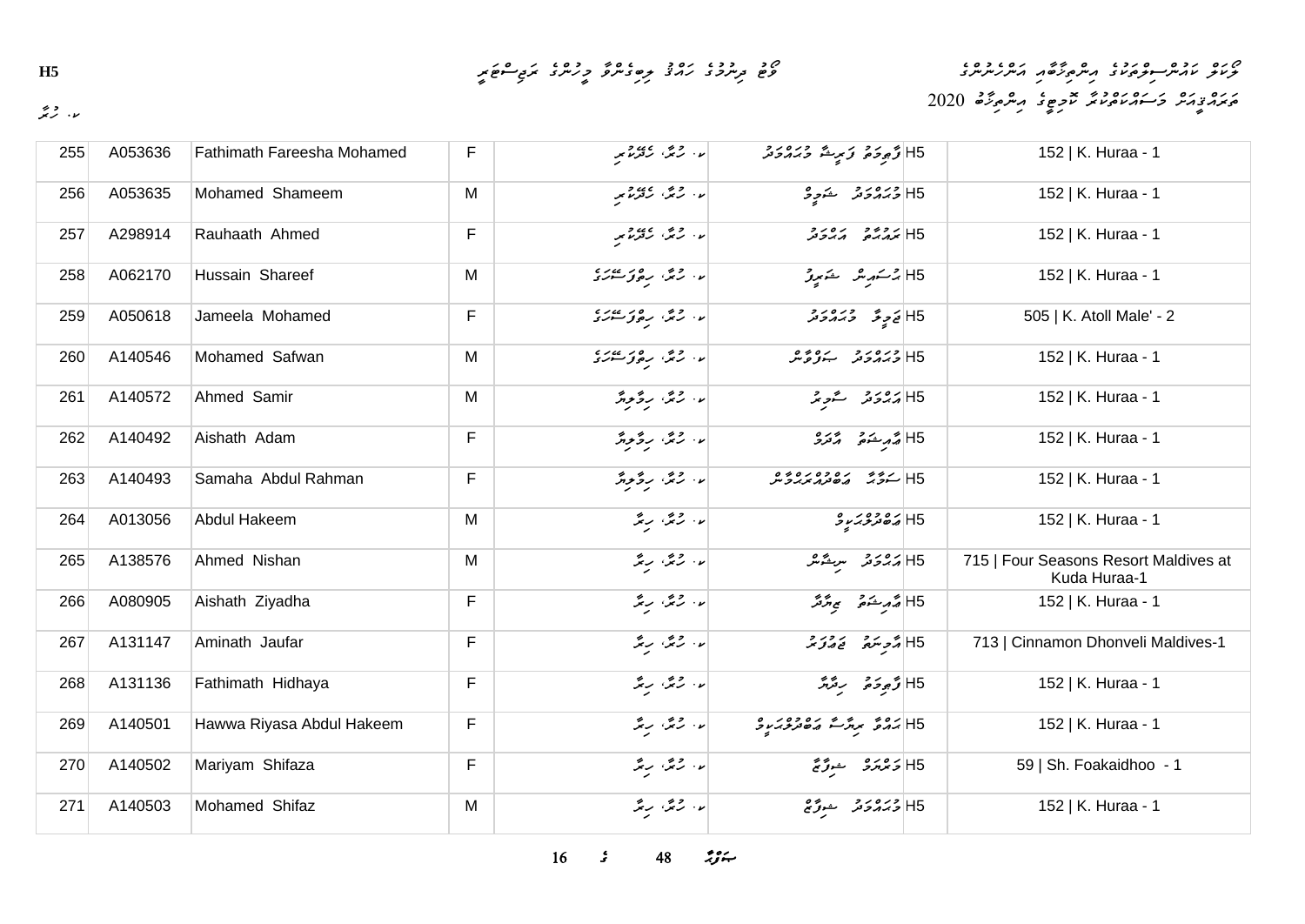*sCw7q7s5w7m< o<n9nOoAw7o< sCq;mAwBoEw7q<m; wBm;vB* م من المرة المرة المرة المرجع المراجع المراجع المراجع المراجع المراجع المراجع المراجع المراجع المراجع المراجع<br>مرين المراجع المراجع المرجع المراجع المراجع المراجع المراجع المراجع المراجع المراجع المراجع المراجع المراجع ال

| 272 | A146391 | Niuma Abdul Hakeem      | F           | الله ارتبی، اربی    | H5 سمة مصر بروجي                     | 462   Srilanka / Colombo - 3                          |
|-----|---------|-------------------------|-------------|---------------------|--------------------------------------|-------------------------------------------------------|
| 273 | A062252 | Shuaib Abdul Hakeem     | M           | الله الرحيق الرحيق  | 5, 2, 5, 6, 6, 7, 7, 15              | 505   K. Atoll Male' - 2                              |
| 274 | A141652 | Ahmed Ismail            | M           | الأرحمة البلائك     | H5. مَدْدَتْرَ بِرِ سُرَّجَ مِدْ     | 152   K. Huraa - 1                                    |
| 275 | A140566 | Aishath Zidna           | $\mathsf F$ | لاسترنت سنزيحه      | H5 م <i>ەمدىنىمى بېرىت</i> گ         | 152   K. Huraa - 1                                    |
| 276 | A159169 | Ali Ahmed               | M           | لاسترش ببريجه       | H5 كەبىي كەبرى قىر                   | 715   Four Seasons Resort Maldives at<br>Kuda Huraa-1 |
| 277 | A351941 | Fathimath Raaniya       | $\mathsf F$ | لاسترش ببريجه       | H5 رَّج <i>ِ دَيْ سُمَّسِيدُ</i> ّ   | 152   K. Huraa - 1                                    |
| 278 | A351940 | Mariyam Raaniya         | F           | الأرحمة البلائك     | H5 كەبەر ئەرىگە                      | 152   K. Huraa - 1                                    |
| 279 | A351943 | Mohamed Furgaan         | M           | لاسترش ببريجه       | H5 <i>جەمەدە دېرى</i> گىر            | 152   K. Huraa - 1                                    |
| 280 | A098457 | Mohamed Jaleel          | M           | مار حميقى الباركمى  | H5/ <i>وَبَرُوْدَوْ</i> کَے مِرِثَرُ | 406   Emerald Maldives Resort & Spa<br>Fasmendho - 1  |
| 281 | A077570 | Abdul Latheef Ahmed     | M           | الاء رحمي كالرجاح   | H5 בטריק 15 ביפיק 15                 | 152   K. Huraa - 1                                    |
| 282 | A140561 | Ahmed Waheed            | M           | ، رُبُّ، رَسِهِ وُ  | H5 كەنزىقر كەرىتر                    | 152   K. Huraa - 1                                    |
| 283 | A069231 | Fathimath Abdul Latheef | F           | الاء رحمي كالرجافة  | H5 رُوحه مەمەمەمبۇر                  | 152   K. Huraa - 1                                    |
| 284 | A291838 | Hassan Mamdhooh         | M           | لاء رحمي كالرجاح    | H5  يزيكر وكالحادوج                  | 652   Fari Island-1                                   |
| 285 | A140562 | Hussain Farhan          | M           | لاء رحمي كالرجاح    | H5 يُرْسَمبِ مَرْ وَ يَرْدَّ مَدْ    | 432   Waldorf Astoria Maldives Ithaafushi -           |
| 286 | A140560 | Mohamed Riyaz           | M           | الاء رقمني كالرجافة | H5 <i>وُبَهُ وَمَرَ</i> مِهْرَ سُهْ  | 399   Cheval Blanc Randheli - 1                       |
| 287 | A299812 | Shahidha Abdulla        | $\mathsf F$ | لاء رحمي كالرجافة   | H5 شَرَمَّر رَصْحَراللَّه            | 152   K. Huraa - 1                                    |
| 288 | A140563 | Shahuma Abdul Latheef   | F           | الاسترنتى كالبرجاني | H5 خەرق مەھىرمى <i>مبورى</i>         | 152   K. Huraa - 1                                    |

*17 sC 48 nNw?mS*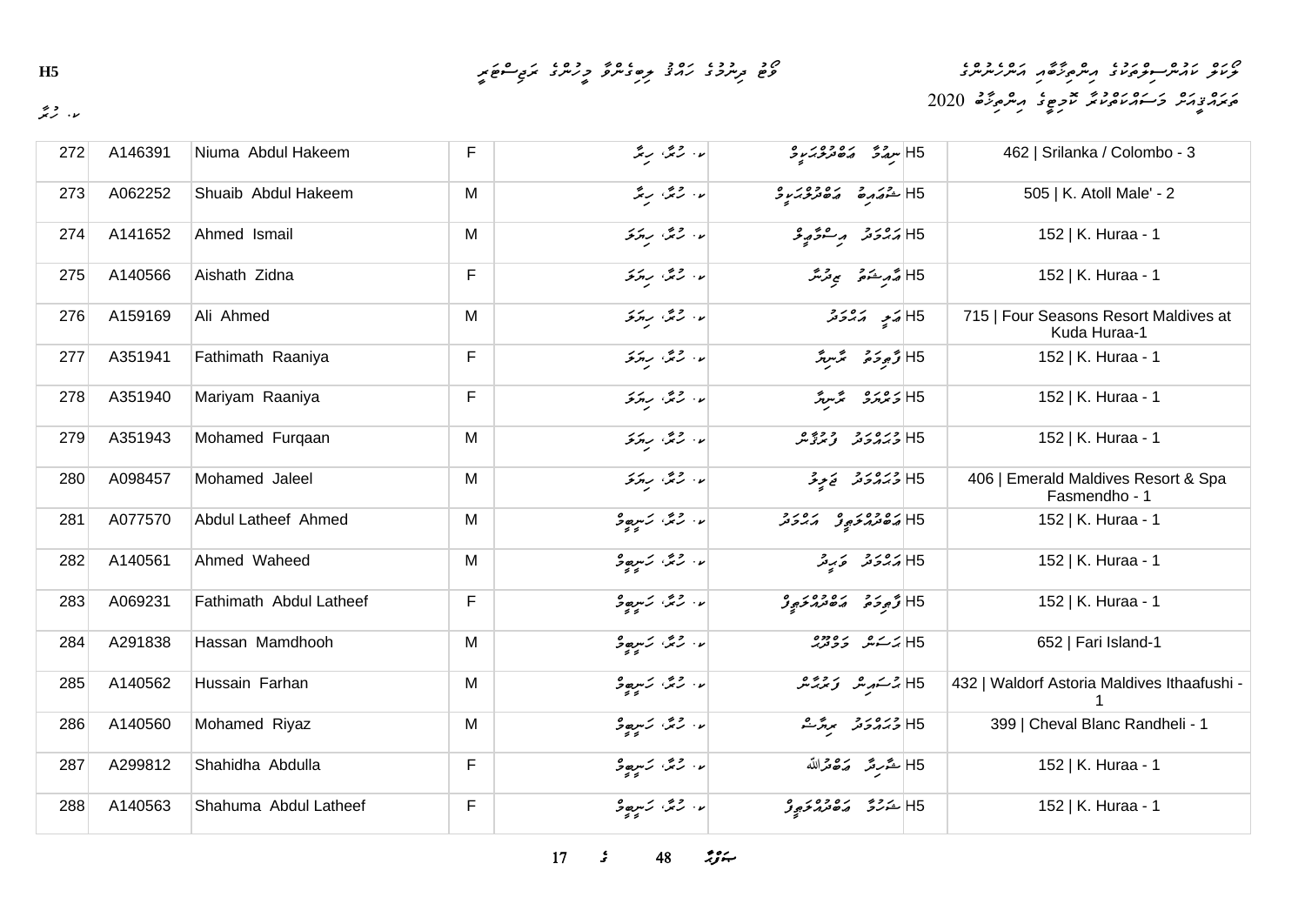*sCw7q7s5w7m< o<n9nOoAw7o< sCq;mAwBoEw7q<m; wBm;vB* م من المرة المرة المرة المرجع المراجع المراجع المراجع المراجع المراجع المراجع المراجع المراجع المراجع المراجع<br>مرين المراجع المراجع المرجع المراجع المراجع المراجع المراجع المراجع المراجع المراجع المراجع المراجع المراجع ال

| 289 | A077571 | Zareena Idrees         | F            | ر، رحمهٔ ک <b>روه</b> و           | H5 بَح مرِیٹر مریٹرمریٹ<br>ا                                                                         | 152   K. Huraa - 1                                    |
|-----|---------|------------------------|--------------|-----------------------------------|------------------------------------------------------------------------------------------------------|-------------------------------------------------------|
| 290 | A266756 | Aminath Gasim          | $\mathsf{F}$ | ر، رقبی روده بو                   | H5 مَّحِسَمَ تَحْسِوْ                                                                                | 152   K. Huraa - 1                                    |
| 291 | A393013 | Fathimath Sama         | $\mathsf{F}$ | ر، رقبی روده بو                   | H5 وَج <i>وح</i> و سَوَّ                                                                             | 152   K. Huraa - 1                                    |
| 292 | A310443 | Mohamed Irufaan        | M            | را رقبق الرحمزة عرض مع            | H5 <i>جەمەدە مەرق ھ</i>                                                                              | 715   Four Seasons Resort Maldives at<br>Kuda Huraa-1 |
| 293 | A149511 | Ahmed Waheed           | M            | الاسترنتك التقوية للمعاني         | H5 كەبرىقر     كەبرىتر                                                                               | 152   K. Huraa - 1                                    |
| 294 | A291900 | Aminath Aalaau Mohamed | $\mathsf{F}$ | را رژگی، کرنگ برکر سرفر           | H5 جُرِسَمَ جُرُّجَ وَرَوْرُو                                                                        | 505   K. Atoll Male' - 2                              |
| 295 | A051154 | Mohamed Easa Fulhu     | M            | لاسترنتي التفاع بماليقى           | H5 <i>32025 وستوى</i>                                                                                | 152   K. Huraa - 1                                    |
| 296 | A140488 | Fathina Ilyas          | $\mathsf{F}$ | لا رقبي رقبوريز                   | H5 رَّجِيسَ مِنْ مِشَرْحَ                                                                            | 152   K. Huraa - 1                                    |
| 297 | A028110 | Ilyas Adam             | M            | لا، رُمِّنْ، رُمَوَلا پُر         | H5 مرتزم محمدة محمدة المحددة المحمدة السرائحة السرائعية السرائعية السرائعية السرائعية في السرائعية ا | 422   Club Med Kanifinolhu - 1                        |
| 298 | A291502 | Mariyam Ilhama         | $\mathsf{F}$ | ىر، رقىق، رقىمبورىدىگە            | H5 كابر بروگر                                                                                        | 152   K. Huraa - 1                                    |
| 299 | A079419 | Aishath Hassan         | $\mathsf{F}$ | ر، روم، روسه دره دور              | H5 <i>مۇم ھۇسىمىتى بىر سى</i> مىر                                                                    | 152   K. Huraa - 1                                    |
| 300 | A260061 | Ahmed Asif             | M            | ، رُسٌ، مِسْعِرِهَ بِهُمُ         | H5 كەبرى قەسىرى                                                                                      | 152   K. Huraa - 1                                    |
| 301 | A022542 | Ahmed Riza             | M            | الاسترنت والمعرضية                | H5 كەبۇر كىمە مەرىبىگە                                                                               | 152   K. Huraa - 1                                    |
| 302 | A120435 | Aishath Rishmeen       | $\mathsf{F}$ | ، رحمه مسرموه د گا                | H5 مۇمەشقى موشوپ شىر                                                                                 | 152   K. Huraa - 1                                    |
| 303 | A138217 | Fathmath Jaufar        | $\mathsf F$  | الاسترات المراتر من المحركة كالمح | H5 تَ <i>وجو مَهُ تَ</i>                                                                             | 152   K. Huraa - 1                                    |
| 304 | A140551 | Hussein Irushad        | M            | الاسترىمى مەسىر ھەم گە            | H5 پرسکور میں مریک مقدمتر<br>مریک میں مریک مقدمتر                                                    | 505   K. Atoll Male' - 2                              |
| 305 | A063699 | Ibrahim Saleem         | M            | ىر، رقبۇ، مەشرەھ ئەلقى            | H5  مەھەرىرى سەرى <sub>م</sub> ى                                                                     | 505   K. Atoll Male' - 2                              |

**18** *s* **48** *n***<sub>s</sub>**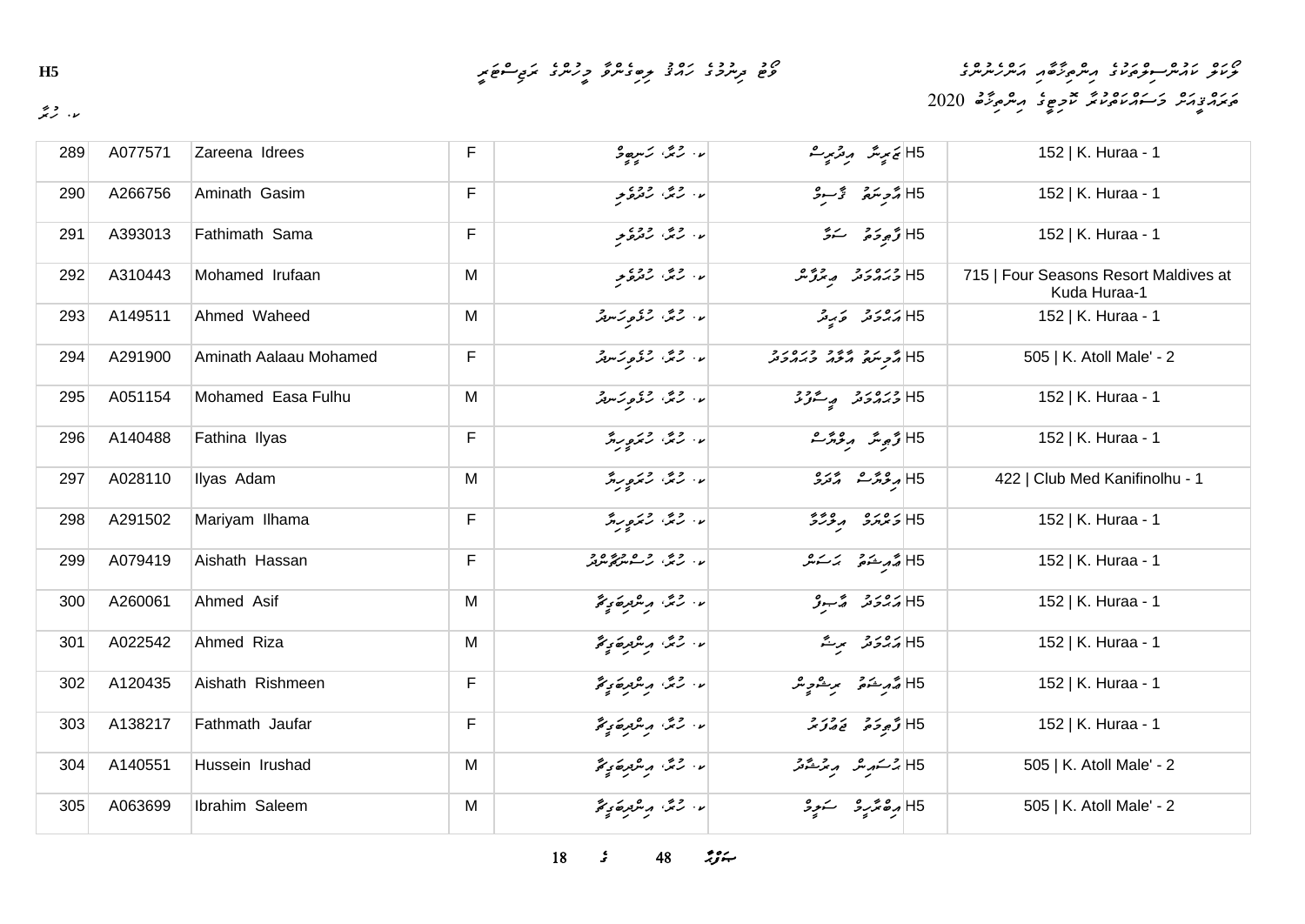*sCw7q7s5w7m< o<n9nOoAw7o< sCq;mAwBoEw7q<m; wBm;vB* م من المرة المرة المرة المرجع المراجع المراجع المراجع المراجع المراجع المراجع المراجع المراجع المراجع المراجع<br>مرين المراجع المراجع المرجع المراجع المراجع المراجع المراجع المراجع المراجع المراجع المراجع المراجع المراجع ال

| 306 | A148211 | Mariyam Rifath               | F | ، سنگ مر شرمرهٔ به محم                                 | H5 تر <i>مرد مرور پ</i> ر                                                                                     | 152   K. Huraa - 1               |
|-----|---------|------------------------------|---|--------------------------------------------------------|---------------------------------------------------------------------------------------------------------------|----------------------------------|
| 307 | A114717 | Mohamed Ahusan               | M | ر. رقمهٔ میگروه دیگر                                   | H5 جري جو بر بر شهر محمد السير السير السير السير السير السير السير السير السير السير السير السير الس          | 505   K. Atoll Male' - 2         |
| 308 | A081958 | Ahmed Tholal                 | M | الأرجمة المنعرفري                                      | H5 <i>ג دو دي و</i> گر                                                                                        | 152   K. Huraa - 1               |
| 309 | A291734 | Aminath Leena                | F | لاسترنت ويروء                                          | H5 مُّجِسَعُ مِسَّر                                                                                           | 155   K. Hinmafushi - 2          |
| 310 | A081959 | Fathimath Reema              | F | در حري المربوع                                         | H5 <i>وَّجِودَة</i> بِرِدًّ                                                                                   | 505   K. Atoll Male' - 2         |
| 311 | A076557 | Habeeba Mohamed Abdul Rahman | F |                                                        | $\frac{1}{2}$                                                                                                 | 152   K. Huraa - 1               |
| 312 | A044046 | Hussain Lugman Adam          | M | ا دار جنگ او برگری                                     | H5   پر سکر ملک تر تحریر استفراد استفراد استفراد استفراد استفراد استفراد استفراد استفراد استفراد استفراد بر ن | 152   K. Huraa - 1               |
| 313 | A164743 | Hussain Naahil               | M | الأرحمي وتروي                                          | H5 پڑے <i>پرنگر</i> مگر <sub>یک</sub> و                                                                       | 652   Fari Island-1              |
| 314 | A054160 | Mohamed Jameel               | M | لاستعد معرفره                                          | H5 <i>جُہُمُہُوَتَر کَے وِیْ</i>                                                                              | 152   K. Huraa - 1               |
| 315 | A086812 | <b>Abdul Latheef</b>         | M | در جنگ او جهانوی                                       | H5 كەھەممى موتى                                                                                               | 688   Eriyadu Island Resort-1    |
| 316 | A283987 | Aishath Rafsha               | F | ر وي پر وي د و                                         | H5 مۇم ئىقى ئىقى ئىشكە                                                                                        | 152   K. Huraa - 1               |
| 317 | A054942 | Hafsa Mohamed                | F | ) د . ح. پ. وده و ه<br>) د . م. کرم کرد و د            | H5 يَوْبَ وَبَرُودُو                                                                                          | 152   K. Huraa - 1               |
| 318 | A128794 | Hamida Mohamed               | F | ر وي پر وي د و                                         | H5 يُروتَرُ وَبَرُدُوتَرُ                                                                                     | 505   K. Atoll Male' - 2         |
| 319 | A011074 | Ibrahim Luthufee             | M | ) د . رحمه المرحور و .                                 | H5 <sub>مو</sub> ھ <i>مگرد</i> و محجومي                                                                       | 435   Summer Island Maldives - 1 |
| 320 | A002995 | Jaufar Mohamed               | M | ر د چې په پوه ده و                                     |                                                                                                               | 152   K. Huraa - 1               |
| 321 | A128801 | Mariyam Ali                  | F | در حري از ۲۶۵۶ وي.<br>  در سرگان از مرکز <i>ور</i> و ک | H5 كاندېزى كەي                                                                                                | 152   K. Huraa - 1               |
| 322 | A291050 | Mariyam Naifa                | F | ر د چې په پرترون                                       | H5 كا <i>بمبرد مم</i> عر                                                                                      | 152   K. Huraa - 1               |

*19 s* 48 *i*<sub>s</sub> *n*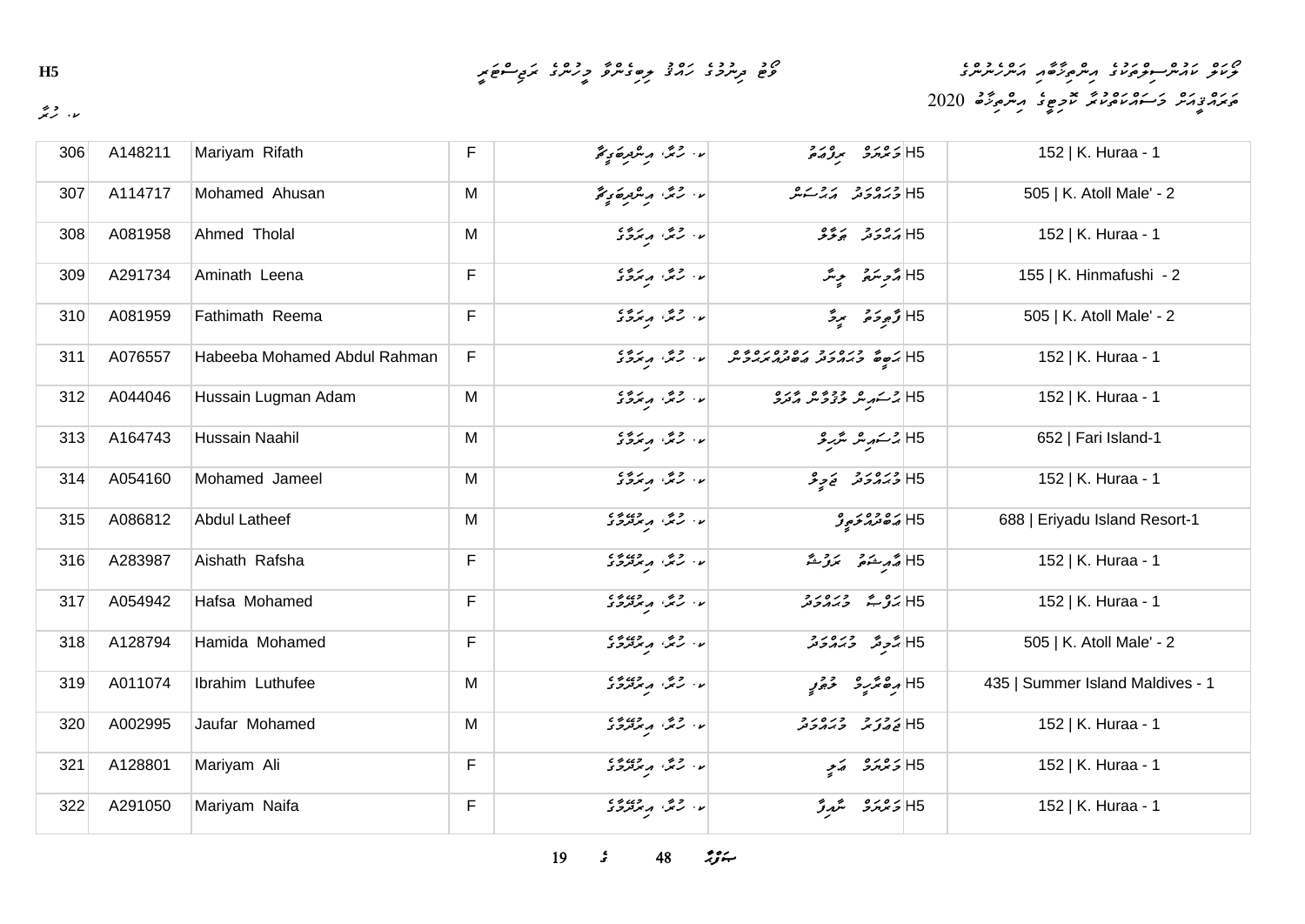*sCw7q7s5w7m< o<n9nOoAw7o< sCq;mAwBoEw7q<m; wBm;vB* م من المرة المرة المرة المرجع المراجع المراجع المراجع المراجع المراجع المراجع المراجع المراجع المراجع المراجع<br>مرين المراجع المراجع المرجع المراجع المراجع المراجع المراجع المراجع المراجع المراجع المراجع المراجع المراجع ال

| 323 | A154176 | Nishana Ahmed        | F            | ر - حريمي المرحوري و <del>م</del>                   | H5 سرىشەمگر كەبر <i>ەرد</i>                                                                                    | 462   Srilanka / Colombo - 3                          |
|-----|---------|----------------------|--------------|-----------------------------------------------------|----------------------------------------------------------------------------------------------------------------|-------------------------------------------------------|
| 324 | A049374 | Abdul Hakeem Hassan  | M            | الاسترنتري وبترخيج ي                                | H5 <i>مَاهُومُدُوبُو بَ</i> سَمَّر                                                                             | 152   K. Huraa - 1                                    |
| 325 | A078430 | Abdul Muhusin Jaufar | M            | پار رحمنگ اور مرکز کوی                              | H5 رەپ ۋەربىر ھەربە                                                                                            | 152   K. Huraa - 1                                    |
| 326 | A152891 | Ahmed Shafaz         | M            | ر، رژش، نے قریر قرقرمبر                             | H5 كەبرى ئىم ئەرمىي ئىچە ئىچانى ئىچانى ئىچانى ئىچانى ئىچانى ئىچانى ئىچانى ئىچانى ئىچانى ئىچانى ئىچانى ئىچانى ئ | 239   AA. Mathiveri - 1                               |
| 327 | A140582 | Aishath Sana         | F            | ر، رژش، نے وَ رِ بروَ مِرِ                          | H5 گەرىشىق <sub>ە</sub> سەنگە                                                                                  | 152   K. Huraa - 1                                    |
| 328 | A140589 | Ali Shathir          | M            | ر، رحمهٔ کانوکر برگاندِ                             | H5  كەمچە ئىش <i>قىرى</i> تىر                                                                                  | 152   K. Huraa - 1                                    |
| 329 | A291332 | Hassan Yamin         | M            | ر، رحمهٔ کانوکر برگاندِ                             | H5   پرسترين گر <sub>مج</sub> رين                                                                              | 152   K. Huraa - 1                                    |
| 330 | A291334 | Ibrahim Nabith       | M            | ر، رژش، نے قریر قرقرمیں                             | H5 م <i>ِ هُ مُّرِ وَ</i> مُّسَمِّمَ                                                                           | 422   Club Med Kanifinolhu - 1                        |
| 331 | A291333 | Ismail Yaseen        | M            | $\downarrow$ ، رُبُّ، يَوَّر بَروَّ بِرِ            | H5  مرسْوَّمٍ عُرْبِ مَرْسِير                                                                                  | 152   K. Huraa - 1                                    |
| 332 | A146201 | Mohamed Shamiu       | M            | ر، رژش، نے وَ رِ بروَ مِرِ                          | H5 <i>جەنەچى ئىگ</i> ور                                                                                        | 422   Club Med Kanifinolhu - 1                        |
| 333 | A140474 | Muslima Shathir      | $\mathsf{F}$ | ر، رژش، نے قریر مرقومی                              | H5  وُسْمُوِوَّ" سُدَّەۭوَ حَمْد                                                                               | 152   K. Huraa - 1                                    |
| 334 | A083603 | Salma Shathir        | F            | ، رُمُّ، <sub>مُح</sub> وَّر مُروَّ م <sub>ُر</sub> | H5 سَعْرَةُ شَ <sub>ّجْ</sub> تِرُ                                                                             | 152   K. Huraa - 1                                    |
| 335 | A140462 | Sofiyya Yoosuf       | $\mathsf F$  | ر، رژش، نے قریر قرقرمیں                             | H5 ينو پر هم معرضو                                                                                             | 152   K. Huraa - 1                                    |
| 336 | A140545 | Abdul Maniu Hussain  | M            | با رحيحاً، مقالح مير                                | H5 مەھەر ئەسمە بىر ئەسەر بىر                                                                                   | 433   Gili Lankanfushi - 1                            |
| 337 | A140591 | Ahmed Nimal          | M            | یں رقبی انڈولیں                                     | H5 كەندى ھەر ئىس بىر                                                                                           | 715   Four Seasons Resort Maldives at<br>Kuda Huraa-1 |
| 338 | A092570 | Aminath Hana Hussain | $\mathsf{F}$ | مارسمنگا انگاھ بىر                                  | H5 مَّ حِ سَمَّى كَسَّر بِرْ سَنَهِ سَ                                                                         | 505   K. Atoll Male' - 2                              |
| 339 | A223099 | Hasna Ibrahim        | $\mathsf{F}$ | مار رقمنگ مذكر مير<br> -                            | H5   يَرْسُسُ مِنْ مِرْسِرْ مِنْ                                                                               | 152   K. Huraa - 1                                    |

 $20$  *s* **48** *n***<sub>s</sub>***n***<sub>s</sub>**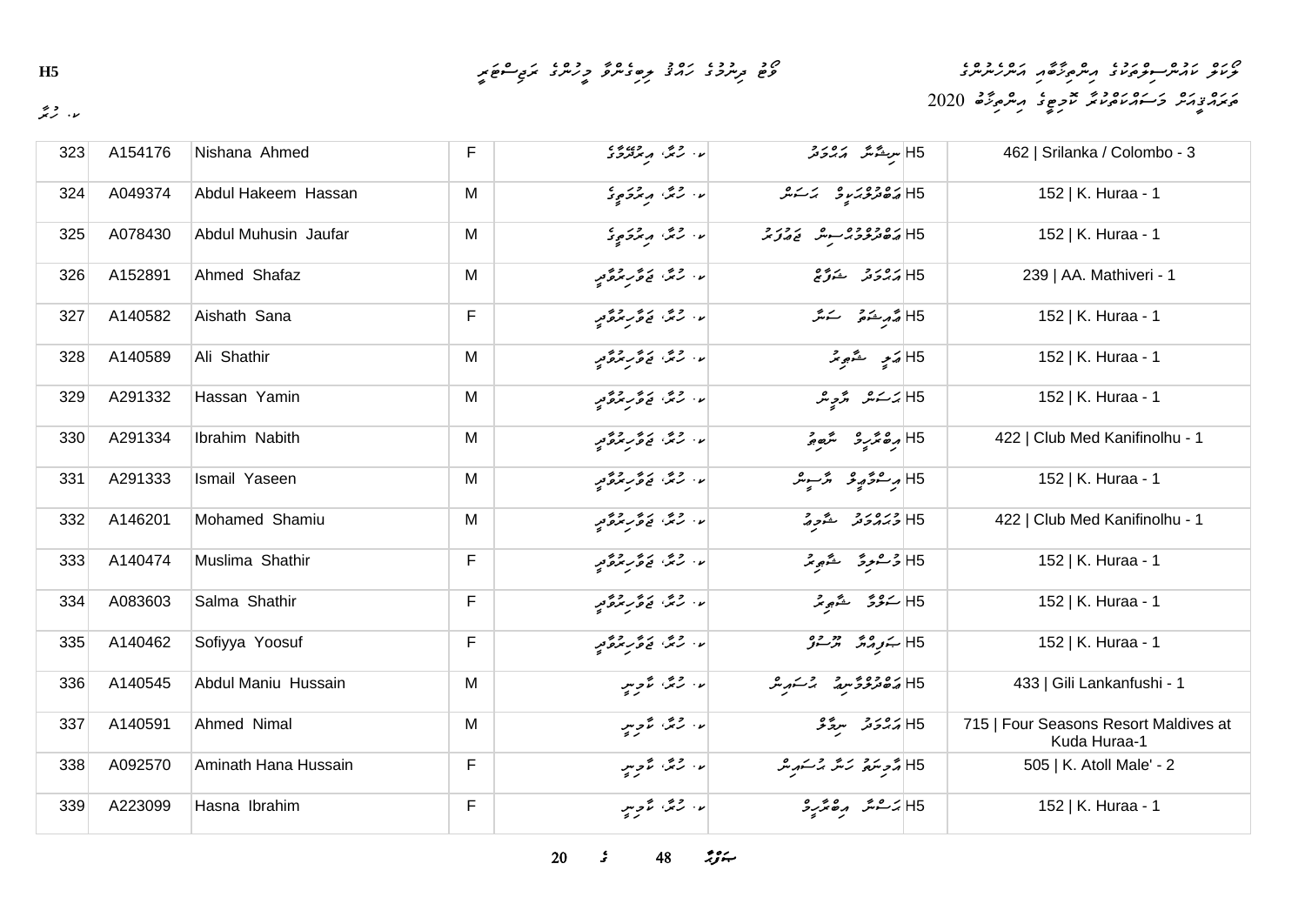*sCw7q7s5w7m< o<n9nOoAw7o< sCq;mAwBoEw7q<m; wBm;vB* م من المرة المرة المرة المرجع المراجع المراجع المراجع المراجع المراجع المراجع المراجع المراجع المراجع المراجع<br>مرين المراجع المراجع المرجع المراجع المراجع المراجع المراجع المراجع المراجع المراجع المراجع المراجع المراجع ال

| 340 | A035279 | Hussain Zareer         | M           | مار رقمنگا ماڻا جا مير                                                                                                                                                                                                                  | H5   پرستمبر محمویتر                         | 152   K. Huraa - 1                                    |
|-----|---------|------------------------|-------------|-----------------------------------------------------------------------------------------------------------------------------------------------------------------------------------------------------------------------------------------|----------------------------------------------|-------------------------------------------------------|
| 341 | A140543 | Ibrahim Hanim          | M           | ىدا رقىقى ئۇچ بىر                                                                                                                                                                                                                       | H5 رەئزى <sub>ر</sub> ۇ گىرۇ                 | 121   B. Eydhafushi - 1                               |
| 342 | A093511 | Mohamed Shafiu         | M           | مار رحمن <i>ي الأج</i> امير                                                                                                                                                                                                             |                                              | 715   Four Seasons Resort Maldives at<br>Kuda Huraa-1 |
| 343 | A138184 | Nahida Ibrahim         | F           | با رحيحاً، الأحاس                                                                                                                                                                                                                       | H5 مَرْرِمَّر مِرْحَمَّرِ وَ                 | 152   K. Huraa - 1                                    |
| 344 | A140544 | Zainabunnisa           | $\mathsf F$ | مارسمنگا، مڈجامیں                                                                                                                                                                                                                       | H5 ئ <sub>ى م</sub> رىقەر سرىسە              | 152   K. Huraa - 1                                    |
| 345 | A128186 | Abdul Matheen Ahmed    | M           | ، رقمهٔ ، ئامبربردگاه بگا                                                                                                                                                                                                               | H5 בטינפקייקייט המכנק                        | 121   B. Eydhafushi - 1                               |
| 346 | A140679 | Ahmed Rasheed          | M           | لاستانتكا الأسير برقر فرقحه                                                                                                                                                                                                             | H5   كەبەقە كەن ئىرىسى تەرىپىتىكە ئىس        | 152   K. Huraa - 1                                    |
| 347 | A128211 | Atheed Ahmed           | M           | $\left  \begin{array}{cc} \mathbf{1}_{1} & \mathbf{1}_{2} & \mathbf{1}_{3} & \mathbf{1}_{4} & \mathbf{1}_{5} & \mathbf{1}_{6} \ \mathbf{1}_{2} & \mathbf{1}_{3} & \mathbf{1}_{4} & \mathbf{1}_{5} & \mathbf{1}_{6} \end{array} \right $ | H5 كەموتىر كەبمەدىر                          | 152   K. Huraa - 1                                    |
| 348 | A291727 | Mariyam Zumrath Ahmed  | $\mathsf F$ | لاسترىتى ئاستەترى ئوقى                                                                                                                                                                                                                  | H5 כמתכ כס גבר גם גב                         | 152   K. Huraa - 1                                    |
| 349 | A291710 | Siyama Abdul Latheef   | F           | لاستانتكا الأسير برقر فرقحه                                                                                                                                                                                                             | H5 جنگر مەمەم <i>كەنجى</i> ئى                | 505   K. Atoll Male' - 2                              |
| 350 | A128212 | Umaid Ahmed            | M           | ، رقمهٔ ، ئامبربردگاه بگا                                                                                                                                                                                                               | H5 رُيَ مِهْ رَكْبُ دَمَرُ مِنْ رَحْمَدُ     | 152   K. Huraa - 1                                    |
| 351 | A128210 | Usaid Ahmed            | M           | لاستانتكا الأستردقاء قر                                                                                                                                                                                                                 | H5 مُسَمرِ مَدْ مَدَوَمَد                    | 152   K. Huraa - 1                                    |
| 352 | A064669 | Afeefa Yahya           | F           | ى رقىقى ئەترەم ئە                                                                                                                                                                                                                       | H5 <i>ڇَ پِي پَرُهِ ٿُ</i>                   | 152   K. Huraa - 1                                    |
| 353 | A140526 | Ahmed Nafiu            | M           | ى رومى ئەترىكرەم ئ                                                                                                                                                                                                                      | H5 كەش <sup>ى</sup> رىقى سى <i>گى</i> رى     | 152   K. Huraa - 1                                    |
| 354 | A146310 | Aminath Shuzna Ibrahim | F           | ر، رحمہ، روپرہ وہ                                                                                                                                                                                                                       | H5 مُرْحِسَة مِشْتَمْ مُرْحَمَّدِ وَ         | 152   K. Huraa - 1                                    |
| 355 | A140525 | Hussain Ibthisam       | M           | ر، رحمہ، رکھوری دی                                                                                                                                                                                                                      | H5 يُسَم <i>َّرِ بْلُ مِنْ هُمِ سُنْ</i> حْر | 715   Four Seasons Resort Maldives at<br>Kuda Huraa-1 |
| 356 | A022503 | Ibrahim Ahmed          | M           | ر، رحمہ، رسمان دی                                                                                                                                                                                                                       | H5  مەھمەر يەمەدەر<br>15  مەھمەر يەمەدەر     | 152   K. Huraa - 1                                    |

 $21$  *s* **48** *n***<sub>s</sub>**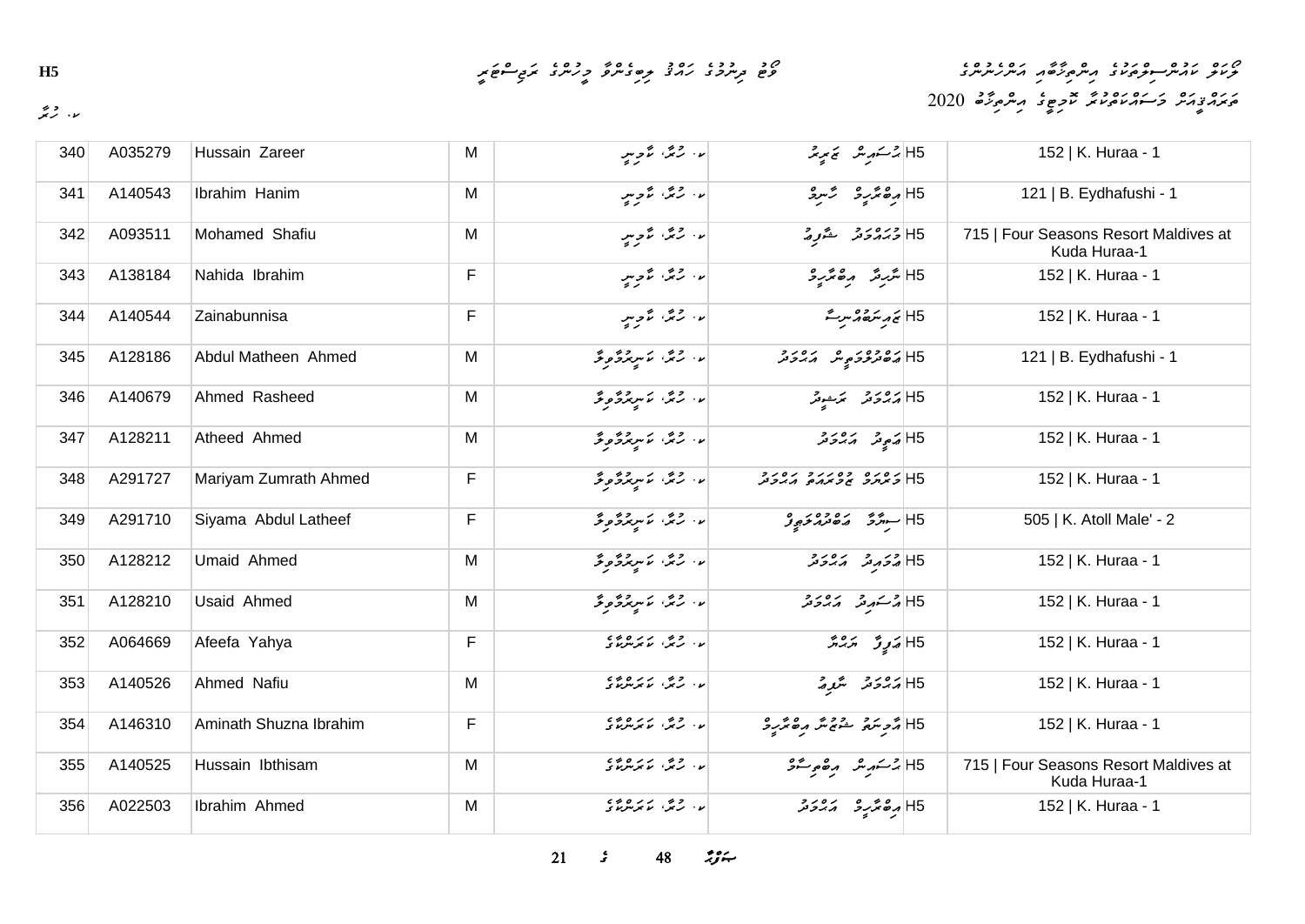*sCw7q7s5w7m< o<n9nOoAw7o< sCq;mAwBoEw7q<m; wBm;vB* م من المرة المرة المرة المرجع المراجع المراجع المراجع المراجع المراجع المراجع المراجع المراجع المراجع المراجع<br>مرين المراجع المراجع المرجع المراجع المراجع المراجع المراجع المراجع المراجع المراجع المراجع المراجع المراجع ال

| 357 | A105445 | Agisa Abdul Rasheed   | F | لا، رحمهٔ عامی                                               | H5 مُتَّوِّبُّہُ مَصْرُمْ مَرْشِيْرٌ                 | 152   K. Huraa - 1                                    |
|-----|---------|-----------------------|---|--------------------------------------------------------------|------------------------------------------------------|-------------------------------------------------------|
| 358 | A070543 | Ismail Naseem         | M | ر، رجمهٔ، ع <sub>ا</sub> ء                                   | H5  م <sub>ی</sub> سٹوگھیٹی سرسیو                    | 715   Four Seasons Resort Maldives at<br>Kuda Huraa-1 |
| 359 | A291869 | Mariyam Imthisal      | F | ىدا رقبى ماغرىيە                                             | H5 كالارد مركز مركز بين المراكز                      | 152   K. Huraa - 1                                    |
| 360 | A231181 | Aminath Abdulla       | F | پارچمنگ پر ڪھي                                               | H5 مَّحِسَمَة مَ <b>صَ</b> مَّاللَّه                 | 152   K. Huraa - 1                                    |
| 361 | A068898 | Rasheeda Mohamed      | F | لاسترنتك للإسكلمج                                            | H5  يَرْسُوِيَّر - ح. رور و                          | 152   K. Huraa - 1                                    |
| 362 | A283212 | Adnan Aboobakur       | M |                                                              | H5 كەنگەر مەھەم بىر                                  | 152   K. Huraa - 1                                    |
| 363 | A035552 | Ahmed Ali             | M | ر ويو ده دود.<br>دا رنگي کاموتونوي                           | H5 كەبۇر كەم بىر                                     | 152   K. Huraa - 1                                    |
| 364 | A251944 | Ahmed Faruhan         | M | ر ويو ده دود.<br>دا رنگي کاموتونوي                           | H5 پروژو تر تر پڑھ                                   | 634   Hulhumale', Ehenihen-20                         |
| 365 | A298463 | Aishath Lubuna        | F | ر - حرمي - 2 حيو و 2<br>را - رحمي - ما موفر مرد              | H5 مَ <i>ُم ِحْدَة وَحْمَدُ</i> ّ                    | 47   HDh. Kumundhoo - 1                               |
| 366 | A290894 | Aminath Shuaiba Adnan | F | ر - حرمي - ص ح بيو و <i>و .</i><br>رومي - را م مي توفر بري   | H5 أَمُّ <i>وِ سَوَمُ أَمُّ وَ مُسَرِّسُ</i>         | 152   K. Huraa - 1                                    |
| 367 | A035023 | Azeema Hussain        | F |                                                              | H5   كەنبەدى كەسكەرلىر                               | 713   Cinnamon Dhonveli Maldives-1                    |
| 368 | A146484 | Hawwa Zahira          | F |                                                              | H5 يَرْدُوَّ گَيْ بِرَدُّ                            | 152   K. Huraa - 1                                    |
| 369 | A214720 | Mariyam Ahmed         | F | ر - حرمی - <sub>2</sub> 0 وید و c<br>را - رحمی - را برفر بری | H5 كەبرە بەر دەر                                     | 152   K. Huraa - 1                                    |
| 370 | A098561 | Mariyam Rasheeda      | F |                                                              | H5 كەبەد كەن كەر يىلىنى ئەركەت ئىككە                 | 47   HDh. Kumundhoo - 1                               |
| 371 | A214723 | Masoon Ahmed          | M | ر ويو ده دود.<br>دا رنگي کاموتونوي                           | H5 كەجىھە كەبر <i>ەر د</i>                           | 152   K. Huraa - 1                                    |
| 372 | A140552 | Mohamed Shuaib        | M |                                                              | $5.62$ $5.002$ $\overline{5.000}$ $\overline{5.000}$ | 152   K. Huraa - 1                                    |
| 373 | A218227 | Shareefa Ahmed        | F | و ده ان ويووه<br>دا ارتكن ان ترتوس                           | H5 ڪمبر <i>ڙ پرورو</i>                               | 152   K. Huraa - 1                                    |

*22 sC 48 nNw?mS*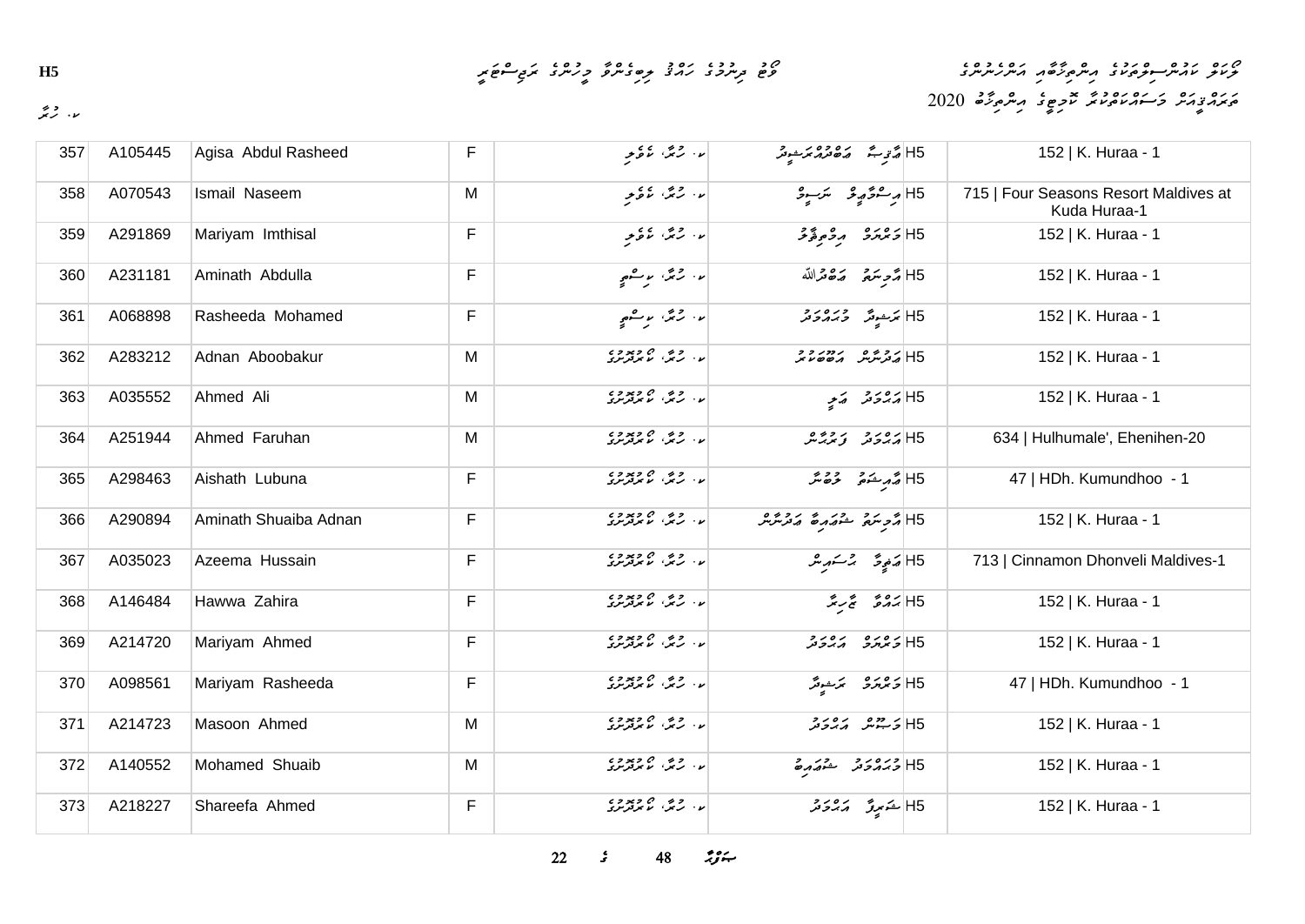*sCw7q7s5w7m< o<n9nOoAw7o< sCq;mAwBoEw7q<m; wBm;vB* م من المرة المرة المرة المرجع المراجع المراجع المراجع المراجع المراجع المراجع المراجع المراجع المراجع المراجع<br>مرين المراجع المراجع المرجع المراجع المراجع المراجع المراجع المراجع المراجع المراجع المراجع المراجع المراجع ال

| 374 | A140533 | Fareeza Mohamed       | F | ر، خ <sub>اش،</sub> تورو بورو تر | H5  وَمِرِيحٌ وَبَرُدُونَرُ                    | 152   K. Huraa - 1                                    |
|-----|---------|-----------------------|---|----------------------------------|------------------------------------------------|-------------------------------------------------------|
| 375 | A140534 | Fazla Mohamed         | F | لا، رقمه المعروفي وراد           | H5 كەشىر <i>مەدەن</i> د                        | 152   K. Huraa - 1                                    |
| 376 | A137898 | Hawwa Ibrahim         | F | ر، رحمہ سی مرد د                 | H5  يَہْرُمُ مِنْ مِرْسِرْدُ                   | 152   K. Huraa - 1                                    |
| 377 | A291276 | Ibrahim Fareedh       | M | ر رحمه سوه ده د د                | H5 مەھەرى كىمىق                                | 422   Club Med Kanifinolhu - 1                        |
| 378 | A140538 | Mariyam Faiza Mohamed | F | لا رحمه سوه مدد د                | H5 كەجرىرى ئۇم قى مەدەبرو                      | 152   K. Huraa - 1                                    |
| 379 | A140535 | Umar Zahir            | M | ر رحمه سوه ده د د                | H5 رُدَ بَرْ سَمَّ سِرْ رَبَّر                 | 715   Four Seasons Resort Maldives at<br>Kuda Huraa-1 |
| 380 | A066705 | Abdul Gadir Ali       | M | ر، رقمهٔ الانگرېزدگو             | H5   كەھەترىۋە <i>يېرىتى كەي</i> چ             | 152   K. Huraa - 1                                    |
| 381 | A149418 | Ahmed Shanoon         | M | ر. رحمهٔ المعرفرون               | H5   <i>زبروتر خەمپرىل</i>                     | 152   K. Huraa - 1                                    |
| 382 | A105959 | Ali Abdul Gadir       | M | ، رژش متربروی                    | H5 <i>جَمْعِ حَ</i> صَعْرَ مَرْتَمَرْ مِرْتَمْ | 152   K. Huraa - 1                                    |
| 383 | A291520 | Aminath Shabeena      | F | ر. رژگی، روی وی                  | H5 مُرْحِبَهُمْ شَهِيمٌ                        | 152   K. Huraa - 1                                    |
| 384 | A132872 | Abdulla Khaleel       | M | اللاء الترحين التوصية            | H5  رَدْوَتْرَاللَّهُ     نَرْمِوْتْرُ         | 152   K. Huraa - 1                                    |
| 385 | A341540 | Aminath Aneetha       | F | ما الرحمن <sup>1</sup> الأمير    | H5 مَّحِسَمَۃُ مَسِمَّۃٌ                       | 152   K. Huraa - 1                                    |
| 386 | A066633 | Asad Khaleel          | M | ىدا رقىق، ئىمىمە                 | H5 كەشقى ئىچى                                  | 152   K. Huraa - 1                                    |
| 387 | A134025 | Ismail Ziyaadh        | M | اللاء الترحين التوصية            | H5 مرڪو <i>گھي</i> و <sub>سم</sub> وگھر        | 152   K. Huraa - 1                                    |
| 388 | A350448 | Mariyam Nashaya       | F | لدا رحيقًا التأمير               | H5 كَيْرْبَرْدْ بَرْجْتَرَّرْ                  | 152   K. Huraa - 1                                    |
| 389 | A101457 | Shakeela Hussain      | F | ما الرحمن <sup>1</sup> الأمير    | H5 ح <i>ضرتى بركته بل</i>                      | 152   K. Huraa - 1                                    |
| 390 | A264189 | Abdul Wahhab Yoosuf   | M | ، رژش وو                         | H5 ره ده ده دو ده دو ده                        | 152   K. Huraa - 1                                    |

 $23$  *s* **48** *n***<sub>3</sub> <b>***n*<sub>3</sub> *n*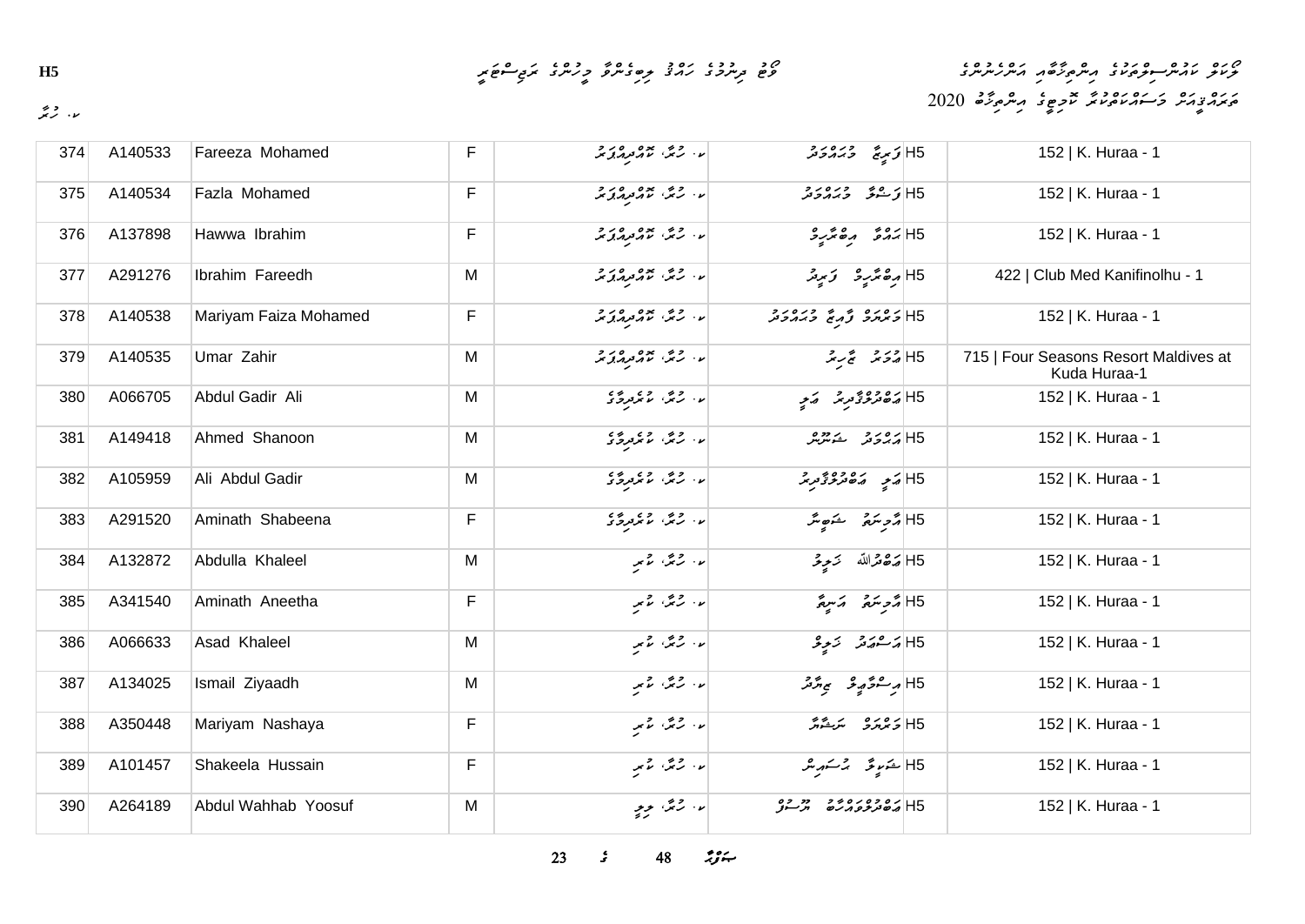*sCw7q7s5w7m< o<n9nOoAw7o< sCq;mAwBoEw7q<m; wBm;vB* م من المرة المرة المرة المرجع المراجع المراجع المراجع المراجع المراجع المراجع المراجع المراجع المراجع المراجع<br>مرين المراجع المراجع المرجع المراجع المراجع المراجع المراجع المراجع المراجع المراجع المراجع المراجع المراجع ال

| 391 | A140482 | Aishath Shanee      | $\mathsf{F}$ | ، رُنگ ووِ              | H5 صَّمِيشَمَّة فَوَسِ                    | 152   K. Huraa - 1                                          |
|-----|---------|---------------------|--------------|-------------------------|-------------------------------------------|-------------------------------------------------------------|
| 392 | A140460 | Fathimath Adam      | F            | اء رژش وو               | H5 تَ <i>وجوه مُقرَّد</i>                 | 152   K. Huraa - 1                                          |
| 393 | A043315 | Hassan Zareer       | M            | اء رژش وو               | H5   پَرَسَدَ مَيَ مِرِيْرَ               | 152   K. Huraa - 1                                          |
| 394 | A291294 | Mohamed Shah        | M            | اء رژش وو               | H5 <i>جەنەچەتى</i> سەر                    | 505   K. Atoll Male' - 2                                    |
| 395 | A362865 | Rizna Abdul Wahhaab | F            | لاسترش لولو             | H5 برېڅ پر <i>م</i> صر <i>ده وره پ</i> ره | 152   K. Huraa - 1                                          |
| 396 | A267086 | Waheeda Aboobakuru  | $\mathsf{F}$ | ، رژش وو                | H5 كۆبەتش <i>ە ئەھەم</i> ىتىر             | 152   K. Huraa - 1                                          |
| 397 | A267157 | Aminath Hussain     | F            | ، رُمُّ، وەَمَدُوْمُ    | H5 مٌ <i>وِ مَرْهْ بِهُ سَنْهِ مَّ</i> رُ | 152   K. Huraa - 1                                          |
| 398 | A114119 | Ihusan Jameel       | M            | ، رُسٌ مِعَ مِدْرٌ وَ   | H5 م <i>ېرشىنگە</i> ت <sub>ى تو</sub> تۇ  | 152   K. Huraa - 1                                          |
| 399 | A149734 | Maimoona Gasim      | $\mathsf F$  | ، رُبُّ وِءَ بروُ و     | H5 دَرِدْسَ تَيْ-دِدْ                     | 152   K. Huraa - 1                                          |
| 400 | A131114 | Aminath Didi        | F            | ىر، رقمى ئۇرىي ئ        | H5  مَّ <i>وِ سَهْ دُوبِرِ</i>            | 505   K. Atoll Male' - 2                                    |
| 401 | A062066 | Ibrahim Naseem      | M            | ، رُبُّ دَرِهِ وَ       | H5  بر <i>ەنگەر ۋە سەب</i> وتى            | 425   One & Only Reethi Rah, Maldives - 1                   |
| 402 | A291433 | Naif Ibrahim Naseem | M            | لاء رحمي كالمواصح       | H5 سَمَدِرْ مِـ صَمَّرِةَ سَرَــودُ       | 727   Four Seasons Resort Maldives at<br>Landaa Giraavaru-1 |
| 403 | A059352 | <b>Mohamed Didi</b> | M            | لا رژنگ ځېږي کېږي       | H5/ <i>3225فروپ</i> ر                     | 715   Four Seasons Resort Maldives at<br>Kuda Huraa-1       |
| 404 | A341344 | Riznee Mohamed      | $\mathsf{F}$ | لاستعما تخطيع برده      | H5  بريج سي الترجيح جزير 15               | 152   K. Huraa - 1                                          |
| 405 | A299553 | Sameen Mohamed      | M            | ، رژش ئورا دیگر         | H5 س <i>نوین وی</i> مونو                  | 152   K. Huraa - 1                                          |
| 406 | A138971 | Shamla Abdulla      | $\mathsf F$  | لاسترىتى، ئۇرىي مېرى    | H5 خَوْعٌ صَرْهُ مِّرَاللَّه              | 152   K. Huraa - 1                                          |
| 407 | A299549 | Shuzair Mohamed     | M            | ۱۰ رقمي ځېږ <i>کې</i> و | H5 شىم بەر ئەرگە ئەرگە                    | 727   Four Seasons Resort Maldives at<br>Landaa Giraavaru-1 |

*24 sC 48 nNw?mS*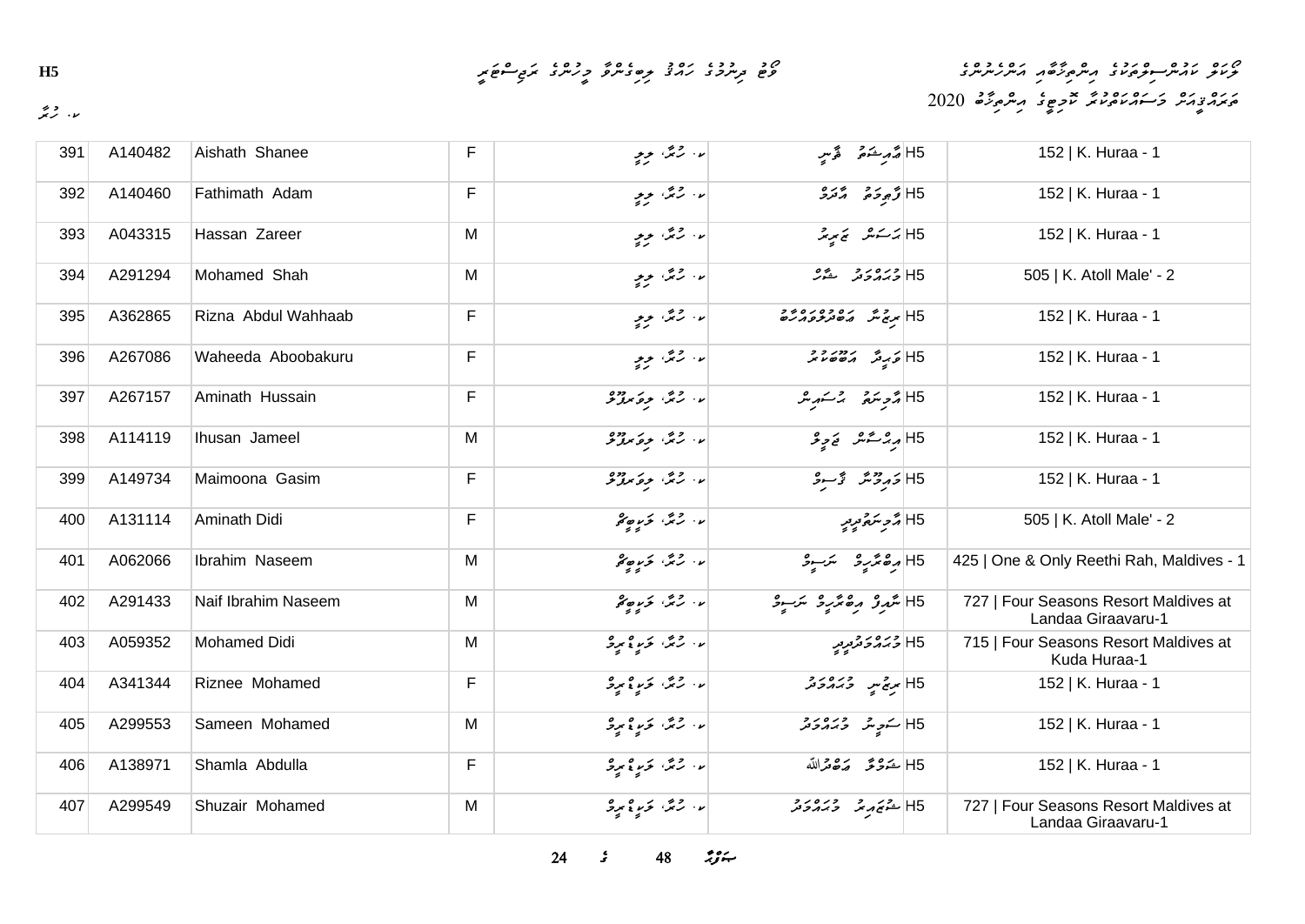*sCw7q7s5w7m< o<n9nOoAw7o< sCq;mAwBoEw7q<m; wBm;vB* م من المرة المرة المرة المرجع المراجع المراجع المراجع المراجع المراجع المراجع المراجع المراجع المراجع المراجع<br>مرين المراجع المراجع المرجع المراجع المراجع المراجع المراجع المراجع المراجع المراجع المراجع المراجع المراجع ال

| 408 | A039196 | Ahmed Shameem             | M            | ىر، رقى <i>گە، خۇر</i> گەنقا | H5 كەنزىقر شەرە                                                                                                | 715   Four Seasons Resort Maldives at<br>Kuda Huraa-1 |
|-----|---------|---------------------------|--------------|------------------------------|----------------------------------------------------------------------------------------------------------------|-------------------------------------------------------|
| 409 | A260956 | Ali Naveen Ahmed          | M            | لا رقىق ئۇيدۇشق              | H5 كەبىي س <i>كەن كەندى ق</i> ر                                                                                | 721   The Standard Huruwalhi Maldives-1               |
| 410 | A140431 | Aminath Eenas             | F            | لاس رقبي كالموسوق وهي        | H5 مَرْحِسَمَۃُ مِسَّرَ م                                                                                      | 152   K. Huraa - 1                                    |
| 411 | A291300 | Ahmed Mueen               | M            | ىر، رقبۇ، ئۇيوشمەھ           | H5/ <i>مَدْدَوْرْ وَم</i> ِسْر                                                                                 | 152   K. Huraa - 1                                    |
| 412 | A344932 | Aminath Mansha            | F            | ىر، رقمى ئۇيونىتىدىغ         | H5 گەج س <i>كەنى</i> 5 س <sup>8</sup> ىنىڭ                                                                     | 152   K. Huraa - 1                                    |
| 413 | A140458 | Maumoon Abdul Ghafoor     | M            | ىر، رقمى ئۇيونىتىدىغ         | H5, כמים גם כסגבת ב                                                                                            | 152   K. Huraa - 1                                    |
| 414 | A140466 | Nazeera Abdul Raheem      | $\mathsf{F}$ | لاسترت كالمستمدة             | H5  سَمَعٍ مِمَّدٍ مِنْ صَ <i>حْرَ مُرَبِّ</i> حِرِ                                                            | 152   K. Huraa - 1                                    |
| 415 | A140481 | Abdul Ghafoor Mohamed     | M            | لاسترىرى ئۇلاسقۇم            | H5 ره وه برود و دره رو<br>H5 پ <i>ره تروفرنو بر</i> وبربروتر                                                   | 152   K. Huraa - 1                                    |
| 416 | A140510 | Abdul Sameeu Abdul Gafoor | M            | لاسترىتى كەربەھىم            | H5 رە دە رە دەرە دەرد                                                                                          | 152   K. Huraa - 1                                    |
| 417 | A141024 | Aneela Easa               | $\mathsf{F}$ | لاسترىتى كۆلەشقۇم            | H5 كەيدى ھەتتە                                                                                                 | 152   K. Huraa - 1                                    |
| 418 | A092137 | Ahmed Ashraf              | M            | لاسترنتى الحائى برهاى        | H5 كەبرو كەندىسى ئىستىدى                                                                                       | 715   Four Seasons Resort Maldives at<br>Kuda Huraa-1 |
| 419 | A140417 | Aishath Mohamed           | F            | ر، رقمهٔ و و بروی            | H5 مەم ئەرەبەر دېرىدىلەر H5                                                                                    | 152   K. Huraa - 1                                    |
| 420 | A140576 | Ali Asgaru                | M            | ر، رژئی گورگوی               | H5 كەير كەشىرىمە                                                                                               | 686   Radisson Blu Maldives-1                         |
| 421 | A150202 | Aminath Rishfa            | $\mathsf{F}$ | ر، رژئی، بخونمبروی           | H5 مَّ حِسَمَة مَ سِشْرَتَّ                                                                                    | 152   K. Huraa - 1                                    |
| 422 | A108431 | Ibrahim Rameez            | M            | ر، رقمهٔ وگوروی              | H5 <sub>مر</sub> ھ <i>مُرْرِ \$ مَرَوٍ لَمْ</i>                                                                | 152   K. Huraa - 1                                    |
| 423 | A232871 | Mariyam Liyuza            | $\mathsf F$  | ر، رژئی، بخونمبروی           | H5 كابر مريد محمد المحمد المحمد المحمد المحمد المحمد المحمد المحمد المحمد المحمد المحمد المحمد المحمد المحمد ا | 152   K. Huraa - 1                                    |
| 424 | A140420 | Mohamed Thaufeeq          | M            | ر، رقمهٔ وگوروی              | H5 <i>جُهُ جُهُو تَحْمَّدُو يَ</i> حْمَ                                                                        | 152   K. Huraa - 1                                    |

 $25$  *s* **48** *n***<sub>3</sub> <b>***n*<sub>3</sub> *n*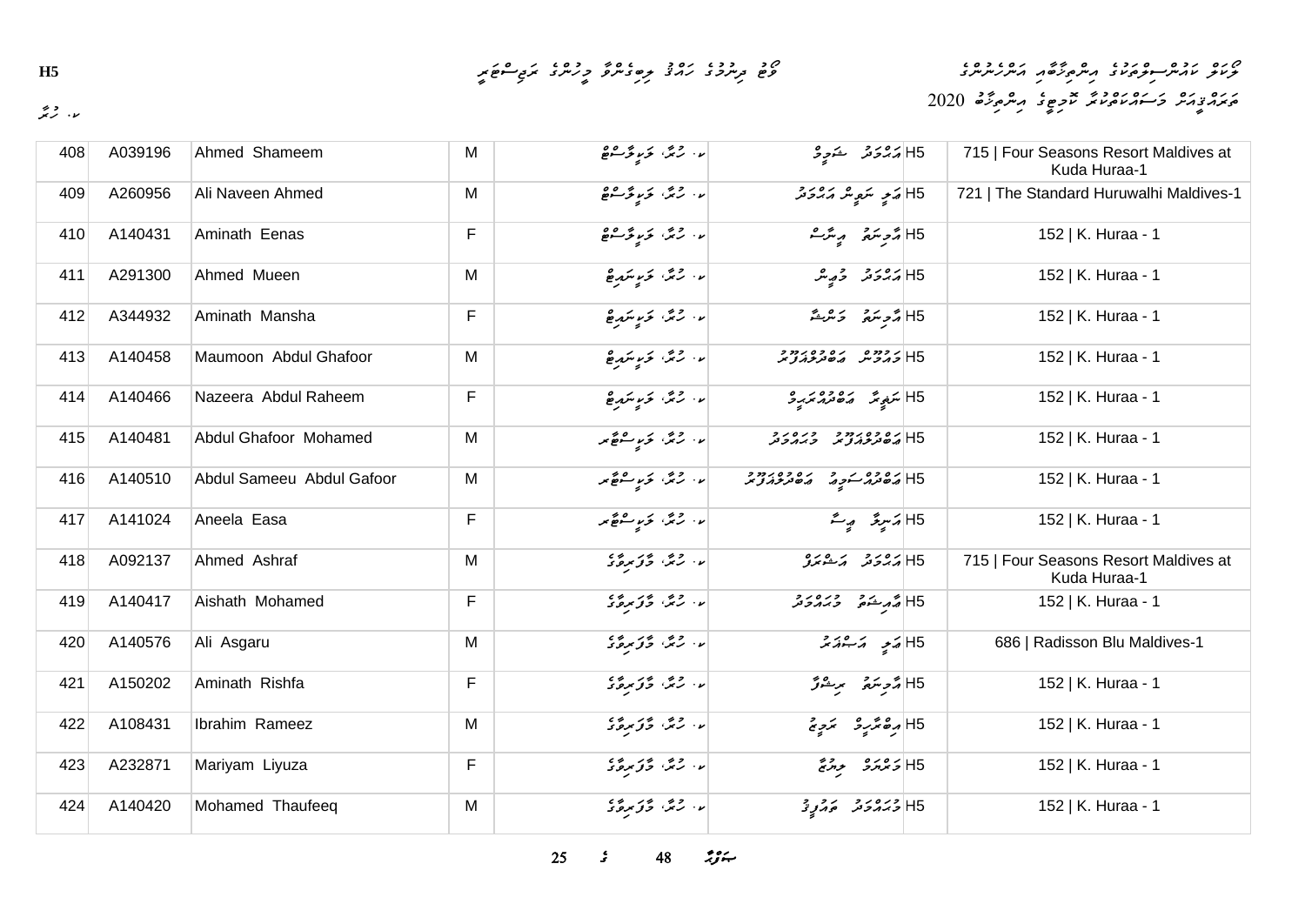*sCw7q7s5w7m< o<n9nOoAw7o< sCq;mAwBoEw7q<m; wBm;vB* م من المرة المرة المرة المرجع المراجع المراجع المراجع المراجع المراجع المراجع المراجع المراجع المراجع المراجع<br>مرين المراجع المراجع المرجع المراجع المراجع المراجع المراجع المراجع المراجع المراجع المراجع المراجع المراجع ال

| 425 | A140564 | Moosa Arshad          | M           | ر، رقمهٔ و و بروی           | H5 _ جريم مقرن برند                                                                | 715   Four Seasons Resort Maldives at<br>Kuda Huraa-1 |
|-----|---------|-----------------------|-------------|-----------------------------|------------------------------------------------------------------------------------|-------------------------------------------------------|
| 426 | A140419 | Shaziya Mohamed       | F           | ر. رژش و و بروی             | H5 شگېرنگر <i>وېرو</i> رونر                                                        | 152   K. Huraa - 1                                    |
| 427 | A140547 | Shiuna Mohamed        | F           | ر، رژئی، وګونووی            | H5 جوړش وبره در                                                                    | 152   K. Huraa - 1                                    |
| 428 | A090071 | Adhila Naeem          | $\mathsf F$ | ىدا رژىنگە بۇ تەتكەنلە      | H5  گەرگ شەر <sup>9</sup>                                                          | 634   Hulhumale', Ehenihen-20                         |
| 429 | A256517 | Aishath Nasheeda      | $\mathsf F$ | ىدا رقىق ۋىتۇم              | H5  مَ <sub>ّم</sub> رِ شَمَّة مَّ سَرْسُومَّدَ                                    | 152   K. Huraa - 1                                    |
| 430 | A296350 | Aishath Waseema       | $\mathsf F$ | لاسترنت وحمالو              | H5 مەم ھەسىرى<br>15                                                                | 152   K. Huraa - 1                                    |
| 431 | A150152 | Ali Shidad            | M           | ىدا رقىق ۋىتۇر              | H5 كەمچە سىيەتىگە                                                                  | 152   K. Huraa - 1                                    |
| 432 | A080832 | Azra Moosa            | F           | ىدا رقىق ئۇنغاپ             | H5 پروگ ترمشہ                                                                      | 152   K. Huraa - 1                                    |
| 433 | A140490 | Hussain Shavee        | M           | ىدا رقىق ۋىتۇم              | H5 پُرڪ <i>مب</i> هي ڪمبي                                                          | 505   K. Atoll Male' - 2                              |
| 434 | A054251 | Mohamed Naeem         | M           | ىدا رقىق ۋىتۇم              | H5 يز پروتر سَمبر و                                                                | 152   K. Huraa - 1                                    |
| 435 | A124907 | Shifau Naeem          | M           | ىدا رقىق ئۇنغاپ             | H5 جو <i>رٌ ۾ سَمودُ</i>                                                           | 715   Four Seasons Resort Maldives at<br>Kuda Huraa-1 |
| 436 | A065937 | Shujau Naeem          | M           | ىدا رقىق ئۇنغا ب            | H5 شۇقە س <i>َم</i> ەر                                                             | 152   K. Huraa - 1                                    |
| 437 | A027996 | <b>Abdul Hafeez</b>   | M           | لاسترنتى كالمحافر وكالمرتبط | H5 كەھ ت <i>رۇپزى</i> ر ھ                                                          | 152   K. Huraa - 1                                    |
| 438 | A260954 | Fathimath Ramsha      | F           | لاسترنتي المحركة بالمرتبع   | H5 تَ <i>وْجِوَةْ بَرَوْ</i> -شَ                                                   | 152   K. Huraa - 1                                    |
| 439 | A140448 | Rameesha Abdul Kareem | F           | لاسترنت كالمحامد كالمرتبع   | H5 يَرْوِيْتُهُ مَصْغَرْحَمَ بِرِدْ                                                | 152   K. Huraa - 1                                    |
| 440 | A036854 | Abdul Latheef Ibrahim | M           | لاسترنتى المحافرا في        | H5 בטינת בית 3 משיק ב                                                              | 152   K. Huraa - 1                                    |
| 441 | A130998 | Hussain Farhad        | M           | ىر، رقىق، ئۇغ ي             | H5   يُرسَمبر مَشَرَ تَرَ تَرَ تَرَ تَدَرَّ تَدَرَّ تَدَرَّ تَدَرَّ تَدَرُّ تَدَرُ | 715   Four Seasons Resort Maldives at<br>Kuda Huraa-1 |

 $26$  *s* **48** *n***<sub>3</sub> <b>***n*<sub>5</sub> *n*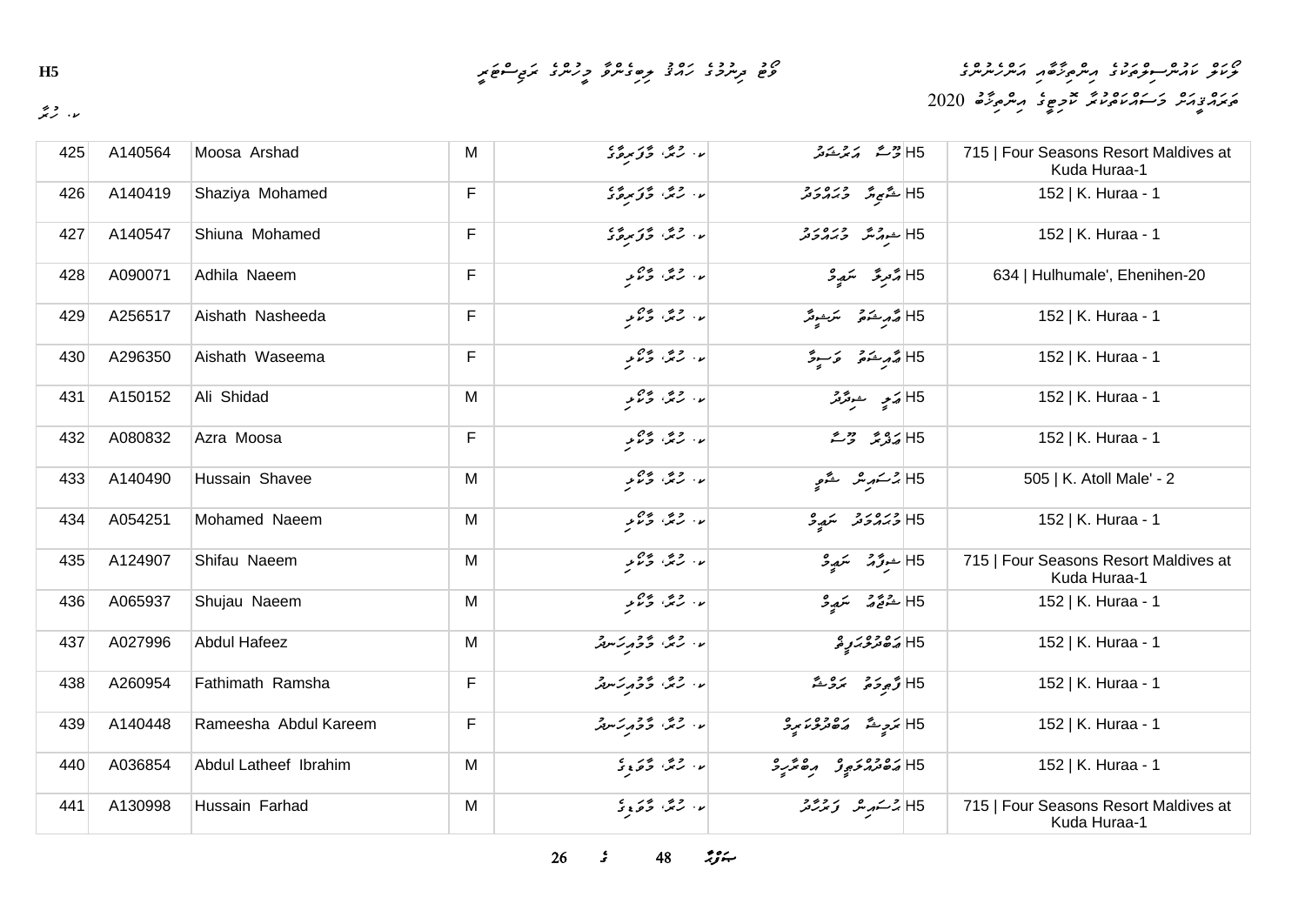*sCw7q7s5w7m< o<n9nOoAw7o< sCq;mAwBoEw7q<m; wBm;vB* م من المرة المرة المرة المرجع المراجع المراجع المراجع المراجع المراجع المراجع المراجع المراجع المراجع المراجع<br>مرين المراجع المراجع المرجع المراجع المراجع المراجع المراجع المراجع المراجع المراجع المراجع المراجع المراجع ال

| 442 | A036859 | Naseema Hussain       | F           | لاسترنتى المحافرة و  | H5   بَرْسِودٌ 2 كَمَ بِرْسٌ             | 152   K. Huraa - 1                                    |
|-----|---------|-----------------------|-------------|----------------------|------------------------------------------|-------------------------------------------------------|
| 443 | A105960 | Samiya Abdul Latheef  | F           | لاسترنتى المحافرا في | H5 گرېگر مەھ <i>ىرم خې</i> رۇ            | 152   K. Huraa - 1                                    |
| 444 | A036858 | Shibana Abdul Latheef | $\mathsf F$ | لاسترنتى المحافرا في | H5 خو <i>ڭ ئۇ مەمەم قەرى</i>             | 505   K. Atoll Male' - 2                              |
| 445 | A289549 | Aishath Shiunee       | F           | لاسترنتى المحافيات   | H5 #مرڪمو ھوماسر                         | 715   Four Seasons Resort Maldives at<br>Kuda Huraa-1 |
| 446 | A049496 | Mamdhooh Zahir        | M           | ى ، رْمَدٌ ، رَّمَح  | H5 ك <sup>وو</sup> تر مجمية مح           | 152   K. Huraa - 1                                    |
| 447 | A152930 | Ziyana Ahmed          | $\mathsf F$ | ، رُجَّنَ وَمِرِسَّ  | H5 فریمگر کم <i>رگرون</i> گر             | 152   K. Huraa - 1                                    |
| 448 | A291091 | Ibrahim Shaam         | M           | ىدە رژىتى كەتتى      | H5 ب <i>رە بۇر</i> و شۇ                  | 152   K. Huraa - 1                                    |
| 449 | A069888 | Mohamed Ibrahim       | M           | ىدە رژىتى كەتتى      | H5 دُبروتو مِرەبۇر ۋ                     | 152   K. Huraa - 1                                    |
| 450 | A140437 | Sadhna Ibrahim        | $\mathsf F$ | الأرجمة، وَيَ        | H5 گەرىگر ب <i>ەھگەر</i> ۇ               | 152   K. Huraa - 1                                    |
| 451 | A028148 | Abbas Adam            | M           | ىر، رقىئى، ئەقەتتى   | H5 پَرُهُ شَه پُرُورُ                    | 433   Gili Lankanfushi - 1                            |
| 452 | A291849 | Ahmed Musthag         | M           | ىر، رقمى، ئەقرىي     | H5 كەبرو قەرەپەيىتى ئەلگەنىيەت ئىستان ئى | 652   Fari Island-1                                   |
| 453 | A291850 | Ali Meesag            | M           | ىر، رقىئى، ئۇقۇيى    | H5  رَمٍ دٍ وَڏَوْ                       | 152   K. Huraa - 1                                    |
| 454 | A060641 | Labeena Abdul Hadee   | $\mathsf F$ | ىر، رژىتى، ئۇقۇيى    | H5 مَصِتَر رَصْرُوْرًى بِرِ              | 152   K. Huraa - 1                                    |
| 455 | A291847 | Mohamed Musthafa      | M           | ىر، رژىتى، ئۇقۇيى    | H5 دره در و مرد                          | 152   K. Huraa - 1                                    |
| 456 | A291482 | Aminath Malsa         | F           | ىر، رىتى، ئەبۇرىشە   | H5 مَّحِسَمَةٌ وَقَرْسَةٌ —              | 152   K. Huraa - 1                                    |
| 457 | A140595 | Hawwa Easa            | $\mathsf F$ | ىر، رْبَقْ، كەنۇب    | H5 يَرْدُوَّ بِرِسَّةَ                   | 152   K. Huraa - 1                                    |
| 458 | A079557 | Mohamed Aboobakuru    | M           | ىر، رىتى، ئەنۇب      | 777777777777775                          | 152   K. Huraa - 1                                    |

*27 sC 48 nNw?mS*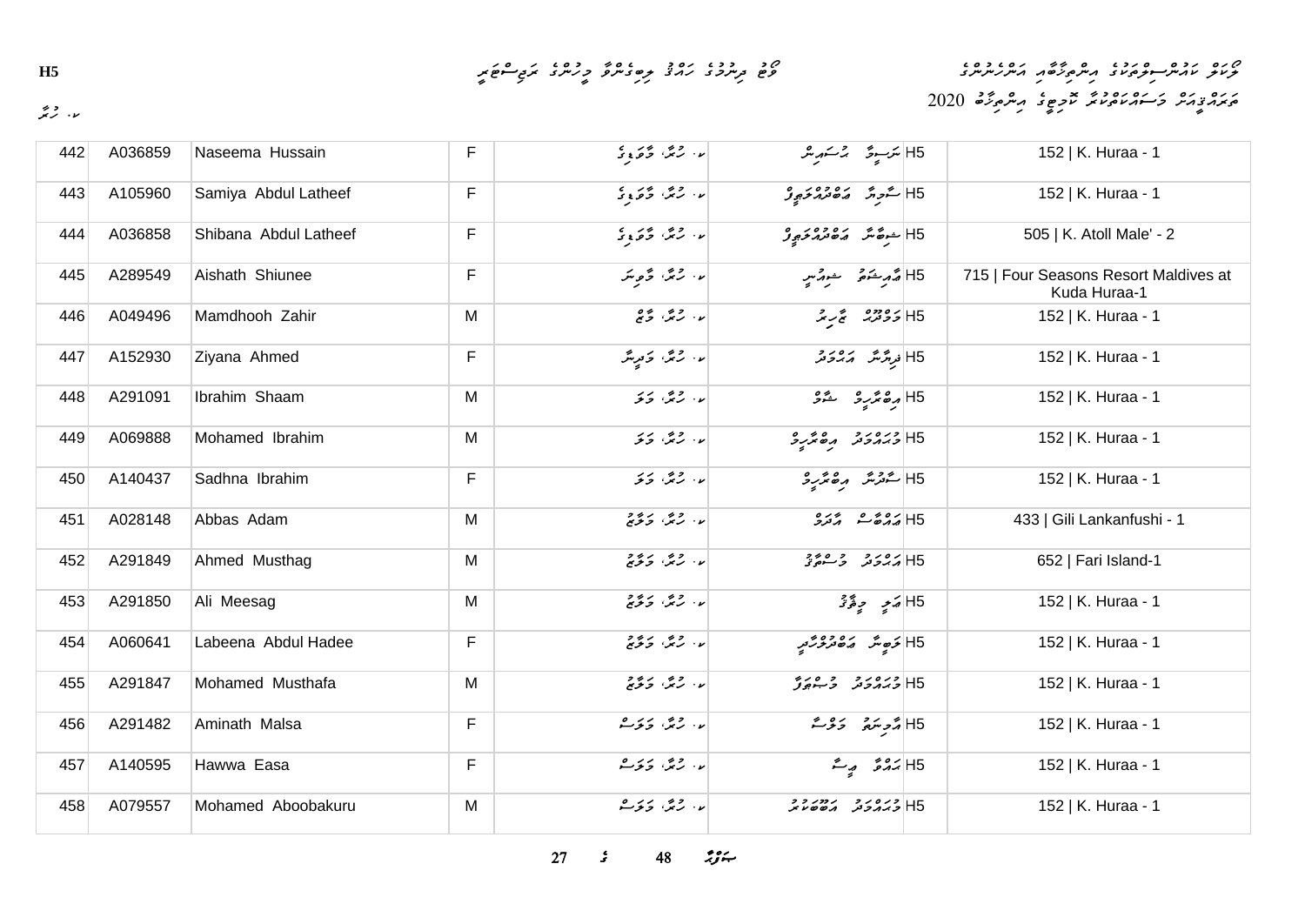*sCw7q7s5w7m< o<n9nOoAw7o< sCq;mAwBoEw7q<m; wBm;vB* م من المرة المرة المرة المرجع المراجع المراجع المراجع المراجع المراجع المراجع المراجع المراجع المراجع المراجع<br>مرين المراجع المراجع المرجع المراجع المراجع المراجع المراجع المراجع المراجع المراجع المراجع المراجع المراجع ال

| 459 | A140515 | Aishath Milna            | F | ىر، رقىق، ئۇنتوپوتۇ        | H5  مَەرِحَمَّة _ وِحْسَّ                                  | 152   K. Huraa - 1              |
|-----|---------|--------------------------|---|----------------------------|------------------------------------------------------------|---------------------------------|
| 460 | A061035 | Siraj Ali                | M | ىر، رژىگە، كەنگىي بى       | H5 سو <i>مترق م</i> َ مح                                   | 152   K. Huraa - 1              |
| 461 | A123913 | Ahmed Nisham             | M | ، رَبَّرُ، وَوَوَتْ        | H5 كەبرى كىر س <sub>ى</sub> شۇر                            | 152   K. Huraa - 1              |
| 462 | A266715 | Khadheeja Ahmed          | F | ، رَبَّرُ، رَّهْ دُسُمْ    | H5 كَتَمِيعٌ - <i>مُرْدُوَ</i> مُرُ                        | 152   K. Huraa - 1              |
| 463 | A140568 | Ahmed Ashfag             | M | $225 - 21$                 | H5 كەبرو كى كەرگە ئوگە                                     | 152   K. Huraa - 1              |
| 464 | A140569 | Fathimath Shifna Mohamed | F | 285.2.1                    | H5  <i>وَّجِوَدَهُ</i> شِوْرٌ مُرَكَّدَةٍ مِنْ الْمَرْدَةِ | 152   K. Huraa - 1              |
| 465 | A140570 | Mareena Abdul Raheem     | F | 285.2.1                    | H5 كۆپىگە مەھ <i>ەرە ت</i> كرىدۇ                           | 152   K. Huraa - 1              |
| 466 | A291825 | Mohamed Ahmed            | M | 285.32.4                   | H5 ديره ده بره برور د                                      | 152   K. Huraa - 1              |
| 467 | A140452 | Ahmed Falah              | M | ما سر محمد الحر متعدِّ ح   | H5  پَرْدَوَتْرِ کَرَبَّرُدُ                               | 152   K. Huraa - 1              |
| 468 | A291205 | Aishath Shitha Abdulla   | F | ما سر محمد الحريم محمد حري | H5 صَّمِ شَعْصَ صَوْحَةً صَـــ85ْرَاللَّهُ                 | 505   K. Atoll Male' - 2        |
| 469 | A067005 | Asiya Abdul Raheem       | F | ما الرحمة الحريمين         | H5 أَمُّ سِنَّهُ مُصْعَمِّدَ مُحَمَّدٍ وَ                  | 152   K. Huraa - 1              |
| 470 | A140450 | Ibrahim Falaah           | M | لاسترنتگ جي مٿينج          | H5 <sub>مو</sub> ھ <i>مگرد</i> و کی تھی                    | 152   K. Huraa - 1              |
| 471 | A140451 | Mohamed Falaah           | M | لا رحمتى ويترجى            | H5 <i>جەيرونى ۋۇر</i>                                      | 714   Club Med Flnolhu Villas-1 |
| 472 | A338575 | Hajara Hassan            | F | الاسترنت وبيرة تكرير       | H5  رُّيَ مُر بَرَسَيْر                                    | 66   Sh. Maaun'goodhoo - 1      |
| 473 | A140471 | Zuhudha Aboobakuru       | F | الاسترات واللا تكرات       | $22222$ $+5$                                               | 152   K. Huraa - 1              |
| 474 | A122506 | Abdul Samad              | M | الاسترنگ و سره سرند و      | H5 پرە پرې <sub>م</sub> بەر د                              | 152   K. Huraa - 1              |
| 475 | A291099 | Aishath Suma             | F | ر، رقمهٔ وسط شروع          | H5 مَجْمَعِيْتِ مِنْ سَمَرَّ                               | 152   K. Huraa - 1              |

*28 sC 48 nNw?mS*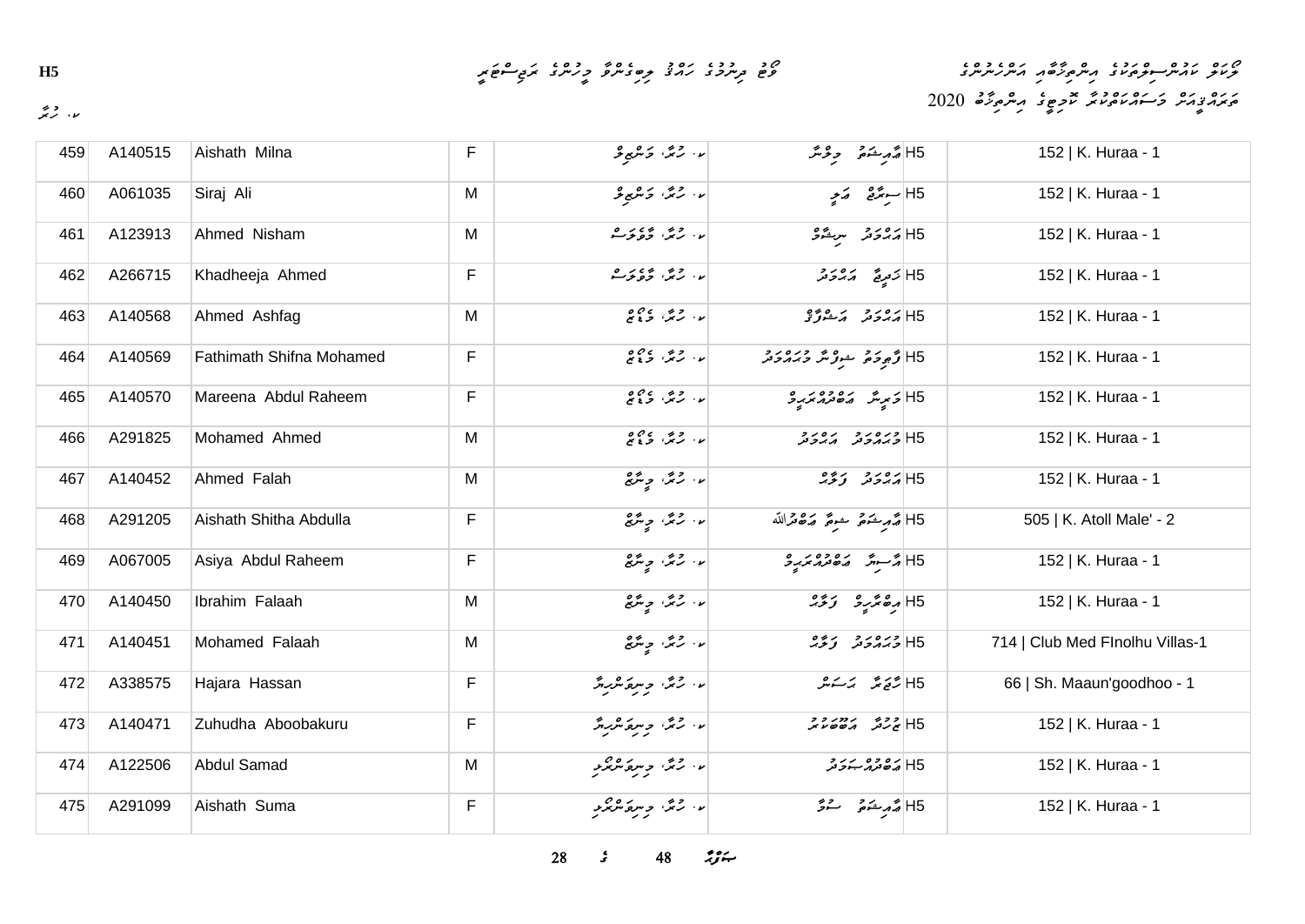*sCw7q7s5w7m< o<n9nOoAw7o< sCq;mAwBoEw7q<m; wBm;vB* م من المرة المرة المرة المرجع المراجع المراجع المراجع المراجع المراجع المراجع المراجع المراجع المراجع المراجع<br>مرين المراجع المراجع المرجع المراجع المراجع المراجع المراجع المراجع المراجع المراجع المراجع المراجع المراجع ال

| 476 | A095173 | Ahmed Shahid              | M           | ر، رقبق، جانتي ه               | H5   <i>ذرّى توفر مىش</i> رىتر              | 715   Four Seasons Resort Maldives at<br>Kuda Huraa-1 |
|-----|---------|---------------------------|-------------|--------------------------------|---------------------------------------------|-------------------------------------------------------|
| 477 | A043621 | Yumna Abdul Rasheed       | $\mathsf F$ | لاسترنتما ونتزج                | H5 ترونگر بره ده برخونگر                    | 152   K. Huraa - 1                                    |
| 478 | A040408 | Abdul Kareem Hussain      | M           | ر وي وده د ه                   | H5 <i>مەھەر ۋە بو</i> د ج <i>اسەمب</i> ىر   | 143   Lh. Olhuvelifushi - 1                           |
| 479 | A080725 | Nadhira Abdul Kareem      | $\mathsf F$ | ر. رئمي، ورور و                | H5 سَّبِرِيمُ صَرَّحْرَى مَرِيْتِ           | 152   K. Huraa - 1                                    |
| 480 | A140484 | Thasleema Abdul Kareem    | $\mathsf F$ | ر. رُبُّيَّ، وَسُرُوْرِ هِ     | H5   يَرْسُوِيَّ   يَرْهُ وَوْبَرْ بَرِيْتِ | 152   K. Huraa - 1                                    |
| 481 | A140461 | Ahmed Naushad             | M           | لاس رقمي كالمرس محمد مرسك محمد | H5 كەبرو مەر ئىش ئىقى                       | 443   Niyama Maldives - 1                             |
| 482 | A140554 | Fathimath Nathasha        | F           | لاس 2 مى كۆلەرلىكى سەنگە       | H5  <i>وَّجِ دَمَّةَ</i> سَمَّرَ مَشَ       | 152   K. Huraa - 1                                    |
| 483 | A079701 | Hafeeza Yahya             | F           | لاس 2 مى كۆلەرلىكى سەنگە       | H5  يَروِيَّ م <i>َرَكَتَرُّ</i>            | 634   Hulhumale', Ehenihen-20                         |
| 484 | A140555 | Hussain Liyushad          | M           | لاس 2 مى كۆلەرلىرىنى كەش       | H5 گەسكەبەش مومۇرىشىقر                      | 152   K. Huraa - 1                                    |
| 485 | A264654 | Mariyam Visama            | F           | لاس 2 مى كە ئەسرىكى كەنگە      | H5 كا برجوج – م سكرمً                       | 152   K. Huraa - 1                                    |
| 486 | A075502 | Mohamed Zuhury            | M           | لاس رقيقى كۆلىرىلىرىگى كەش     | H5/ <i>3225 مي رقمب</i>                     | 152   K. Huraa - 1                                    |
| 487 | A085290 | Abdul Raheem Saeed Rashad | M           | مار حريمي المحرور مريد         | H5 <i>مەھەمەمەرە</i> سەمەم مەشەر            | 407   Anantara Kihavah Villas - 1                     |
| 488 | A122220 | Aminath Afsyn             | $\mathsf F$ | ر، رقمهٔ و پرسره               | H5 م <i>گرمند مگر س</i> یگر                 | 152   K. Huraa - 1                                    |
| 489 | A050473 | Fathimath Ibrahim         | $\mathsf F$ | لاسترنتى ومردوق                | H5  <i>وَّجِوَۃُ بِہٴمَّہٰ بِ</i> وْ        | 152   K. Huraa - 1                                    |
| 490 | A291504 | Mohamed Rishal            | M           | لاسترنتر، وحروموتر             | H5/ <i>3225 م</i> رش <sup>و</sup> و         | 422   Club Med Kanifinolhu - 1                        |
| 491 | A140486 | Muavina Adam              | F           | لا رقبي ومروجو                 | H5 جَمَّعِ مَدَّ مَسَرَّحَ                  | 152   K. Huraa - 1                                    |
| 492 | A140487 | Rafeega Adam              | F           | ، رژش د مردود                  | H5 يَرَوٍ تَنْ مُرْتَزَى مَ                 | 152   K. Huraa - 1                                    |

**29** *s* **48** *n***<sub>s</sub>***n***<sub>s</sub>**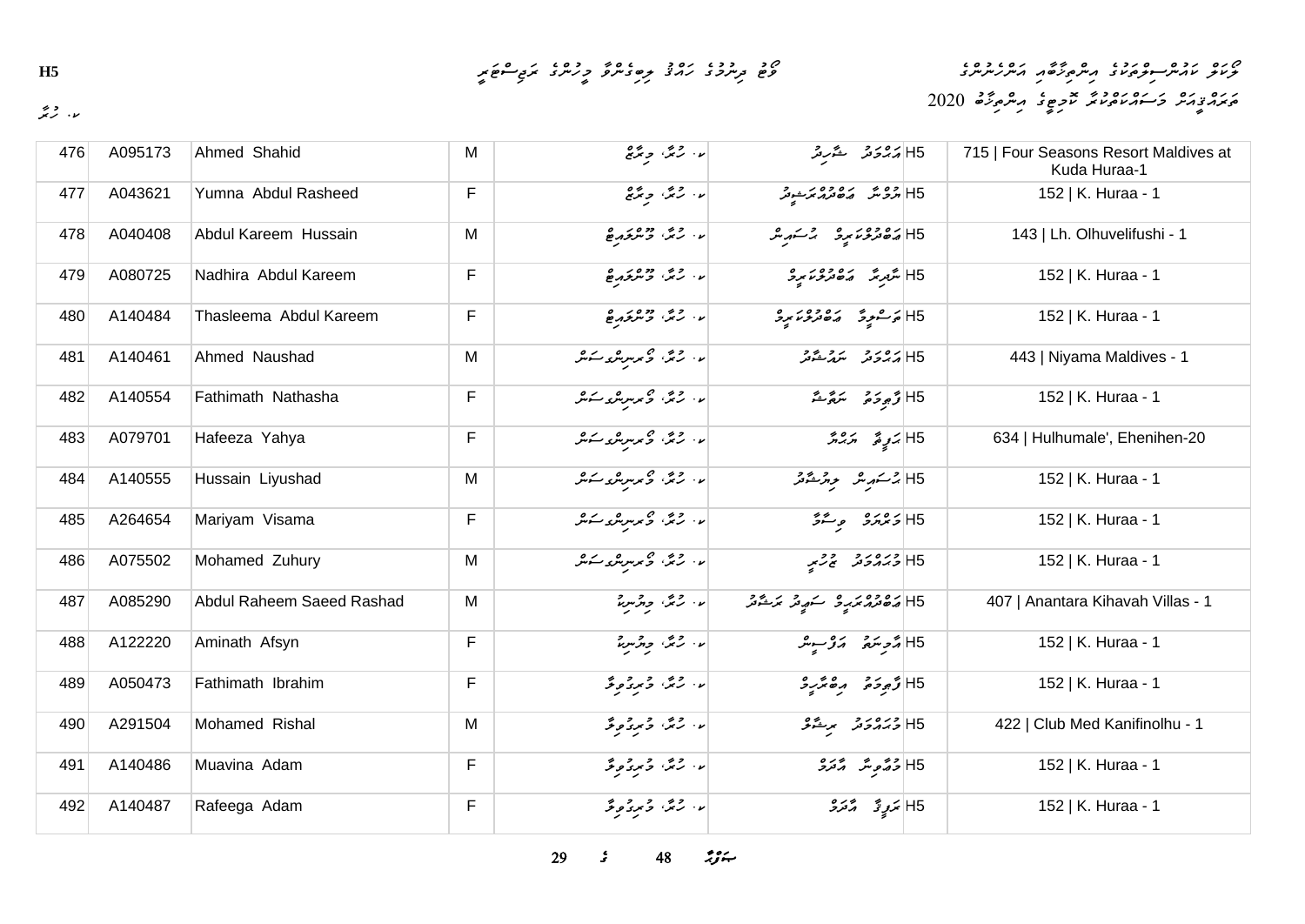*sCw7q7s5w7m< o<n9nOoAw7o< sCq;mAwBoEw7q<m; wBm;vB* م من المرة المرة المرة المرجع المراجع المراجع المراجع المراجع المراجع المراجع المراجع المراجع المراجع المراجع<br>مرين المراجع المراجع المرجع المراجع المراجع المراجع المراجع المراجع المراجع المراجع المراجع المراجع المراجع ال

| 493 | A146596 | Aiminath Mithuna            | F           | ما به حرمي الحرمي                              | H5  مُجِسَعُ جِمْسٌ                      | 152   K. Huraa - 1                          |
|-----|---------|-----------------------------|-------------|------------------------------------------------|------------------------------------------|---------------------------------------------|
| 494 | A161490 | Aishath Shaiha Saihan       | $\mathsf F$ | ر، رژنگه، خامچه                                | H5 مەم ئىققى ئىقرىرىگە سىمبرىگىر         | 152   K. Huraa - 1                          |
| 495 | A071676 | Mohamed Saihan              | M           | ما الرحمني الحامج                              | H5 جرير جو سنهر شهر شر                   | 152   K. Huraa - 1                          |
| 496 | A047030 | Khadeeja Hussain Kaleyfaanu | $\mathsf F$ | پار جنگ مگرمچ                                  | H5 ئەرقى بەسەر ش <i>ەرئەۋ</i> ش          | 152   K. Huraa - 1                          |
| 497 | A047942 | Jaleela Arif                | $\mathsf F$ | بەر جەنتى، سىنقاق                              | H5 تح <i>جونڈ شعر</i> و                  | 505   K. Atoll Male' - 2                    |
| 498 | A027322 | Abdul Rasheed Hassan        | M           | لاس رقيق الكريمري سقوق                         | H5 <i>مەھەمەكىشى قىلىمى</i> گە ئىسكەنگر  | 152   K. Huraa - 1                          |
| 499 | A151024 | Ahmed Nihad                 | M           | ، رژش، سرچرې سقونځه                            | H5   كەندى كىلى ئىس ئىس ئىس              | 432   Waldorf Astoria Maldives Ithaafushi - |
| 500 | A246866 | Mariyam Adam                | $\mathsf F$ | مارىخە: ئىرىمزى سىرىخ                          | H5 كەيمەر 2 مەترى                        | 152   K. Huraa - 1                          |
| 501 | A064522 | Mohamed Hameed              | M           | ، رژش، سر پر <sub>و</sub> ر ص <sub>حو</sub> تژ | H5 <i>\$22.2 برون</i> ژ                  | 152   K. Huraa - 1                          |
| 502 | A043614 | Mohamed Mihad               | M           | ، رژیمال مریزی کشور نگر                        | H5/ <i>3225 ورُقر</i> ُ                  | 505   K. Atoll Male' - 2                    |
| 503 | A043613 | Rashida Abdul Rasheed       | $\mathsf F$ | لاس رقيق الكريمري سقوق                         |                                          | 152   K. Huraa - 1                          |
| 504 | A045536 | Sobira Hassan               | $\mathsf F$ | ، رژیمال مریزی کشور نگر                        | H5 بِمُعِ مِمَّذٍ بِرَسَوْرٍ             | 152   K. Huraa - 1                          |
| 505 | A140500 | Fathimath Shahla Yahya      | $\mathsf F$ | لا، رژش، مەسوھ بۇ                              | H5 كَرْجِوحْهُمْ سُوْرِحْهُ مَرْبَرْمَرْ | 152   K. Huraa - 1                          |
| 506 | A291242 | Mohamed Rushdhan            | M           | لاسترش لترجع وقر                               | H5 <i>جەمەدە</i> ب <sub>ەش</sub> قۇش     | 664   Soneva Fushi Resort-1                 |
| 507 | A063700 | Aminath Waheeda Abdul Gani  | $\mathsf F$ | لاس حريمي، الله سره حريم در دي                 | H5 مَّ حِسَمَ حَرِيمٌ مَصْرُوْمَ سِ      | 152   K. Huraa - 1                          |
| 508 | A291617 | Fathimath Rukhushana        | $\mathsf F$ | لاس حريمي، الله سره حريم در دي                 | H5 رَّج <i>وحَة</i> بَرْرْتْدَّتَر       | 505   K. Atoll Male' - 2                    |
| 509 | A291620 | Mariyam Yooma               | F           | ىر، رقمى، سرجى مركز ب                          | $5.25$ $5.25$ $+5$                       | 505   K. Atoll Male' - 2                    |

**30** *s* **48** *n***<sub>s</sub>***n***<sub>s</sub>**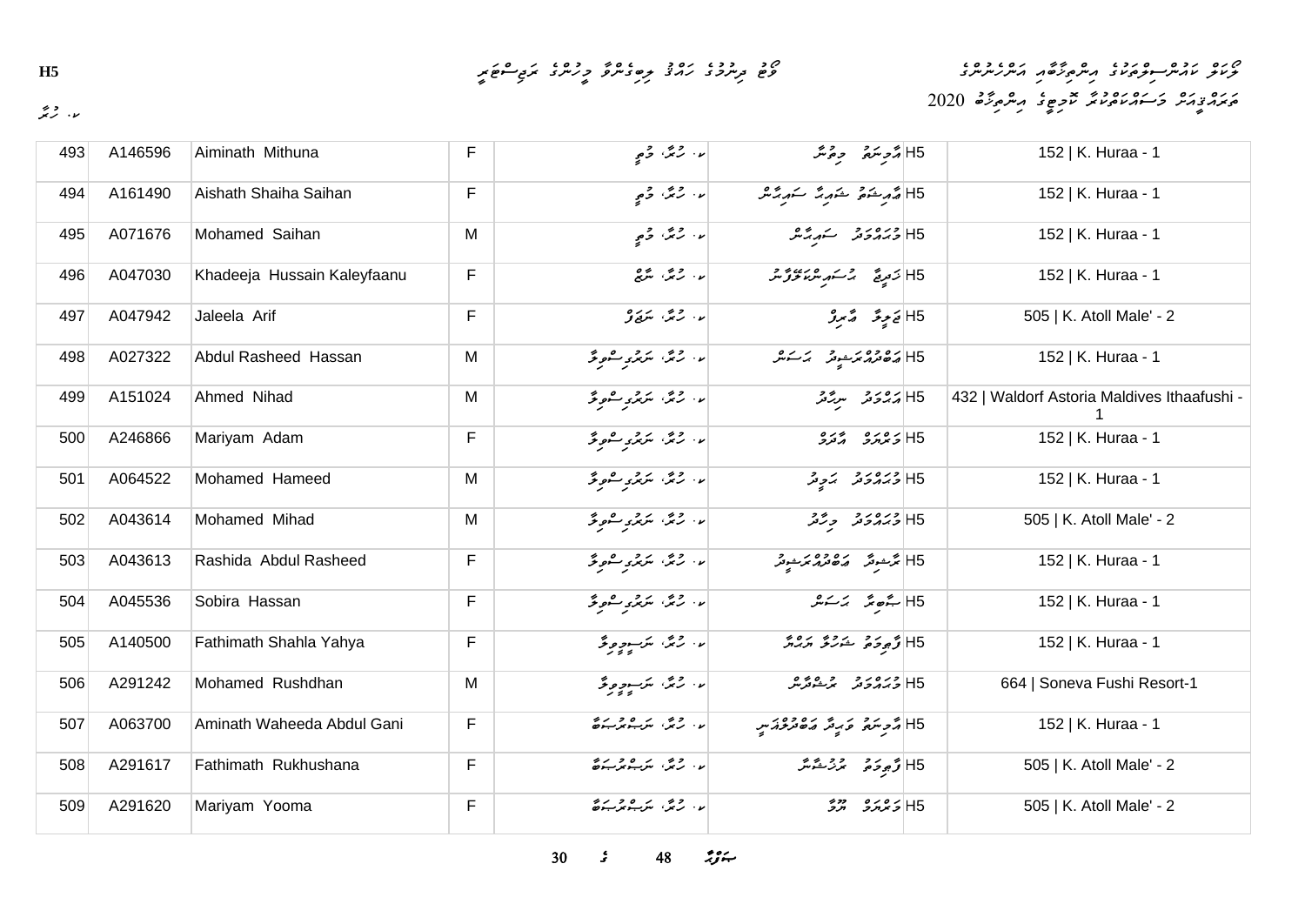*sCw7q7s5w7m< o<n9nOoAw7o< sCq;mAwBoEw7q<m; wBm;vB* م من المرة المرة المرة المرجع المراجع المراجع المراجع المراجع المراجع المراجع المراجع المراجع المراجع المراجع<br>مرين المراجع المراجع المرجع المراجع المراجع المراجع المراجع المراجع المراجع المراجع المراجع المراجع المراجع ال

| 510 | A123066 | Aishath Nazma Naseem | F | ما رقبق مریخه                                                                                                                                                                               | H5  مەم ئىكتىمە ئىككەن ئىككىنىدە ئىككەن ئىككەن ئىككەن ئىككەن ئىككەن ئىككەن ئىككەن ئىككەن ئىككەن ئىككەن ئىككەن | 152   K. Huraa - 1                                    |
|-----|---------|----------------------|---|---------------------------------------------------------------------------------------------------------------------------------------------------------------------------------------------|---------------------------------------------------------------------------------------------------------------|-------------------------------------------------------|
| 511 | A157716 | Naushad Zahir        | M | ر، رحمهٔ، س <i>روّ</i> و                                                                                                                                                                    | H5 سَمَدَ شَمَّتَر بِحَ رَسَّرَ                                                                               | 152   K. Huraa - 1                                    |
| 512 | A099655 | Hassan Naseeh        | M | ، رُسٌ سِدَخَدِرْ                                                                                                                                                                           | H5  ترسَعْر - مَرْسِوِيْر                                                                                     | 152   K. Huraa - 1                                    |
| 513 | A159332 | Mariyam Seenaaz      | F | ، رُبُّ سِمْعَهُ وَ                                                                                                                                                                         | H5 كەبىر ئىرىشى سوشى                                                                                          | 152   K. Huraa - 1                                    |
| 514 | A151705 | Abdul Rahman Ismail  | M | لاسترىتى لىكرە ھەستۇمر                                                                                                                                                                      | H5   مەمەرە مەمەر مەمەر مەمەر                                                                                 | 152   K. Huraa - 1                                    |
| 515 | A140593 | Abdulla Imthiyaz     | M | $\mathcal{L}_{\mathcal{B}}\overset{\circ}{\sim}\mathcal{B}\overset{\circ}{\sim}\mathcal{A}\overset{\circ}{\sim}\mathcal{A}\overset{\circ}{\sim}\mathcal{A}\overset{\circ}{\sim}\mathcal{A}$ | H5 كَرْهُ قَرْاللَّهُ مِرْدُّمِ مَرَّةً مِ                                                                    | 152   K. Huraa - 1                                    |
| 516 | A291626 | Aminath Moosa        | F | ىر بەش ئىرە ھەسقى                                                                                                                                                                           | H5 أُمَّ حِسَمٌ مَنْ تَحْتَّبُ                                                                                | 152   K. Huraa - 1                                    |
| 517 | A291628 | Hassan Firaash       | M | لاستر محمد الكرام في المستقين من الم                                                                                                                                                        | H5  بزستەش ب <sub>و</sub> بۇيشە                                                                               | 152   K. Huraa - 1                                    |
| 518 | A140523 | Hussain Faisal       | M | لاستر مثمر الكرام في سوائق من                                                                                                                                                               | H5 يُرْسَمبِ مَثَرَّ مِرْسَدَى بِهِ السَّارِيمِينِ مِنْ السَّارِيمِينِ مِنْ السَّارِيمِينِ مِنْ السَ          | 715   Four Seasons Resort Maldives at<br>Kuda Huraa-1 |
| 519 | A122420 | Mohamed Nafiz        | M | لاسترنت لترم فالمستقصر                                                                                                                                                                      | H5 <i>2525 مگري</i> ءَ                                                                                        | 152   K. Huraa - 1                                    |
| 520 | A148828 | Ahmed Samih          | M | الله الرحيق البرجي                                                                                                                                                                          | H5/ <i>مَدْوَمْ سُمْ</i> وِيْر                                                                                | 505   K. Atoll Male' - 2                              |
| 521 | A291787 | Aminath Shamma       | F | الله الرحيق البريق                                                                                                                                                                          | H5 مَّحِسَمَ شَهْرَةَ                                                                                         | 462   Srilanka / Colombo - 3                          |
| 522 | A048535 | Zulfa Arif           | F | الأراجيني البريز                                                                                                                                                                            | H5 يحوَّزُ سَمَّعِرْ                                                                                          | 152   K. Huraa - 1                                    |
| 523 | A076547 | Ahmed Zahir          | M | ر. رقمهٔ سرگرفربروی                                                                                                                                                                         | H5/ كەندى قىلىقى بىر                                                                                          | 152   K. Huraa - 1                                    |
| 524 | A126748 | Fathimath Lamya      | F | ر. رقمهٔ سرگرفربروی                                                                                                                                                                         | H5 رَّج <i>ِ دَهُ گُرُدُگُ</i>                                                                                | 152   K. Huraa - 1                                    |
| 525 | A256774 | Hussain Madheeh      | M | ر. رقمهٔ سرگرمرده                                                                                                                                                                           | H5 پر <i>شهر بنگ</i> ر تحمي <i>ر ب</i> ه                                                                      | 152   K. Huraa - 1                                    |
| 526 | A149439 | Ismail Madheeh       | M | ر. رقمهٔ سرگرفربروی                                                                                                                                                                         | H5  مرڪو <i>گيري ڪيري</i>                                                                                     | 152   K. Huraa - 1                                    |

**31** *s* **48** *n***<sub>s</sub>***n***<sub>s</sub>**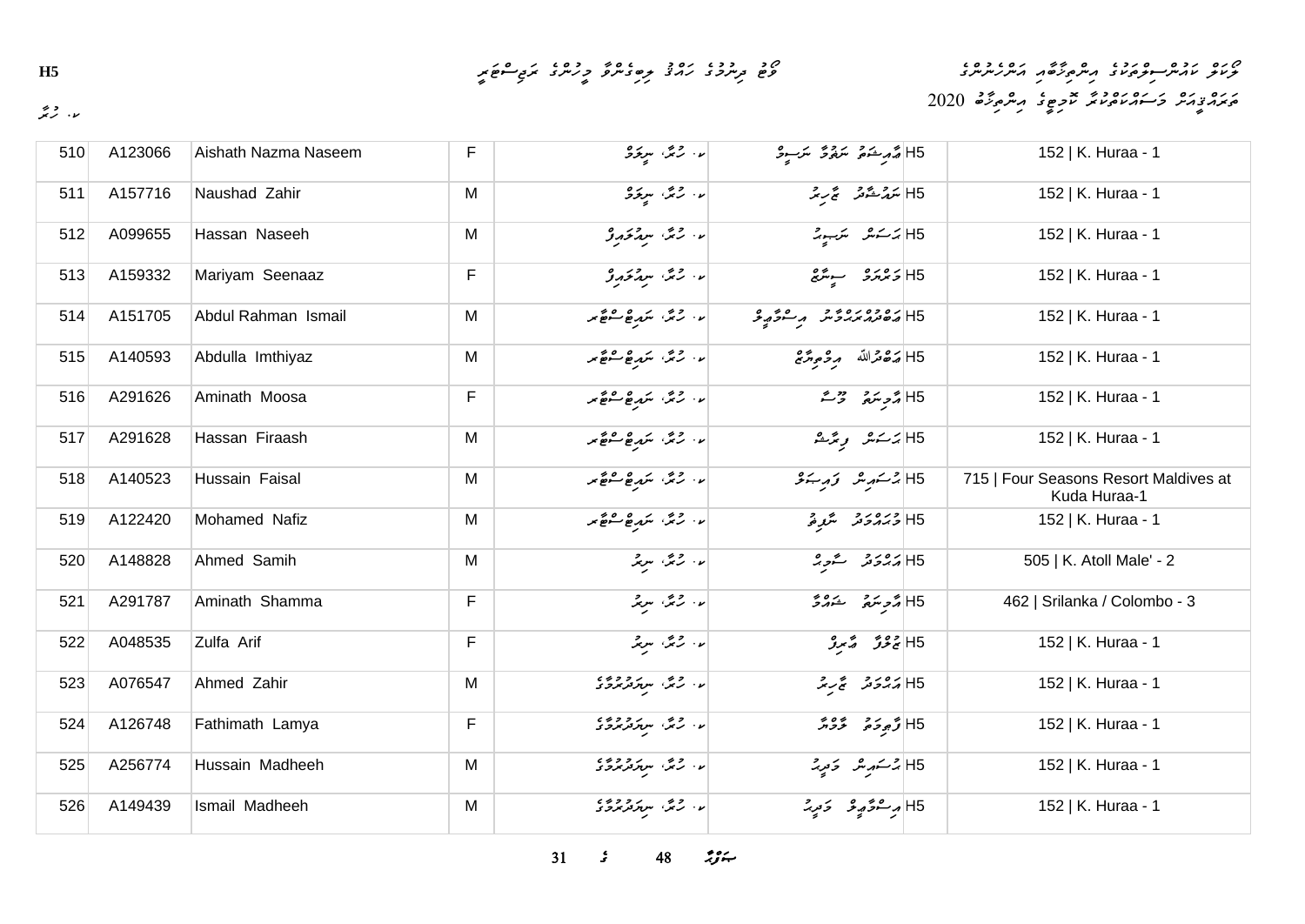*sCw7q7s5w7m< o<n9nOoAw7o< sCq;mAwBoEw7q<m; wBm;vB* م من المرة المرة المرة المرجع المراجع المراجع المراجع المراجع المراجع المراجع المراجع المراجع المراجع المراجع<br>مرين المراجع المراجع المرجع المراجع المراجع المراجع المراجع المراجع المراجع المراجع المراجع المراجع المراجع ال

| 527 | A290901 | Mariyam Madheeha      | F            | ر، رحمهٔ، سهرگرمر <i>دی</i>        | H5 كاير برگ كاميرنگ                          | 150   K. Thulusdhoo - 1                               |
|-----|---------|-----------------------|--------------|------------------------------------|----------------------------------------------|-------------------------------------------------------|
| 528 | A073141 | Mohamed Madheeh       | M            | ر، رحمہ سرگرمرور                   | H5 <i>2225 و قربر</i>                        | 152   K. Huraa - 1                                    |
| 529 | A140426 | Zareena Usman         | F            | ر. رقم، سرگرفربروی                 | H5 يح مرينگر محترج محر                       | 152   K. Huraa - 1                                    |
| 530 | A291856 | Ahmed Asham           | M            | لا، رحمه المعموم                   | H5. كا كەندۇر كەندىكى ئىس                    | 422   Club Med Kanifinolhu - 1                        |
| 531 | A291854 | Athiyya Mohamed       | $\mathsf F$  | ىر، رقبۇ، ئىتولىر                  | H5 كەبولەر ئەمەدىر                           | 152   K. Huraa - 1                                    |
| 532 | A291858 | Fathimath Raeefa      | $\mathsf{F}$ | ىر، رقىق ئىتوقىتى                  | H5 رَّجِ حَمَّ مَهُ رَبِّ آ                  | 715   Four Seasons Resort Maldives at<br>Kuda Huraa-1 |
| 533 | A066594 | Mohamed Rafeeu        | M            | ىر، رقبۇ، ئىتولىر                  | H5 <i>5225 مَوْرة</i>                        | 152   K. Huraa - 1                                    |
| 534 | A140446 | Nazeeha Mahir         | F            | ىر، رقىق ئىتوقىتى                  | H5  سَمِيرٌ گُرِيْرٌ.                        | 152   K. Huraa - 1                                    |
| 535 | A076170 | Abdul Sattar Mohamed  | M            | لا، رقبق الترمجر من                | H5 رەموم بەم ئەرەبەد                         | 152   K. Huraa - 1                                    |
| 536 | A140418 | Ahmed Shareef         | M            | ر، رقبہ میں میں<br>راہ میں میں میں | H5  پَرْوَتْرَ شَمِيوْ                       | 715   Four Seasons Resort Maldives at<br>Kuda Huraa-1 |
| 537 | A296712 | Aishath Saniya        | $\mathsf F$  | ىر، رقىق ئىترىكىلىرى               | H5 مەمئەت <sub>م</sub> شىرى <i>گ</i>         | 152   K. Huraa - 1                                    |
| 538 | A140432 | Mariyam Fulhu         | F            | ىر، رقىق ئىترىكىلىرى               | H5 كەچرىرو تور                               | 152   K. Huraa - 1                                    |
| 539 | A140585 | Mohamed Shareef       | M            | ىر، رقىق ئىترىكىلىرى               | H5 <i>ق:25 من متعبول</i>                     | 715   Four Seasons Resort Maldives at<br>Kuda Huraa-1 |
| 540 | A140584 | Zaheera Abdul Sattar  | $\mathsf{F}$ | ىر، رقىق ئىترىكىلىرى               | H5 ئوپىگە ئەھەرەر مەمەر                      | 152   K. Huraa - 1                                    |
| 541 | A140541 | Ageela Zakariyya Adam | $\mathsf F$  | ر، رُبُّنَ شَهْرَة شَهْرَة عَ      | H5 בَ تِوَ تَوَ تَا يَوْ حَدَّةً مَا يَوْرَى | 505   K. Atoll Male' - 2                              |
| 542 | A151028 | Ahmed Areesh          | M            | ىر، رقىق ئىترە ئۇ                  | H5   كەبۇرى كى كەيمى <sup>س</sup> ى          | 715   Four Seasons Resort Maldives at<br>Kuda Huraa-1 |
| 543 | A074986 | Zahira Hassan         | F            | ىر، رقىق ئىترە ئۇ                  | H5  يُح رِبَّز بِرَسَة مَدْ                  | 152   K. Huraa - 1                                    |

**32** *s* **48** *n***<sub>s</sub>***n***<sub>s</sub>**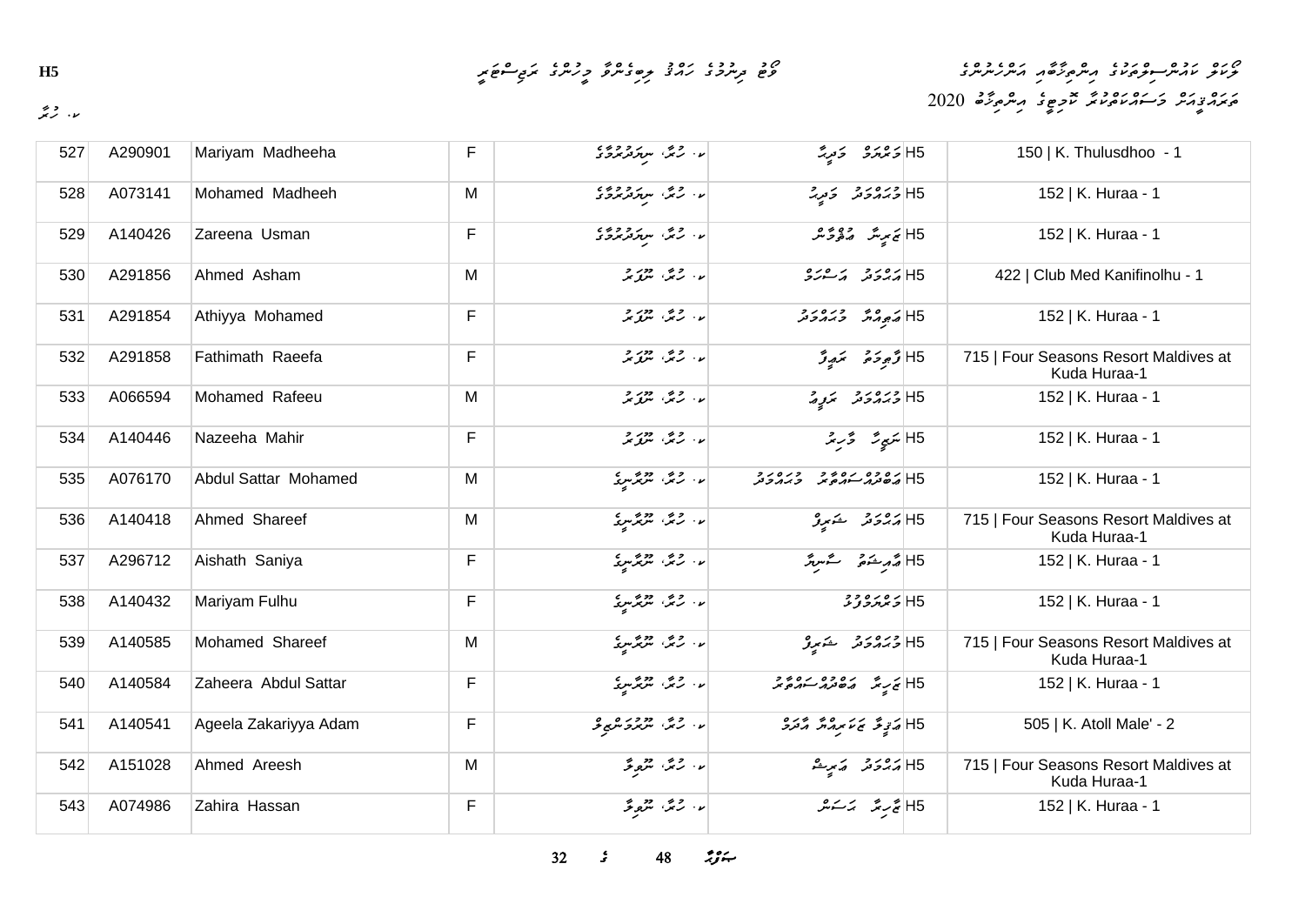*sCw7q7s5w7m< o<n9nOoAw7o< sCq;mAwBoEw7q<m; wBm;vB* م من المرة المرة المرة المرجع المراجع المراجع المراجع المراجع المراجع المراجع المراجع المراجع المراجع المراجع<br>مرين المراجع المراجع المرجع المراجع المراجع المراجع المراجع المراجع المراجع المراجع المراجع المراجع المراجع ال

| 544 | A291201 | Aminath Shira Visam     | F  | ر. رحمهٔ میت <sub>ج</sub> ود شد                  | H5  مَرْحِسَمْهُ سُوبَرٌ وِسَّوْدُ          | 462   Srilanka / Colombo - 3                          |
|-----|---------|-------------------------|----|--------------------------------------------------|---------------------------------------------|-------------------------------------------------------|
| 545 | A076424 | Hassan Wisam            | M  | ىر، رقىق ئىزچۈكەت                                | H5 بَرَسَتَر م <i>ِ</i> سَّوْ               | 649   The Residence Maldives-1                        |
| 546 | A082593 | Muna Shathir            | F  | ىر، رىجۇ، ئېترىپوتوگ                             | H5 كَرْشْ مْتَدْهِ بْرْ.                    | 462   Srilanka / Colombo - 3                          |
| 547 | A138028 | Aminath Fazeena         | F  | ىر رقى م شەھرى                                   | H5 مَّ حِ سَمَّة كَ سِ سَّر                 | 152   K. Huraa - 1                                    |
| 548 | A132623 | Khadeeja Moosa          | F  | ىر، رىخ، كەينەھرى                                | H5  زَمِيعٌ      وَ ْ تَ                    | 713   Cinnamon Dhonveli Maldives-1                    |
| 549 | A291667 | Mariyam Wafa            | F  | ىر، رىتى، مەشەھرى                                | H5 كەنگەر ئۇ ھ                              | 152   K. Huraa - 1                                    |
| 550 | A057408 | Mohamed Waheed          | M  | ىر، رىتى، مەشەھرى                                | H5 <i>ڈیزہ ڈی م</i> یریٹر                   | 152   K. Huraa - 1                                    |
| 551 | A140442 | Humam Ali               | M  | ىر، رقىق ئېزىقرىسىدى<br>مەنبەلىكى ئاسترىپوسىدىكى | H5 درمج ه که بر                             | 715   Four Seasons Resort Maldives at<br>Kuda Huraa-1 |
| 552 | A291403 | Ibrahim Huzam           | M  | ىر، رقىق ئېزىقرىسى <i>ت</i>                      | H5  مەھمىرى رىمى                            | 422   Club Med Kanifinolhu - 1                        |
| 553 | A140476 | Nasitha Ali             | F  | ىر، رقىق، ئۇيغۇرسىتى                             | H5 مُرْسِع <i>ةً مَ</i> عٍ                  | 152   K. Huraa - 1                                    |
| 554 | A140475 | Nasiya Ali              | F  | ىر، رقىق، ئۇيغۇرسىتى                             | H5 مگر <i>بیوڈ م</i> َب <i>ح</i> یہ         | 152   K. Huraa - 1                                    |
| 555 | A153849 | Adam Shareef            | M  | ىر، رقىق، بۇ ئۇچ                                 | H5 مُرْتَرْد - شَمَعِيقْ                    | 152   K. Huraa - 1                                    |
| 556 | A140573 | Aminath Shahnaz         | F. | ر، رحمہ، وَوُوَرَ                                | H5 مُج <i>مِسَمُ</i> شَرْسٌمَى              | 152   K. Huraa - 1                                    |
| 557 | A140498 | Areefa Ibrahim          | F  | ىر، رُمِّنْ، بْرُحْرَّدُ                         | H5 كەبىرتى مەھەرىپى                         | 152   K. Huraa - 1                                    |
| 558 | A258970 | Hussain Rasheed Abdulla | M  | ر، رحمہ پڑوڑ                                     | H5 بُرْسَمبِ مَرْسُوِيْرَ بَرَصْحَرْاللَّهُ | 422   Club Med Kanifinolhu - 1                        |
| 559 | A061563 | Ibrahim Mohamed         | M  | ىر، رقىق، بۇ ئۇ                                  | H5 رەئزىرو مەدرە                            | 152   K. Huraa - 1                                    |
| 560 | A140574 | Mohamed Shafaf          | M  | ىر، رقىئى، بۇ بۇ بۇ                              | H5 <i>جُهُ جُهُو جُوُوْ</i>                 | 715   Four Seasons Resort Maldives at<br>Kuda Huraa-1 |

**33** *s* **48** *n***<sub>y</sub> <b>***n*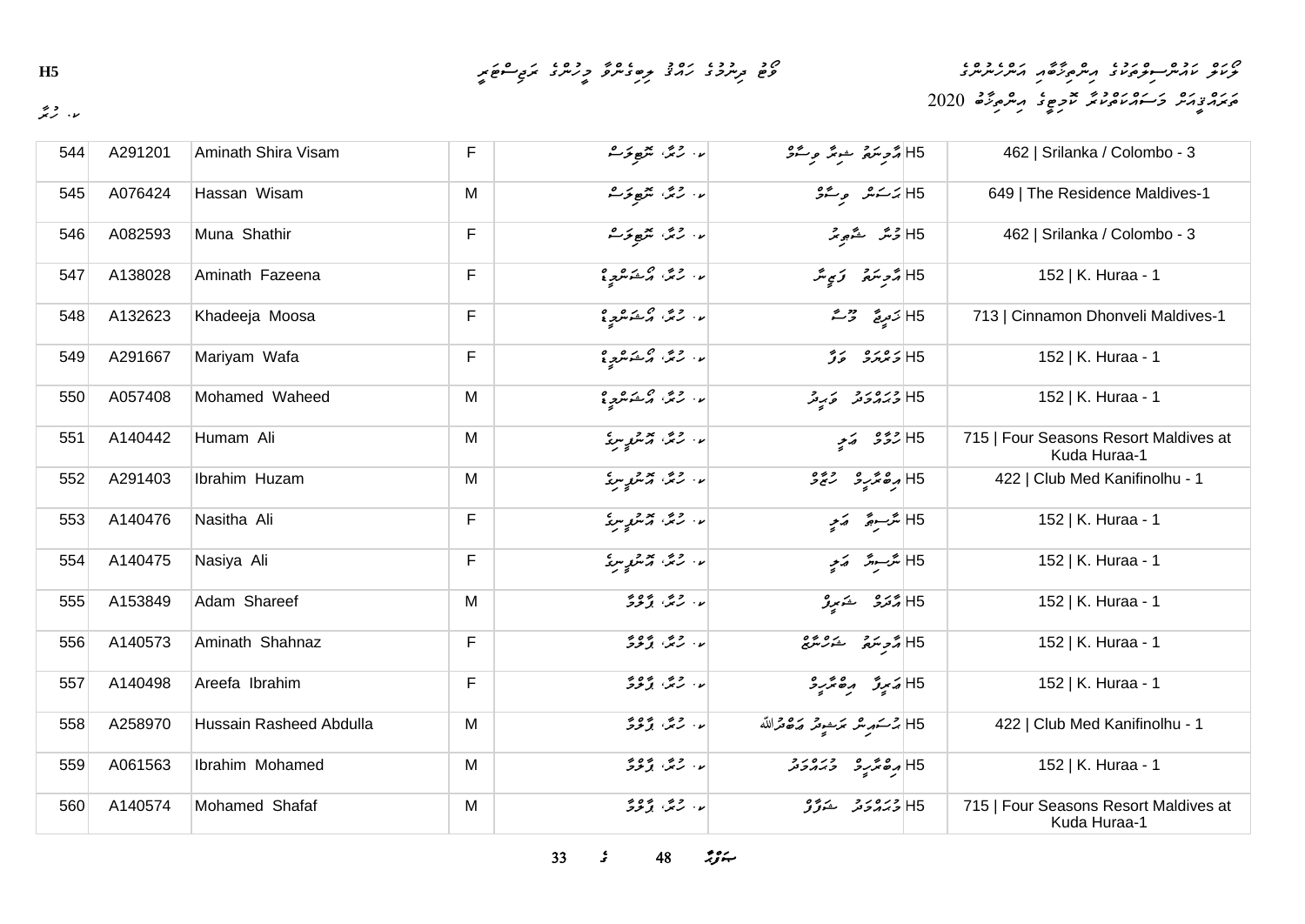*sCw7q7s5w7m< o<n9nOoAw7o< sCq;mAwBoEw7q<m; wBm;vB* م من المرة المرة المرة المرجع المراجع المراجع المراجع المراجع المراجع المراجع المراجع المراجع المراجع المراجع<br>مرين المراجع المراجع المرجع المراجع المراجع المراجع المراجع المراجع المراجع المراجع المراجع المراجع المراجع ال

| 561 | A237685 | Shuhudha Abdul Hannan            | F           | ىر، رقىئى، بۇ ئۇغرى       | H5 خەرقە مەھەر <i>ۈر ئەرقەت</i> ر           | 152   K. Huraa - 1                                    |
|-----|---------|----------------------------------|-------------|---------------------------|---------------------------------------------|-------------------------------------------------------|
| 562 | A138243 | Aishath Aboobakuru               | F           | ىدا رقىقى بۇ ئەرگ         | $52222$ $6022$ $15$                         | 152   K. Huraa - 1                                    |
| 563 | A291086 | Fathimath Afaa Abdul Raheem      | F           | ما الرحمني بوعيات         | H5 توجوحتی مرکز مرکز ده در مرکز ک           | 152   K. Huraa - 1                                    |
| 564 | A353238 | Mariyam Shifa Ibrahim            | F           | مار حريمي الج مرت         | H5 كَرْمَرْكَ شِيرٌ مِنْ كَرْرِكْرِ         | 152   K. Huraa - 1                                    |
| 565 | A291088 | Mohamed Naahil                   | M           | لا، رحمني بولمبر هو       | H5 <i>وَبَرُوُدَوْ</i> مُ <i>رْبُ</i> وْ    | 419   Paradise Island Resort and Spa - 1              |
| 566 | A105282 | Rasheed Mohamed                  | M           | لا، رژېمن بۇ ئىرىشە       | H5 يَرْشِيْتَر وَبَرْدُونَرْ                | 152   K. Huraa - 1                                    |
| 567 | A096255 | Ahmed Asim                       | M           | لا رحمه ومرحمه            | H5 كەبرىقە گەسەۋ                            | 152   K. Huraa - 1                                    |
| 568 | A066112 | <b>Fathimath Moonisa Rasheed</b> | F           | ر، رحمه وبروسي            | H5  <i>وَّجِودَة وَيُ</i> سِتَّ بَرَسُونَّر | 685   Komandoo Island Resort & Spa-1                  |
| 569 | A057662 | Hawwa Faiga                      | F           | ر، رحمه وبروسي            | H5 يَرْدُوَّ وَ <i>ٌم</i> َدَّ              | 505   K. Atoll Male' - 2                              |
| 570 | A043800 | Mohamed Rasheed                  | M           | ر، رژیمه ژبرد بره         | H5 <i>وُبَرُوونَ بَرَحْبِينَ</i>            | 152   K. Huraa - 1                                    |
| 571 | A081139 | Yusriyya Rasheed                 | F           | لا، رحمه المحرور وجود برج | H5 مر شمبر مر محمد محر محر مقرم تر          | 152   K. Huraa - 1                                    |
| 572 | A347974 | Aminath Arushee Atheef           | F           |                           | H5 مُرْحِسَمُ مَعْرَشٍ مَبْرِوْ             | 152   K. Huraa - 1                                    |
| 573 | A066648 | Atheef Ahmed                     | M           | ر، رحمهٔ عمد معرض ع       | H5 كەب <i>و</i> ر كەبرى قر                  | 152   K. Huraa - 1                                    |
| 574 | A214721 | Mazin Ahmed                      | M           | ر، رحمه عمد معرض من       | H5 گەبىر <i>مەدە</i> م                      | 152   K. Huraa - 1                                    |
| 575 | A291070 | Mohamed Thashmeen                | M           | ر، رقمه عمد معدون مع      | H5 <i>جەمەدە</i> كەش <i>ۈ</i> ش             | 152   K. Huraa - 1                                    |
| 576 | A073261 | Jameela Ahmed                    | $\mathsf F$ | ، رُمَّنَ مَرْجُومَةَ     | H5 تح <i>وِیْ پروون</i> ژ                   | 152   K. Huraa - 1                                    |
| 577 | A066279 | Ali Shiham                       | M           | ىر، رقىق ئىرتىدىن ھ       | H5 <i>ڇُجِ</i> سُ <i>وِرُّوْ</i>            | 715   Four Seasons Resort Maldives at<br>Kuda Huraa-1 |

**34** *s* **48** *n***<sub>s</sub>**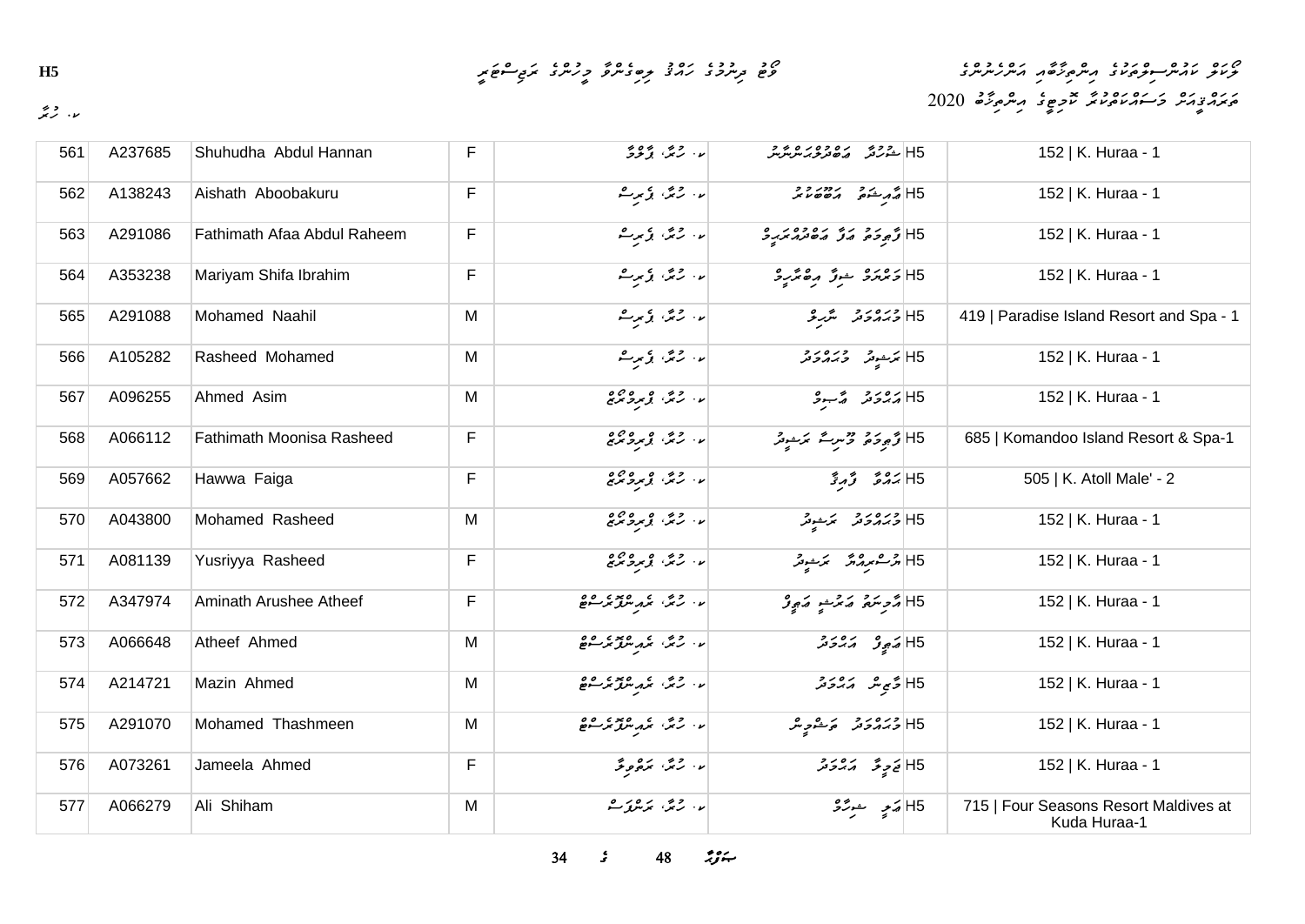*sCw7q7s5w7m< o<n9nOoAw7o< sCq;mAwBoEw7q<m; wBm;vB* م من المرة المرة المرة المرجع المراجع المراجع المراجع المراجع المراجع المراجع المراجع المراجع المراجع المراجع<br>مرين المراجع المراجع المرجع المراجع المراجع المراجع المراجع المراجع المراجع المراجع المراجع المراجع المراجع ال

| 578 | A291093 | Mohamed Aiham            | M           | ىر، رقىق ئىرىندى ك                                                                                 | 52, 5, 22, 5                                  | 152   K. Huraa - 1                                    |
|-----|---------|--------------------------|-------------|----------------------------------------------------------------------------------------------------|-----------------------------------------------|-------------------------------------------------------|
| 579 | A158985 | Sameena Ali              | F           | ىر، رقىق ئەيتىلار ھ                                                                                | H5  سَوِيمٌ     رَمِ                          | 152   K. Huraa - 1                                    |
| 580 | A291202 | Ahmed Fauzan             | M           | ىر، رقمى، ئۆتلۈرۈ                                                                                  | H5 كەبر <i>و ئەدى</i> گە                      | 152   K. Huraa - 1                                    |
| 581 | A097719 | Aishath Shardha Yahya    | F           | لا، رحمهٔ کاروده                                                                                   |                                               | 152   K. Huraa - 1                                    |
| 582 | A272046 | Hawwa Leena              | $\mathsf F$ | ىر، رقبۇ، ئۆتلۈچ ھ                                                                                 | H5  يَرْدُوَّ مِرْسَّ                         | 505   K. Atoll Male' - 2                              |
| 583 | A125728 | Hussain Faheem           | M           | ، رُمِّيَّ، مَرْسْرَة وه                                                                           | H5   پژست <sub>م</sub> ریش ت <sub>وری</sub> ی | 715   Four Seasons Resort Maldives at<br>Kuda Huraa-1 |
| 584 | A291199 | Mohamed Fawaz            | M           | ر، رحمہ بر مرد ہ                                                                                   | H5 <i>جەيز جىرى بىر ج</i>                     | 714   Club Med Flnolhu Villas-1                       |
| 585 | A114806 | Adam Nazeel              | M           | ىدا رژىنگە ئەرسىتۈتىپ                                                                              | H5 ,گ <sup>5</sup> رو سر <sub>کا</sub> ی ک    | 425   One & Only Reethi Rah, Maldives - 1             |
| 586 | A140583 | Hussain Zilaal           | M           | لاس ژېنگ برکستونومبر                                                                               | H5  يُرسَمبر شَر مَنْتَوَى مِنْتَقَدَّمَتَ    | 634   Hulhumale', Ehenihen-20                         |
| 587 | A075045 | Majida Hassan            | F           | ىر، رقىق، ئۆسكۈتىر                                                                                 | H5  جٌ مِي مَدْ سَدَ مَشْر                    | 152   K. Huraa - 1                                    |
| 588 | A074985 | Mohamed Naseem           | M           | لاس ژېنگا برک موکيل                                                                                | H5 <i>ة بزوج</i> تر - م <i>ترج</i> و          | 152   K. Huraa - 1                                    |
| 589 | A151320 | Naseeha Naseem           | $\mathsf F$ | ىر، رژىنگە ئۆسكۈتىلىر                                                                              | H5  سَرسوبَرٌ سَرَسورٌ                        | 634   Hulhumale', Ehenihen-20                         |
| 590 | A256481 | Junaina Ibrahim          | F           | ، رُمِّنٌ مَرْهُ دُومَ                                                                             | H5 في سَمبِ شَر مِرْ حُمْدِ وَ                | 152   K. Huraa - 1                                    |
| 591 | A225945 | Mariyam Abdul Latheef    | F           | ، رُمَّنَ مَدَوْرُ و                                                                               | H5 كەبەر مەھەرمە ۋە يەر                       | 152   K. Huraa - 1                                    |
| 592 | A098900 | Ahmed Amir               | M           | الاسترنتى المرير وه المركز                                                                         | H5 كەبرى قەرىر                                | 505   K. Atoll Male' - 2                              |
| 593 | A333336 | Hawwa Shaha Hussain Amir | F           | سار محمد محمد محمد المحمد المحمد المحمد المحمد المحمد المحمد المحمد المحمد المحمد المحمد المحمد ال | H5   بَروْعٌ شَرَّرٌ بِرْسَوِرِسْ مَرْحِ بَرْ | 152   K. Huraa - 1                                    |
| 594 | A048644 | Hussain Amir             | M           | ر، ريز، بررو ده                                                                                    | H5 برسكوبتر م <i>حجة ب</i> حر                 | 152   K. Huraa - 1                                    |

**35** *s* **48** *n***<sub>y</sub> <b>***n*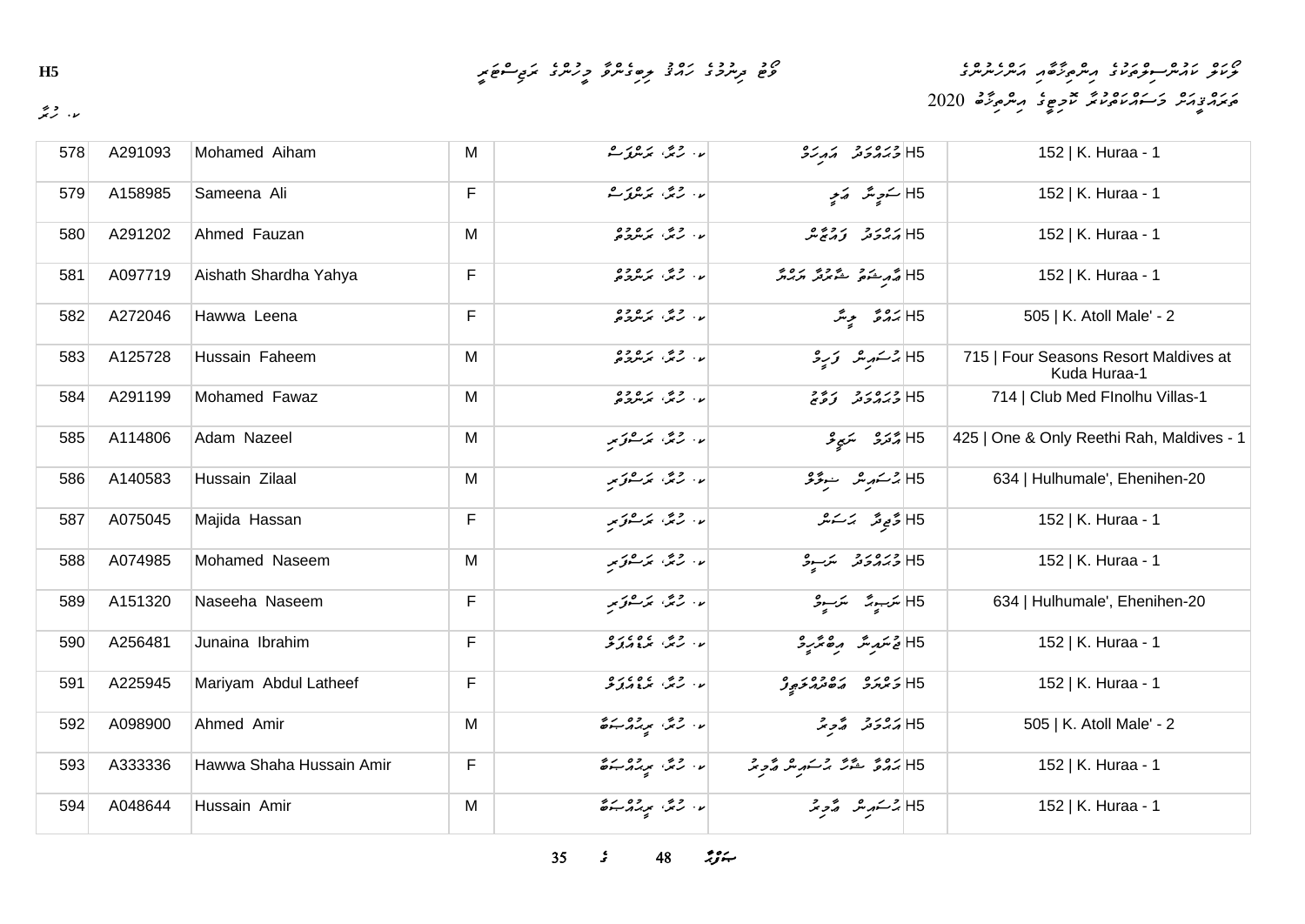*sCw7q7s5w7m< o<n9nOoAw7o< sCq;mAwBoEw7q<m; wBm;vB* م من المرة المرة المرة المرجع المراجع المراجع المراجع المراجع المراجع المراجع المراجع المراجع المراجع المراجع<br>مرين المراجع المراجع المرجع المراجع المراجع المراجع المراجع المراجع المراجع المراجع المراجع المراجع المراجع ال

| 595 | A098901 | Mariyam Amira           | $\mathsf F$ | ، رَبَّرُ، بِرِيْرُهُ جَنَّ        | H5 <i>ويم</i> هر محمد المجموعة        | 505   K. Atoll Male' - 2       |
|-----|---------|-------------------------|-------------|------------------------------------|---------------------------------------|--------------------------------|
| 596 | A098899 | Mohamed Mufeed          | M           |                                    | H5 كەيرى ئىقى ئىقىدىن كىل             | 152   K. Huraa - 1             |
| 597 | A056477 | Nasreena Arif           | $\mathsf F$ | لاسترى بررو بنظا                   | H5 سَرَسْمَبِيسَ مَسْبَرَدْ           | 152   K. Huraa - 1             |
| 598 | A047943 | Shafeega Arif           | $\mathsf F$ | لاسترى بررو دە                     | H5  ڪنوپاءَ - مُذَمِيرُ               | 152   K. Huraa - 1             |
| 599 | A047944 | Shaheeda Arif           | $\mathsf F$ | لا رحمي برره بره                   | H5 ڪرپر گھرو                          | 505   K. Atoll Male' - 2       |
| 600 | A025674 | Hassan Rafeeu           | M           | الاسترنگ الرسوم معرفه مردم         | H5  ترسكانل تز <i>وي</i> ة            | 505   K. Atoll Male' - 2       |
| 601 | A160004 | Aminath Hussain         | $\mathsf F$ | ىر، خەش، ئۆشكەۋ                    | H5 مٌ <i>وِ مَرَة بِهُ سَنَ مِي</i> ش | 152   K. Huraa - 1             |
| 602 | A291094 | Fathimath Maashaa       | F           | ىر، رقىق، ئۆشكەن                   | H5 رَّ <sub>جِ ح</sub> َمَّةَ حَمَّةً | 152   K. Huraa - 1             |
| 603 | A076344 | Moosa Saleem            | M           | بار حريمي الكويت كان كان كان بار ا | H5 شعرو من                            | 152   K. Huraa - 1             |
| 604 | A283337 | Ahmed Fayaz             | M           | ىر، رقىق، ئىزغ                     | H5 پروژو ژگر شه                       | 152   K. Huraa - 1             |
| 605 | A096677 | Ali Nazmeen             | M           | ىد بەشتى، ئىببىر                   | H5 <i>ڇَجِ سَچَجِ</i> سُ              | 422   Club Med Kanifinolhu - 1 |
| 606 | A154869 | Aminath Zoona           | F           | ىر، رقىق، ئىزغ                     | H5 مَّ حِسَمَ حَمَّ مَّ               | 152   K. Huraa - 1             |
| 607 | A154868 | Fathimath Zeenath       | $\mathsf F$ | ىد جىچە ئىچى                       | H5 رَّج <i>وحَمْ پِیتَم</i>           | 152   K. Huraa - 1             |
| 608 | A113858 | Hassan Azleem           | M           | ر، حریق، میرو                      |                                       | 152   K. Huraa - 1             |
| 609 | A131064 | Khadeeja Aboobakur Adam | F           | ىد - شرىگە - ئىبتىرى               | H5 كَتْرِيعٌ مُصْحَّلٍ مُدَّرَّ       | 152   K. Huraa - 1             |
| 610 | A090723 | Latheefa Gasim          | $\mathsf F$ | یں جنگی میں پر                     | H5 كَرْجِوگَ گَرْسِرْدُ               | 505   K. Atoll Male' - 2       |
| 611 | A067584 | Mohamed Shakir          | M           | ىر، رقىق، ئىببى                    | H5 <i>جُهُودُو مُدَّمِّدٍ</i>         | 505   K. Atoll Male' - 2       |

**36** *s* **48** *n***<sub>s</sub>***n***<sub>s</sub>**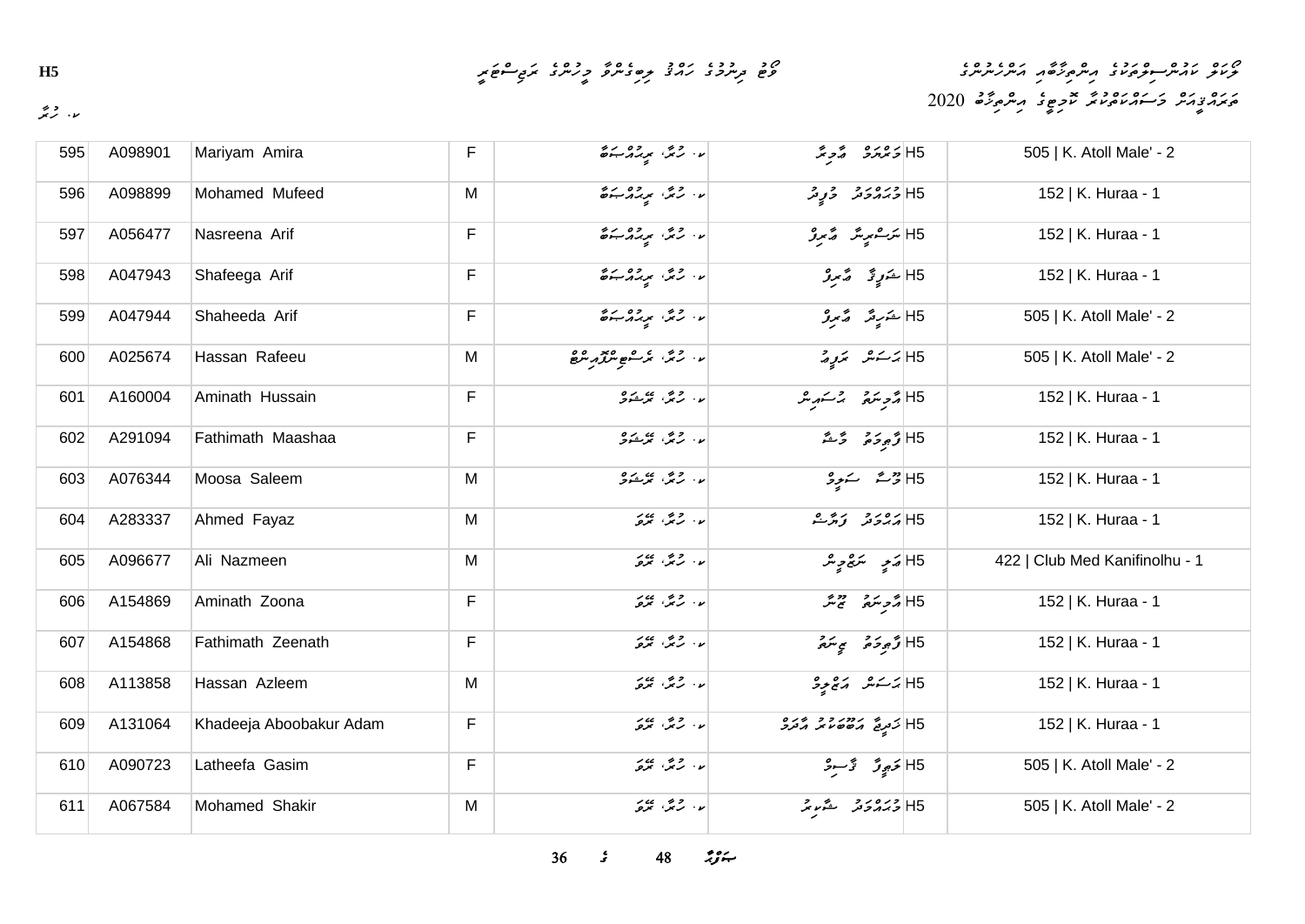*sCw7q7s5w7m< o<n9nOoAw7o< sCq;mAwBoEw7q<m; wBm;vB* م من المرة المرة المرة المرجع المراجع المراجع المراجع المراجع المراجع المراجع المراجع المراجع المراجع المراجع<br>مرين المراجع المراجع المرجع المراجع المراجع المراجع المراجع المراجع المراجع المراجع المراجع المراجع المراجع ال

| 612 | A113854 | <b>Mohamed Nizar Ahmed</b>    | M            | ىد بەر قىچە ئىچىمىتى ئىش          | H5 وبرورو سرچ پر مربروتر                        | 152   K. Huraa - 1                                    |
|-----|---------|-------------------------------|--------------|-----------------------------------|-------------------------------------------------|-------------------------------------------------------|
| 613 | A121314 | <b>Fathmath Sausan Naseem</b> | F            | ، رقبقُ موروٌ و                   | H5  تَ <i>جِيحَةَ سَنَّهُ سَنَّةً</i> سَرَسِيعً | 634   Hulhumale', Ehenihen-20                         |
| 614 | A047926 | Aminath Rasheed               | F            | ، رقبق برؤبر                      | H5 مُرْحِ مَرَمْ مَرْسُوِيْرُ                   | 152   K. Huraa - 1                                    |
| 615 | A132976 | Falaah Adam                   | M            | ، رحمنگ سرغامو                    | H5 كَرْتْرٌ مُرْمَرْدٌ                          | 425   One & Only Reethi Rah, Maldives - 1             |
| 616 | A073682 | Hassan Rasheed                | M            | ىر، رقىمىڭ، ئېرغ <sup>ى</sup> ئېر | H5  ترسكانل - مكاشوقر                           | 433   Gili Lankanfushi - 1                            |
| 617 | A291649 | Hawwa Lamsha                  | $\mathsf{F}$ | ر، رحم <i>ی برو</i> نو            | H5 يَرْدُوَّ تَوَرْشَّ                          | 152   K. Huraa - 1                                    |
| 618 | A291647 | Khadheeja Mishfa              | F            | مار رقبق البرغامجر                | H5  تَرْمِيعٌ       وِحْرٌرٌ                    | 152   K. Huraa - 1                                    |
| 619 | A047923 | Mahamood Hassan               | M            | مار رحمنگا البرغامجر              | H5 كەجىجى ئەسكىلى                               | 152   K. Huraa - 1                                    |
| 620 | A047922 | Maryam Mizna                  | F            | ، رُبُّ بروُمِ                    | H5 <i>خ</i> مر برقر مربح مگر                    | 152   K. Huraa - 1                                    |
| 621 | A073684 | Mohamed Muaz Mahmood          | M            | را رحمتی البرغ م                  | H5 وبره د و و و و بره دو و                      | 152   K. Huraa - 1                                    |
| 622 | A291189 | Aminath Unaysha               | F            | لاسترىنگ بىرە ئىرسكىر ؟           | H5 گەجەتتى ھەتترىشگە                            | 152   K. Huraa - 1                                    |
| 623 | A291193 | Hawwa Neesha                  | F            | لاسترش برە برىسىدە                | H5  يَرْدُوَّ - سِرِيْتَهُ -                    | 152   K. Huraa - 1                                    |
| 624 | A140559 | Madheeha Abdul latheef        | $\mathsf F$  | لاسترش برەكرىسىدە                 | H5 دَمِيدٌ <i>مَـُ مَعْمَدُ وَج</i> ورٌ         | 152   K. Huraa - 1                                    |
| 625 | A079476 | Mohamed Anees                 | M            | لاسترش برەكرىسكەنچ                | H5/ <i>\$22.2 كەيرى</i> ش                       | 152   K. Huraa - 1                                    |
| 626 | A073608 | Ahmed Imad                    | M            | ىر، رقىق، ئۇيغۇنل                 | H5 كەبرى قىرىگە بەرگە ئىر                       | 715   Four Seasons Resort Maldives at<br>Kuda Huraa-1 |
| 627 | A032028 | Ahmed Aslam                   | M            | لاسترىنگە ئىمگەنلىرىدىگە          | H5.دې پر موره                                   | 425   One & Only Reethi Rah, Maldives - 1             |
| 628 | A046273 | Aminath Shamweela             | $\mathsf F$  | ، رُبُّ، بَرُبُّ سِهِ ثَرَ        | H5   مَّحِ سَوَ سَوَ مِعَ مَّحْرَمِ مَ          | 152   K. Huraa - 1                                    |

**37** *s* **48** *n***<sub>s</sub>***n***<sub>s</sub>**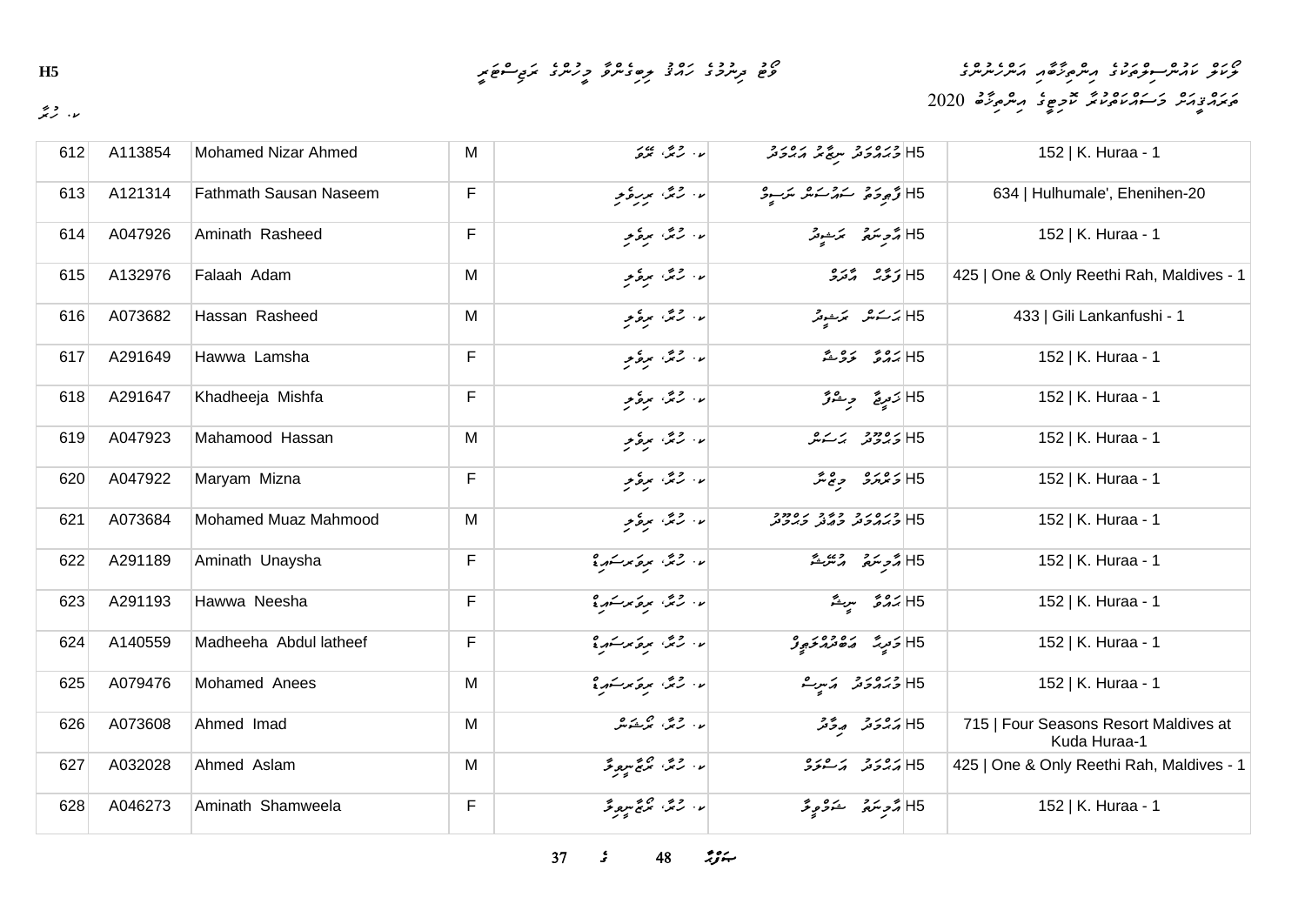*sCw7q7s5w7m< o<n9nOoAw7o< sCq;mAwBoEw7q<m; wBm;vB* م من المرة المرة المرة المرجع المراجع المراجع المراجع المراجع المراجع المراجع المراجع المراجع المراجع المراجع<br>مرين المراجع المراجع المرجع المراجع المراجع المراجع المراجع المراجع المراجع المراجع المراجع المراجع المراجع ال

| 629 | A291280 | Mariyam Razana Aslam       | F           | ما الرحمة الحريج سرجاني                                      | H5 بره بره بریج مگر برگ دوره                                 | 152   K. Huraa - 1       |
|-----|---------|----------------------------|-------------|--------------------------------------------------------------|--------------------------------------------------------------|--------------------------|
| 630 | A049890 | Aishath Shamoona           | F           | ر، حریم، تیره مص <u>رو</u><br>ر، سریم، تیرنامسو <u>خ</u> تیر | H5 مَّەمِسْمَعْ سْمَوْصِيْر                                  | 505   K. Atoll Male' - 2 |
| 631 | A061906 | Mausoom Abdul Ghafoor      | M           | ىر، خەش ئېزىۋاسقەتتىر                                        | H5 دوه ره وه دود و<br>H5 <i>ده بدو م</i> ه <i>ترون و ب</i> ر | 152   K. Huraa - 1       |
| 632 | A160562 | Mohamed Maaish Mausoom     | M           | لا رحمهٔ بره مصر الم                                         | H5 درەر د د مەرد دەھ                                         | 152   K. Huraa - 1       |
| 633 | A069051 | Abdulla Saeed              | M           | لا، رحيمٌ، مؤسودي                                            | H5 كەنقەللە كىھەتتە                                          | 152   K. Huraa - 1       |
| 634 | A079473 | Ahmed Nadeem               | M           | ر، رژيمه چې ده په                                            | H5 كەنزى كىمە بىر ئىر                                        | 152   K. Huraa - 1       |
| 635 | A140518 | Fareedha Abdul Kareem      | F           | ر، رُمِّنَ، مُرْسُورَى                                       | H5 كۆمچەتش مەھەر بورى<br>15 كۈمچەتش مەھەر بورى               | 152   K. Huraa - 1       |
| 636 | A291601 | Fathimath Milhana          | F           | لا، رحمہ کریں ہے کا                                          | H5 رَّج <i>وحَمَّۃ ج</i> وْرَّىثَر                           | 152   K. Huraa - 1       |
| 637 | A140517 | Hussain Nadeem             | M           | لا، رقبي چرخوي                                               | H5 يُرْسَم مِيْر سَرْمِرِدُّ                                 | 152   K. Huraa - 1       |
| 638 | A250457 | Mariyam Samahath           | F           | ر، رُمِّنَ، مُرْسُورَى                                       | H5 <i>ويره سترجره</i>                                        | 152   K. Huraa - 1       |
| 639 | A156180 | Rahuma Ibrahim             | $\mathsf F$ | ر، رُمِّن مُوسودِی                                           | H5 تزرڈ م <i>ے تذر</i> و                                     | 152   K. Huraa - 1       |
| 640 | A057661 | Abdul Rahman Salah Rasheed | M           | پار جنگ مینج                                                 |                                                              | 505   K. Atoll Male' - 2 |
| 641 | A055129 | Hassan Imad                | M           | پار جنبس جي چ                                                | H5 بَرَسَتَرَ م <i>ِ</i> حَ <sup>و</sup> َتَرَ               | 152   K. Huraa - 1       |
| 642 | A057663 | Hussain Sabah              | M           | پار جرمچی محرچ                                               | H5 يريد بذ <i>ھ بن</i>                                       | 505   K. Atoll Male' - 2 |
| 643 | A255864 | Ahmed Rasheed              | M           | لا، رقبق سەسرەتخە                                            | H5   كەش <sup>ى</sup> كىمى كىمىسى كىلىنىش كىلىنى ئىش كىل     | 152   K. Huraa - 1       |
| 644 | A066864 | Easa Ahmed                 | M           | ا را رژش گەردە ئ                                             | H5 پرسٹر پر پروٹر                                            | 152   K. Huraa - 1       |
| 645 | A275320 | Hassan Shamin              | M           | ، رىز، سەمب <sub>ى</sub> ئ                                   | H5 بَرَسَة مَّة مِسْر                                        | 152   K. Huraa - 1       |

**38** *s* **48** *n***<sub>y</sub> <b>***n*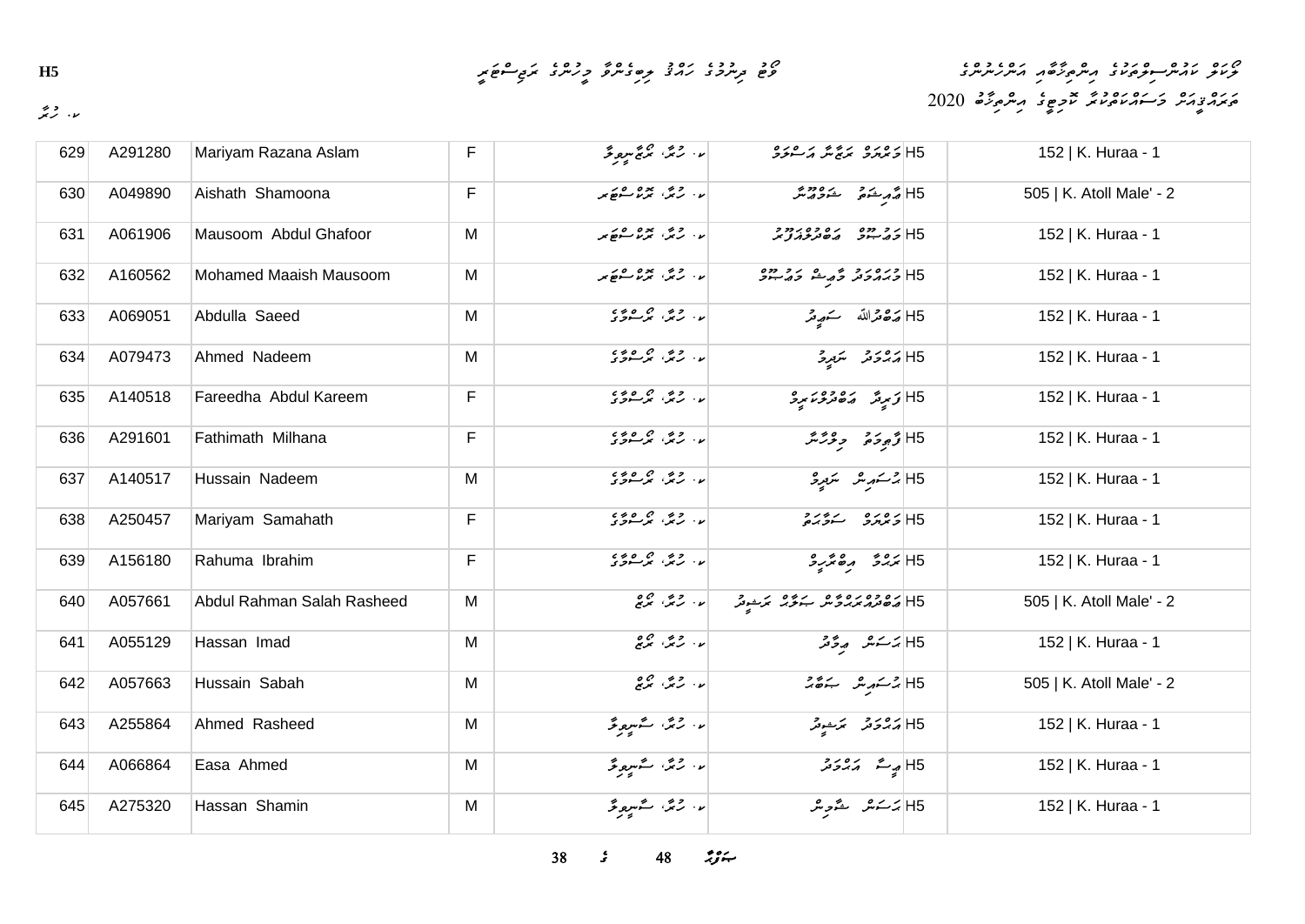*sCw7q7s5w7m< o<n9nOoAw7o< sCq;mAwBoEw7q<m; wBm;vB* م من المرة المرة المرة المرجع المراجع المراجع المراجع المراجع المراجع المراجع المراجع المراجع المراجع المراجع<br>مرين المراجع المراجع المرجع المراجع المراجع المراجع المراجع المراجع المراجع المراجع المراجع المراجع المراجع ال

| 646 | A275318 | Hussain Shavin       | M           | الا، رژش، سەمبرىدىگ                                                                                                                                                                                                              | H5 پرسکو سر منگھونٹر                     | 505   K. Atoll Male' - 2      |
|-----|---------|----------------------|-------------|----------------------------------------------------------------------------------------------------------------------------------------------------------------------------------------------------------------------------------|------------------------------------------|-------------------------------|
| 647 | A291530 | Ahmed Nabeel         | M           | ، رئىگە سەھەتگە ئىگەنچە ئىگەنتىكى ئىگەنىي ئىگەنىي ئىگەن ئىگەن ئىگەن ئىگەن ئىگەن كەنتە بولسان ئىگەن كەنتە ئىگەن<br>مەنبەر ئىگەن ئىگەن ئىگەن ئىگەن ئىگەن ئىگەن ئىگەن ئىگەن ئىگەن ئىگەن ئىگەن ئىگەن ئىگەن ئىگەن ئىگەن ئىگەن ئىگەن ئ | H5 <i>גُرْدَ تَرْ سَهِ وَ</i>            | 757   Coco Palm Dhunikolhu-1  |
| 648 | A291532 | Fathimath Ifa        | F           | لا را ئارگە سەھەتكەت ئىلگەن ئى                                                                                                                                                                                                   | H5 وَّجِرَةٌ مِرَّ                       | 152   K. Huraa - 1            |
| 649 | A291536 | Mohamed Nabeeh       | M           | ، رُبُّ سَهِ مُرَ دُمُومِ وَ                                                                                                                                                                                                     | H5 <i>252.2 سَهِ بِ</i>                  | 152   K. Huraa - 1            |
| 650 | A103520 | Rabia Shathir        | F           | لا رقىق سەھەترى ئىرىمى ئى                                                                                                                                                                                                        | H5 <i>مَدَّرُّهُ جُمَّ</i> يْتُمْ مِنْ ا | 152   K. Huraa - 1            |
| 651 | A011280 | Ahmed Mufeed         | M           | لا، رحمی سکارنگ                                                                                                                                                                                                                  | H5 <i>ټرې تو</i> وي                      | 152   K. Huraa - 1            |
| 652 | A074252 | Aishath Rabeeu       | F           | لا، رحمی سکارنگ                                                                                                                                                                                                                  | H5 مُدِيسَة مَصِ                         | 152   K. Huraa - 1            |
| 653 | A291842 | Aminath Jalaa Ahmed  | $\mathsf F$ | پار رحمنی کے بدینگ                                                                                                                                                                                                               | H5 مَّ حِ سَمَّى صَحَّ مَدَّ حَ مَدَّ    | 567   Villimale' Ehenihen - 2 |
| 654 | A291840 | Mariyam Jazly        | F           | مار رحمنی کے مریش                                                                                                                                                                                                                | H5 كابر برق في تجميح مح                  | 567   Villimale' Ehenihen - 2 |
| 655 | A074312 | Abdul Kareem Mohamed | M           | لا را ئايما سىم ئىر ئىر ئىر ئىچە ئىل                                                                                                                                                                                             | H5 رەۋەر بورە دىرەر د                    | 152   K. Huraa - 1            |
| 656 | A335510 | Fathmath Aniya       | F           | لا را ئەنگە سىرلىرىگىزىق ئو                                                                                                                                                                                                      | H5 رَّج <i>وحَةْ</i> مُسِتَر             | 505   K. Atoll Male' - 2      |
| 657 | A225206 | Firaza Ibrahim       | F           | لا را ئاش سىر ئىگە ئىگە ئىگە                                                                                                                                                                                                     | H5 وِيَرْبَحُ مِنْ مِرْمِرْدِ            | 152   K. Huraa - 1            |
| 658 | A291191 | Haifa Ali Rasheed    | F           | ، رُبُّ، سَرِ، سُرَةَ سُرْبَةِ وَ                                                                                                                                                                                                | H5  كَهُوتٌ الْمَاحٍ الْمَرْشُوشُ        | 152   K. Huraa - 1            |
| 659 | A133099 | Naila Abdul Kareem   | F           | ، رُبُّ سَرِ مُرَكَّدُ مُرَمَّ                                                                                                                                                                                                   | H5 سَمَدِ مَنْ مَدَّوْمَ مَرِدْ          | 152   K. Huraa - 1            |
| 660 | A022960 | Ahmed Mujuthaba      | M           | ىر، رَيْنَ، سَتَرَتَّ                                                                                                                                                                                                            | H5 كەمەدە مەدەرە                         | 152   K. Huraa - 1            |
| 661 | A291807 | Ahmed Saif           | M           | ىر، رژېق، سۇ ئەتتى ئىس                                                                                                                                                                                                           | H5 كەيرى ئىرو                            | 505   K. Atoll Male' - 2      |
| 662 | A140553 | Fathimath Shaufa     | F           | ىر، رژى سۇڭەر                                                                                                                                                                                                                    | H5 رَّجِ حَمَّ صَمَرَ مَنْ اللهِ عَنْ    | 152   K. Huraa - 1            |

**39** *s* **48** *n***<sub>s</sub>**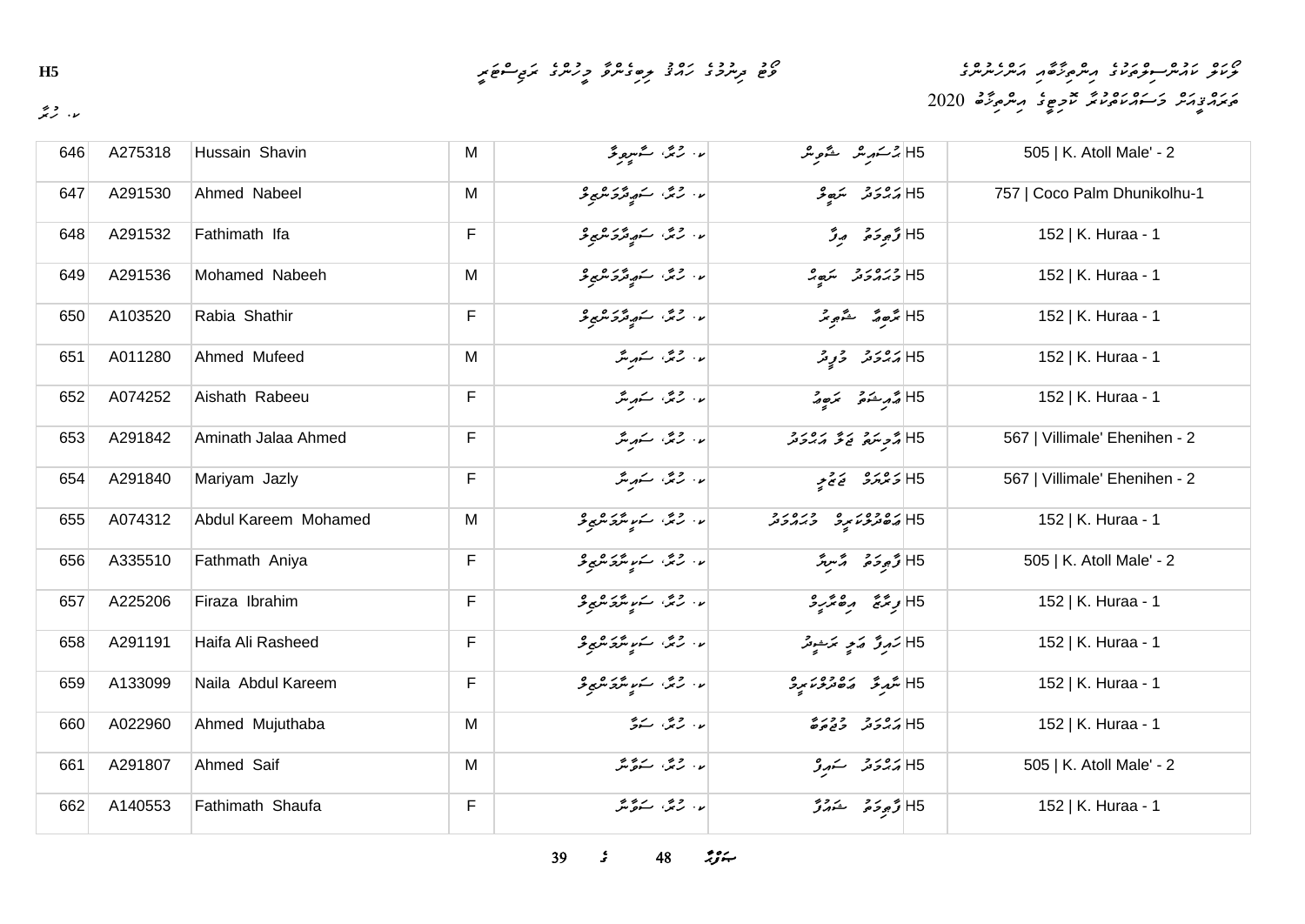*sCw7q7s5w7m< o<n9nOoAw7o< sCq;mAwBoEw7q<m; wBm;vB* م من المرة المرة المرة المرجع المراجع المراجع المراجع المراجع المراجع المراجع المراجع المراجع المراجع المراجع<br>مرين المراجع المراجع المرجع المراجع المراجع المراجع المراجع المراجع المراجع المراجع المراجع المراجع المراجع ال

| 663 | A291808 | Mariyam Sahufa       | F            | ىر، رقىق سۇھەتتى                                                                                                                    | H5 <i>كې</i> رو سى <i>رو</i>                                                                                   | 152   K. Huraa - 1                        |
|-----|---------|----------------------|--------------|-------------------------------------------------------------------------------------------------------------------------------------|----------------------------------------------------------------------------------------------------------------|-------------------------------------------|
| 664 | A055180 | Mohamed Nizar        | M            | ىر، رَبْقُ سَوَّسَ                                                                                                                  | H5 <i>كەنگە كەنگە ئىرىنگەنگە</i>                                                                               | 425   One & Only Reethi Rah, Maldives - 1 |
| 665 | A126571 | Aminath Shaira       | F            | لاس حريمي، سوستوسري                                                                                                                 | H5 مَّ حِسَمَةٌ حَقَّ مِيمَّ                                                                                   | 152   K. Huraa - 1                        |
| 666 | A291077 | Fathimath Maeesha    | F            | لا، رحمهٔ کاردوه                                                                                                                    | H5 رَّجِ <i>حَدَّةٍ</i> حَصِيْتُهُ                                                                             | 152   K. Huraa - 1                        |
| 667 | A291076 | Mohamed Nihan        | M            | ر، رژی که دوه<br>ر، رنگ ک                                                                                                           | H5 <i>3225 تور</i> مبرگ                                                                                        | 132   Lh. Hinnavaru - 2                   |
| 668 | A140434 | Moosa Naseer         | M            | ر، رُبُّ، سُکوَرُوڤ                                                                                                                 | H5 گھ مگرسومگر                                                                                                 | 152   K. Huraa - 1                        |
| 669 | A140499 | Nazneen Yahya        | F            | ر، رژی که دوه<br>را، رژی که دور                                                                                                     | H5 سُمَّ سرِ سَرَ مَرْسُدَّدَّ                                                                                 | 152   K. Huraa - 1                        |
| 670 | A038116 | Adam Saleem          | M            | $\begin{array}{cc} 28.2 & 22.2 \\ 0 & -2.2 & 0 \end{array}$                                                                         | H5 مُحَمَدٌ سَمَوِرٌ                                                                                           | 152   K. Huraa - 1                        |
| 671 | A291141 | Ahmed Sharuhabeel    | M            | $\begin{array}{ccccc}\n\circ & \circ & \circ & \circ & \circ \\ \circ & \circ & \circ & \circ\n\end{array}$                         | H5   كەبرى ئىقى ئەسىركىزى بىرىكى ئىس                                                                           | 152   K. Huraa - 1                        |
| 672 | A140529 | Fathimath Shamila    | F            | $\stackrel{2}{\circ} \stackrel{2}{\circ} \stackrel{2}{\circ} \stackrel{1}{\circ} \stackrel{3}{\circ} \stackrel{2}{\circ} \cdot \nu$ | H5 تَ <i>وْجِوَة</i> شَرْحِةَ                                                                                  | 152   K. Huraa - 1                        |
| 673 | A291138 | Mohamed Shafraaz     | M            | $\begin{array}{ccccc}\n\circ & \circ & \circ & \circ \\ \circ & \circ & \circ & \circ\n\end{array}$                                 | H5 دره د د عده پره په                                                                                          | 152   K. Huraa - 1                        |
| 674 | A140530 | Sharmeela Yahya      | F            | $\stackrel{2}{\circ} \stackrel{2}{\circ} \stackrel{2}{\circ} \stackrel{1}{\circ} \stackrel{3}{\circ} \stackrel{2}{\circ} \cdot \nu$ | H5 ش <i>مر پروگر مربر پ</i> ر                                                                                  | 152   K. Huraa - 1                        |
| 675 | A126163 | Mareena Mohamed      | F            | 2.2.2.2.2.2.7                                                                                                                       | H5يري <i>گ ويمگ</i> ونو                                                                                        | 152   K. Huraa - 1                        |
| 676 | A138373 | Abdul Raheem Mohamed | $\mathsf{M}$ | مار حريمي، سقيمي                                                                                                                    | H5 בטמת בניק פינדיק בינדיק בינדיק בינדיק בינדיק בינדיק בינדיק בינדיק בינדיק בינדיק בינדיק בינדיק בינדיק בינדיק | 152   K. Huraa - 1                        |
| 677 | A232864 | Aishath Shifa        | F            | ىدا رقىقى ئىققاي                                                                                                                    | H5 صَمِيسَمَّ شَوَرَّ                                                                                          | 152   K. Huraa - 1                        |
| 678 | A126573 | Fathimath Adam       | F            | ما الرحمني المقرب                                                                                                                   | H5  تَ <i>ُ</i> م <i>ِودَة</i> مُسَرَّد                                                                        | 152   K. Huraa - 1                        |
| 679 | A142542 | Mohamed Azmeel       | M            | ما الرحمني المشرب                                                                                                                   | H5 <i>جُهُودُو وَ وَيُحْوِ</i> وُ                                                                              | 152   K. Huraa - 1                        |

*40 sC 48 nNw?mS*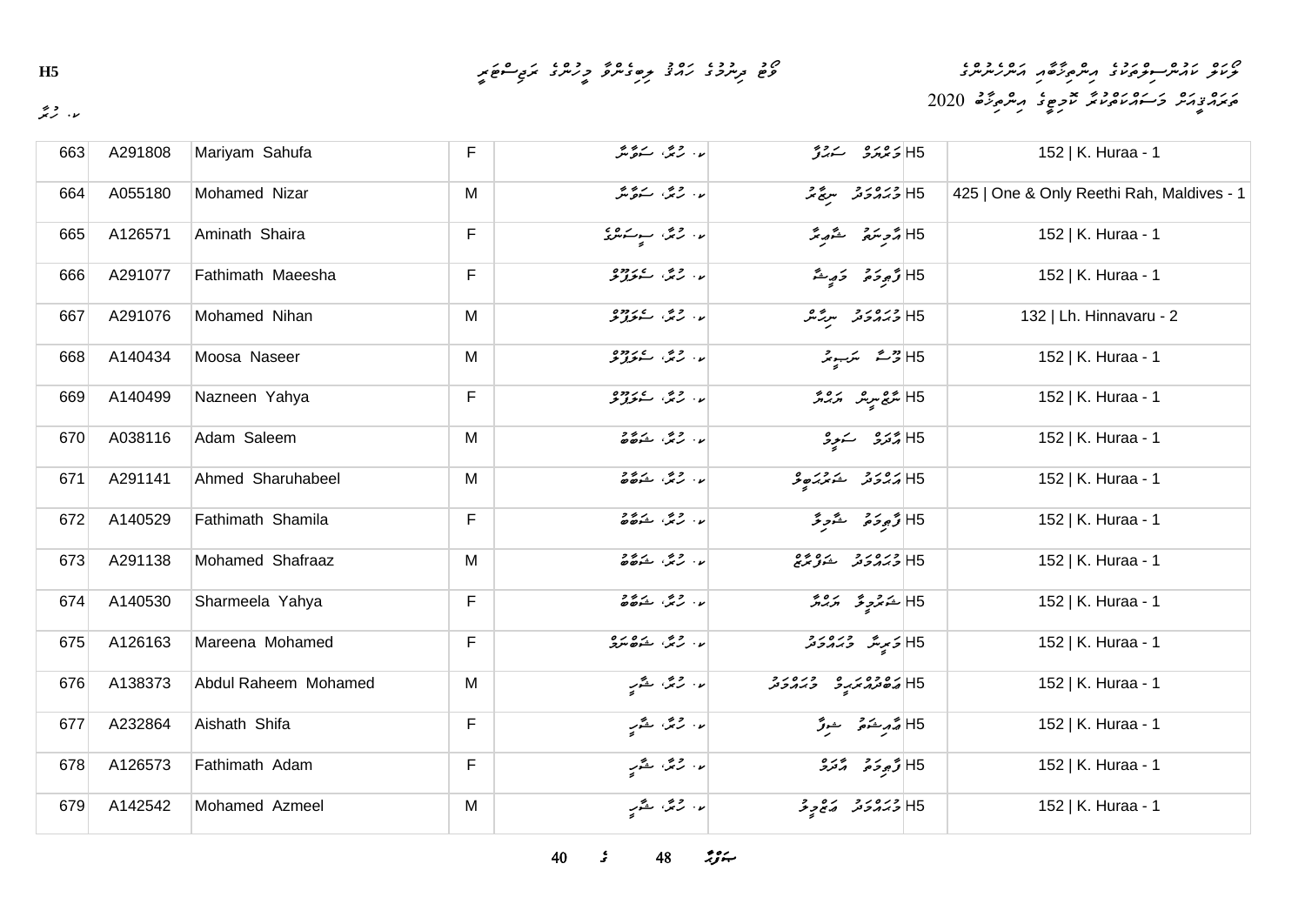*sCw7q7s5w7m< o<n9nOoAw7o< sCq;mAwBoEw7q<m; wBm;vB* م من المرة المرة المرة المرجع المراجع المراجع المراجع المراجع المراجع المراجع المراجع المراجع المراجع المراجع<br>مرين المراجع المراجع المرجع المراجع المراجع المراجع المراجع المراجع المراجع المراجع المراجع المراجع المراجع ال

| 680 | A158996 | Mohamed Shahid       | M | ا ما سر محمد می شد به این می به این به این به این برای این برای کردند.<br>موالید برای می شود به ساله برای کردند به این برای برای کردند برای برای برای برای کردند برای کردند برای کردند ب | H5 <i>وُبَرُوُوَتَوْ</i> سُمَّرِيْرُ                                                                          | 152   K. Huraa - 1                                    |
|-----|---------|----------------------|---|------------------------------------------------------------------------------------------------------------------------------------------------------------------------------------------|---------------------------------------------------------------------------------------------------------------|-------------------------------------------------------|
| 681 | A138388 | Zunaira Abdul Raheem | F | الله الرحيق المقولي                                                                                                                                                                      | H5 يحسَم بحر مقدر بحربه و                                                                                     | 634   Hulhumale', Ehenihen-20                         |
| 682 | A074121 | Ahmed Areef          | M | لاسترىنى ئىشلەر ئەر                                                                                                                                                                      | H5 كەنزى كەرىمى كىلىنى ئىستىدىكى بىر ئىستىدىكە ئاستان ئىستەن ئىستان ئىستان ئىستان ئىستان ئىستان ئىستان ئىستان | 152   K. Huraa - 1                                    |
| 683 | A229996 | Shafaana Mohamed     | F | لا رحمي ڪاڪريگار                                                                                                                                                                         | H5 خۇش ئەيرە ئەر                                                                                              | 152   K. Huraa - 1                                    |
| 684 | A291155 | Aishath Nasha        | F | ىر، رقىق، ئىشەرلىر                                                                                                                                                                       | H5 م <i>ەرشىمى مىرىش</i>                                                                                      | 152   K. Huraa - 1                                    |
| 685 | A291156 | Aminath Shina        | F | ىدا رقىقى ئىشەر قر                                                                                                                                                                       | H5 مُرْحِسَمُ شِيسٌ                                                                                           | 152   K. Huraa - 1                                    |
| 686 | A149687 | Abdul Hadee Hassan   | M | ىر، رقىق ھۇرىترى                                                                                                                                                                         | H5 كەھەر <i>ى بىر بەسەنل</i>                                                                                  | 152   K. Huraa - 1                                    |
| 687 | A104942 | Ahmed Nazim          | M | ىر، رقىق ھەرقىدى                                                                                                                                                                         | H5 كەنزىق سىھبى                                                                                               | 62   Sh. Maroshi - 1                                  |
| 688 | A153514 | Fathimath Zihna      | F | ىر، رقىق، ئىشەر ئىگرى                                                                                                                                                                    | H5 تَ <i>وجوح</i> بِمَ مَسَرٌ                                                                                 | 152   K. Huraa - 1                                    |
| 689 | A022892 | Ismail Abdul Hadhi   | M | ىر، رقىق ھۇرىترى                                                                                                                                                                         | H5 مِ سُوَّمٍ فِي مَصْرُوْرَ مِنْ                                                                             | 152   K. Huraa - 1                                    |
| 690 | A043983 | Mohamed Sidgee       | M | ىر، رقىق ھۇرىترى                                                                                                                                                                         | H5  <i>وُبُرُوُدَوْ</i> سِب <i>ِيْرِةٍ</i>                                                                    | 152   K. Huraa - 1                                    |
| 691 | A140433 | Nafeesa Mohamed      | F | ىر، رقىق، ئىشەر ئىگرى                                                                                                                                                                    | H5 يترو بين وبروتر                                                                                            | 152   K. Huraa - 1                                    |
| 692 | A067363 | Ziyad Abdulla        | M | لا الرحمي، ڪري سرچ                                                                                                                                                                       | H5 برتر كەن ئەراللە                                                                                           | 422   Club Med Kanifinolhu - 1                        |
| 693 | A055150 | Nooman Aboobakuru    | M | ىر، رَمِمَّ، ئىشۇ                                                                                                                                                                        | 7222222215                                                                                                    | 715   Four Seasons Resort Maldives at<br>Kuda Huraa-1 |
| 694 | A140465 | Aishath Shifana      | F | الا اڭنگا ھوڙنگونگو                                                                                                                                                                      | H5 <i>مُقْرِسْتَ</i> مُ سُوِرٌسَّرَ                                                                           | 152   K. Huraa - 1                                    |
| 695 | A089773 | Fayaz Ibrahim        | M | ، رُبُّ، شوَرٌ مُرْهِ ثَرُ                                                                                                                                                               | H5 زَيَّرْتْہُ مِنْ مَرْرِدْ                                                                                  | 152   K. Huraa - 1                                    |
| 696 | A266717 | Hassan Ahmed         | M | لاس رىنى ئىسۇ ئىگەنگە                                                                                                                                                                    | H5  پرسترېفر <b>پرې</b> څوننې                                                                                 | 425   One & Only Reethi Rah, Maldives - 1             |

*41 sC 48 nNw?mS*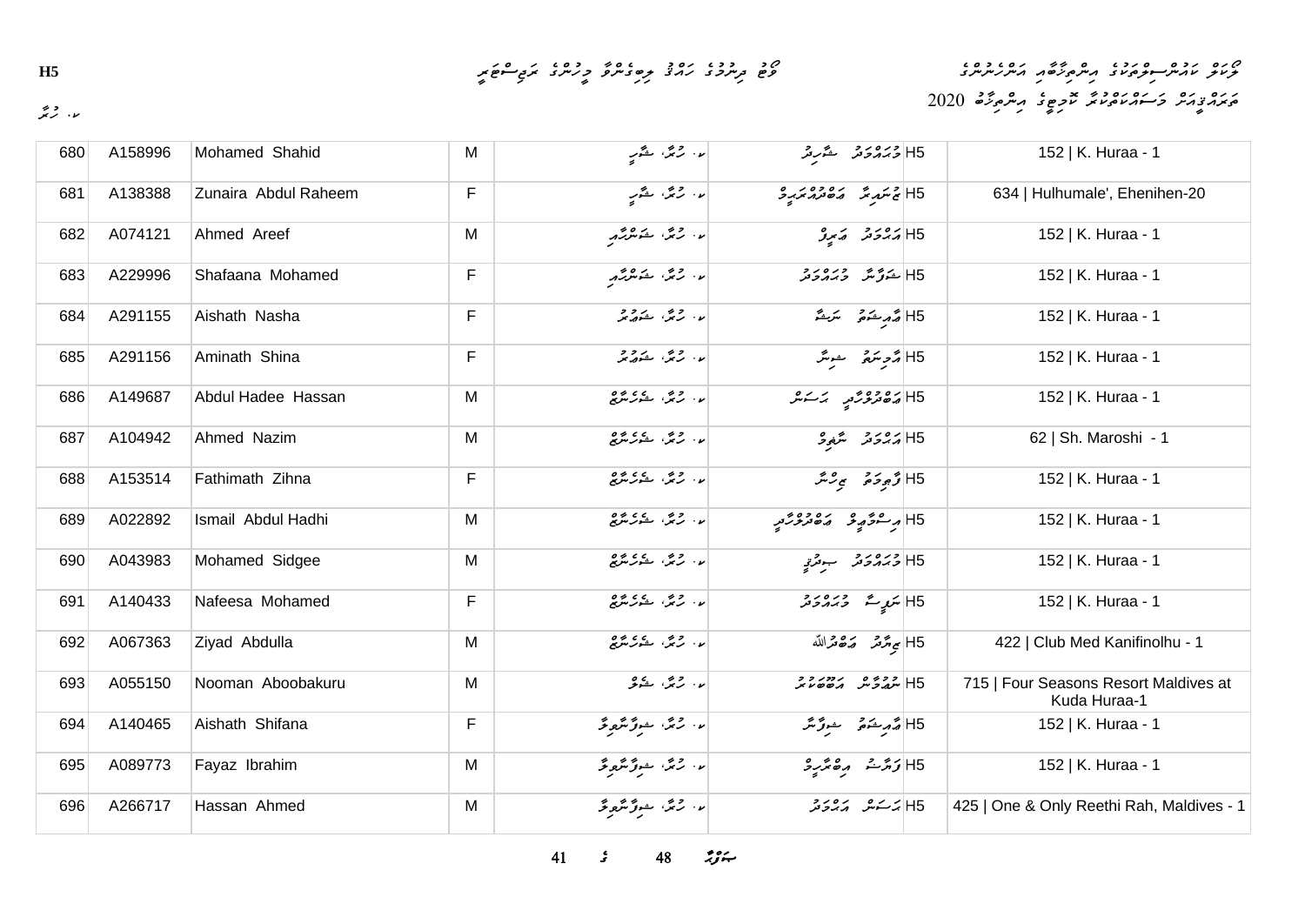*sCw7q7s5w7m< o<n9nOoAw7o< sCq;mAwBoEw7q<m; wBm;vB* م من المرة المرة المرة المرجع المراجع المراجع المراجع المراجع المراجع المراجع المراجع المراجع المراجع المراجع<br>مرين المراجع المراجع المرجع المراجع المراجع المراجع المراجع المراجع المراجع المراجع المراجع المراجع المراجع ال

| 697 | A144053 | Hussain Nahid            | M | ا ، رژش، ھوڙ س <i>ڙو ڏ</i>    | H5   پرستہر بھ سنگریٹر                          | 152   K. Huraa - 1                                    |
|-----|---------|--------------------------|---|-------------------------------|-------------------------------------------------|-------------------------------------------------------|
| 698 | A141367 | Mohamed Nizam            | M | الا، رژىما سورگىتىدۇ.         | H5/ <i>جەممى ئىرىگى</i> ئىس بىر                 | 152   K. Huraa - 1                                    |
| 699 | A291372 | Mohamed Shifaan          | M | ، رُبُّنَ شِيوٌ بَنُّهِ ثُمَّ | H5 <i>جُهُمْ دَمْرِ</i> حَمِورٌ شَرِ            | 152   K. Huraa - 1                                    |
| 700 | A241140 | Sameena Naseem           | F | ، رَبَّرُ، شِيوَّ شَهْدِ وَّ  | H5 س <i>توبڈ</i> م <i>ترج</i> و                 | 152   K. Huraa - 1                                    |
| 701 | A120695 | Ahmed Sajid              | M | لا، رحمہ سورتی                | H5 پر پر پی سنگھ میں تھر<br>15                  | 152   K. Huraa - 1                                    |
| 702 | A231324 | Aishath Sausan           | F | الأراجيني السورجي             | H5 مەم ئىقتىم سىكە ئىككىنىشى ئىسكە              | 505   K. Atoll Male' - 2                              |
| 703 | A229205 | Aminath Saazleen         | F | ما الرحمة السورج              | H5 مَّ حِسَمَة مُصَبَّحِ حِسَّرَ                | 152   K. Huraa - 1                                    |
| 704 | A154559 | Fathimath Azma           | F | لا، رژش سود ژ                 | H5 وَّجِوحَمْ صَفَرَّ                           | 152   K. Huraa - 1                                    |
| 705 | A229203 | Fathimath Saniha Mohamed | F | لا، رحمہ، سوچھ                | H5 رَّجِ دَمَ ۾ سُمبر <i>جُهُ دور و</i>         | 106   R. Maduvvari - 1                                |
| 706 | A229198 | Hawwa Saiha Mohamed      | F | لا، رحمہ، سوری                | H5 يَرْدُوَّ سُمْهِ يُرْ وَيَرْدُونَد           | 152   K. Huraa - 1                                    |
| 707 | A231334 | Ibrahim Jaaveed          | M | الأراجيني السوريخ             | H5 م <i>ِرەَ بَرَّرِدْ ي</i> ُّ مِ <i>دِيرْ</i> | 152   K. Huraa - 1                                    |
| 708 | A229190 | Khadheeja Samiha Mohamed | F | مار رحمنگا استرونخ            | H5 زَمِرِجٌ   سُمَّحِ بُرَّ وَبَرَ وَمَرَّ وَ   | 152   K. Huraa - 1                                    |
| 709 | A231336 | Mariyam Sajida           | F | لا، رحمہ، سوچھ                | H5 كەبىر بىر مەنىيە ئىگە بىر ئى                 | 152   K. Huraa - 1                                    |
| 710 | A010003 | Mohamed Ahmed            | M | پار رقمنگا اسلوندگی           | H5 دره د د بره د د                              | 152   K. Huraa - 1                                    |
| 711 | A231329 | Shamsunnisa Ibrahim      | F | لا، رحمہ سودی                 | H5 غۇر مەھرىرىگە مەھەردى                        | 152   K. Huraa - 1                                    |
| 712 | A140592 | Fathimath Zihura         | F | لا رقبت سنوی بر گاهی          | H5 رَّج <i>وحَمَ</i> بِحِرْمَّدَ                | 152   K. Huraa - 1                                    |
| 713 | A121980 | Hussain Naseer           | M | لاسترش سوقوسر گاهي            | H5 پرسکوپٹر کرکے میرانیم                        | 715   Four Seasons Resort Maldives at<br>Kuda Huraa-1 |

*42 s* 48  $2.94$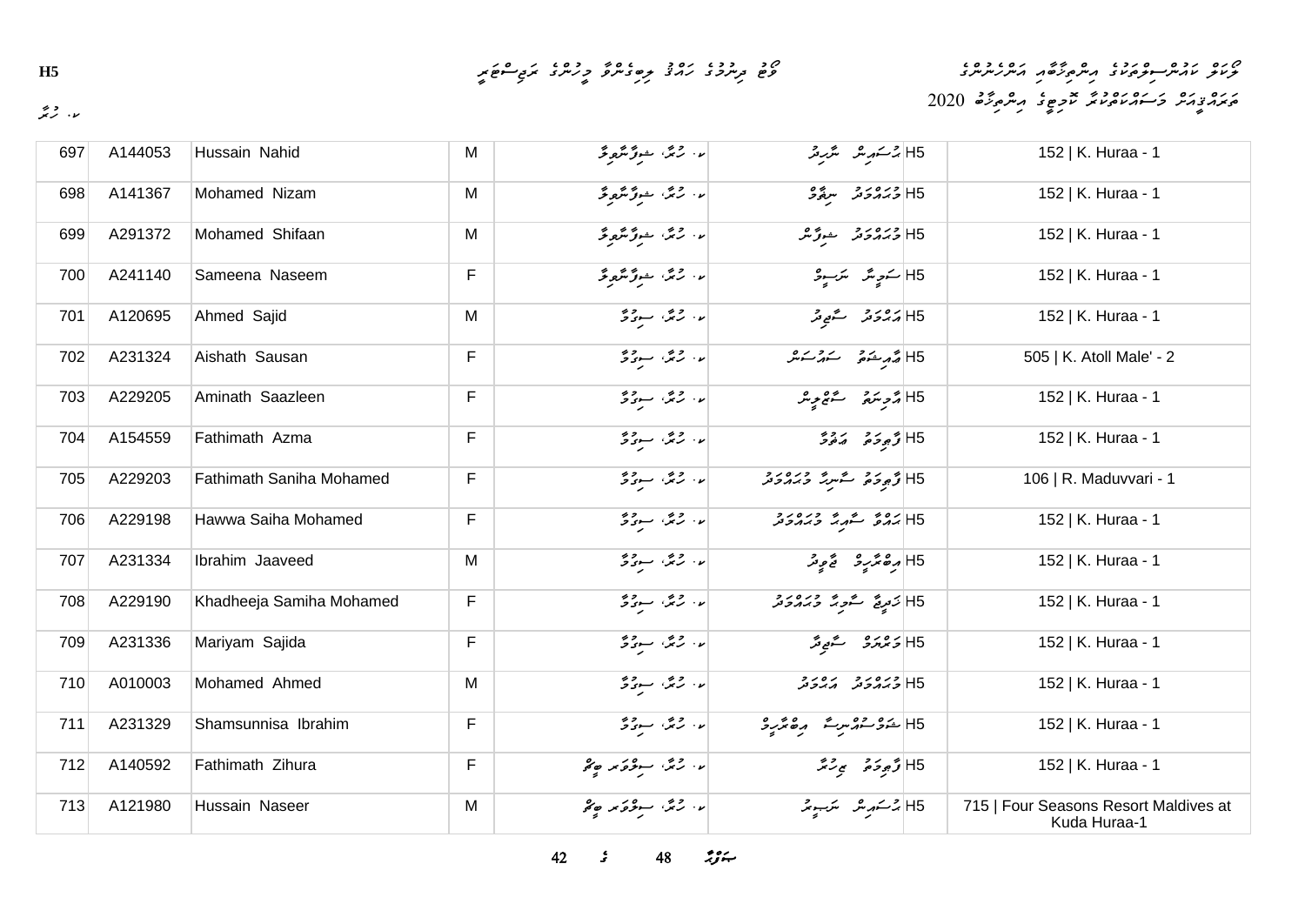*sCw7q7s5w7m< o<n9nOoAw7o< sCq;mAwBoEw7q<m; wBm;vB* م من المرة المرة المرة المرجع المراجع المراجع المراجع المراجع المراجع المراجع المراجع المراجع المراجع المراجع<br>مرين المراجع المراجع المرجع المراجع المراجع المراجع المراجع المراجع المراجع المراجع المراجع المراجع المراجع ال

| 714 | A054957 | Mohamed Riyaz      | M           | ر، رُبُّ، سِ <i>وڈوَبروَّة</i>    | H5 <i>ڈبزون</i> وٹر بربڑے           | 152   K. Huraa - 1                                    |
|-----|---------|--------------------|-------------|-----------------------------------|-------------------------------------|-------------------------------------------------------|
| 715 | A060449 | Abdul Jaleel       | M           | ر. رُمُّ، سِوْءَ مِسَمْ هِ        | H5 رَرُورُوَ بِرِوْ                 | 118   B. Dhonfanu - 1                                 |
| 716 | A291388 | Fathimath Nashfa   | F           | الاسترش سوقة برسكره               | H5 تَ <i>وْجِوَةْ</i> سَرْشْتَرَ    | 152   K. Huraa - 1                                    |
| 717 | A291127 | Mohamed Jaisham    | M           | لاسترش سوقاته يترمنع              | H5 يزەرو ئەرىئەتى                   | 152   K. Huraa - 1                                    |
| 718 | A060264 | Ahmed Naseem       | M           | ر. رقمهٔ عبده موه<br>را رقمهٔ عبد | H5  <i>252, مَرْسِ</i> وْ           | 152   K. Huraa - 1                                    |
| 719 | A291429 | Aminath Muzuna     | F           | ر. رقمهٔ مشده مرد                 | H5 مَّرِسَمَّۃٌ وَنَّرْسَّ          | 462   Srilanka / Colombo - 3                          |
| 720 | A291434 | Mohamed Maaxin     | M           | ر. رحمهٔ عبده معروف               | H5 <i>5225 و مح پ</i> ر             | 462   Srilanka / Colombo - 3                          |
| 721 | A105941 | Ahmed Waseem       | M           | ىر، رْبْقُ سْايْتْرْبْرْسْهْ      | H5/ <i>مَدْدُوتْر حَ</i> سِيوْتَ    | 152   K. Huraa - 1                                    |
| 722 | A230592 | Rasheeda Sulaimaan | F           | ر، رحمہ، ےمیں پر ے                | H5  ىَرَسْبِقَر سُمْحَ مِردَّ سَرْ  | 152   K. Huraa - 1                                    |
| 723 | A154506 | Ahmed Shamin       | M           | ر، رحمہ، سافرہ تر پر              | H5 كەبردى ھەر شەر بىر               | 152   K. Huraa - 1                                    |
| 724 | A291157 | Aishath Shahuda    | $\mathsf F$ | ر، رُمِنٌ، سەنئەھەر بو            | H5 مُصِنْعَةً شَمَرْتُمْ            | 152   K. Huraa - 1                                    |
| 725 | A291154 | Aminath Aiman      | F           | ر، رحمہ، سافرہ تر و               | H5 مُجِسَمَة مَدِحَسْ               | 152   K. Huraa - 1                                    |
| 726 | A140519 | Fathimath Zahushan | $\mathsf F$ | ر، رحمہ، ساورہ رحمہ د             | H5 <i>وَّجِ حَمَّى بِحَ</i> سُمَّسَ | 152   K. Huraa - 1                                    |
| 727 | A053201 | Moosa Fathuhy      | M           | ر، رحمہ، سافرہ تر و               | H5 مَعْ وَحْدِبِ                    | 715   Four Seasons Resort Maldives at<br>Kuda Huraa-1 |
| 728 | A053202 | Shahida Ibrahim    | F           | ر، رحمہ، سافرہ تر و               | H5 ڪريگر ب <i>رھنگري</i> و          | 152   K. Huraa - 1                                    |
| 729 | A069477 | Adam Naseem        | M           | ر، رنگ، سنگهرس وه عامره           | H5 مُرْمَرْد - مَرْسِرْدُ           | 152   K. Huraa - 1                                    |
| 730 | A113996 | Aishath Nadiya     | F           | ىر، رقىق، سەھرى ھەم ئىيرى ھ       | H5 صَمِيحَة مُتَّمِيدً              | 505   K. Atoll Male' - 2                              |

**43** *s* **48** *n***<sub>s</sub>**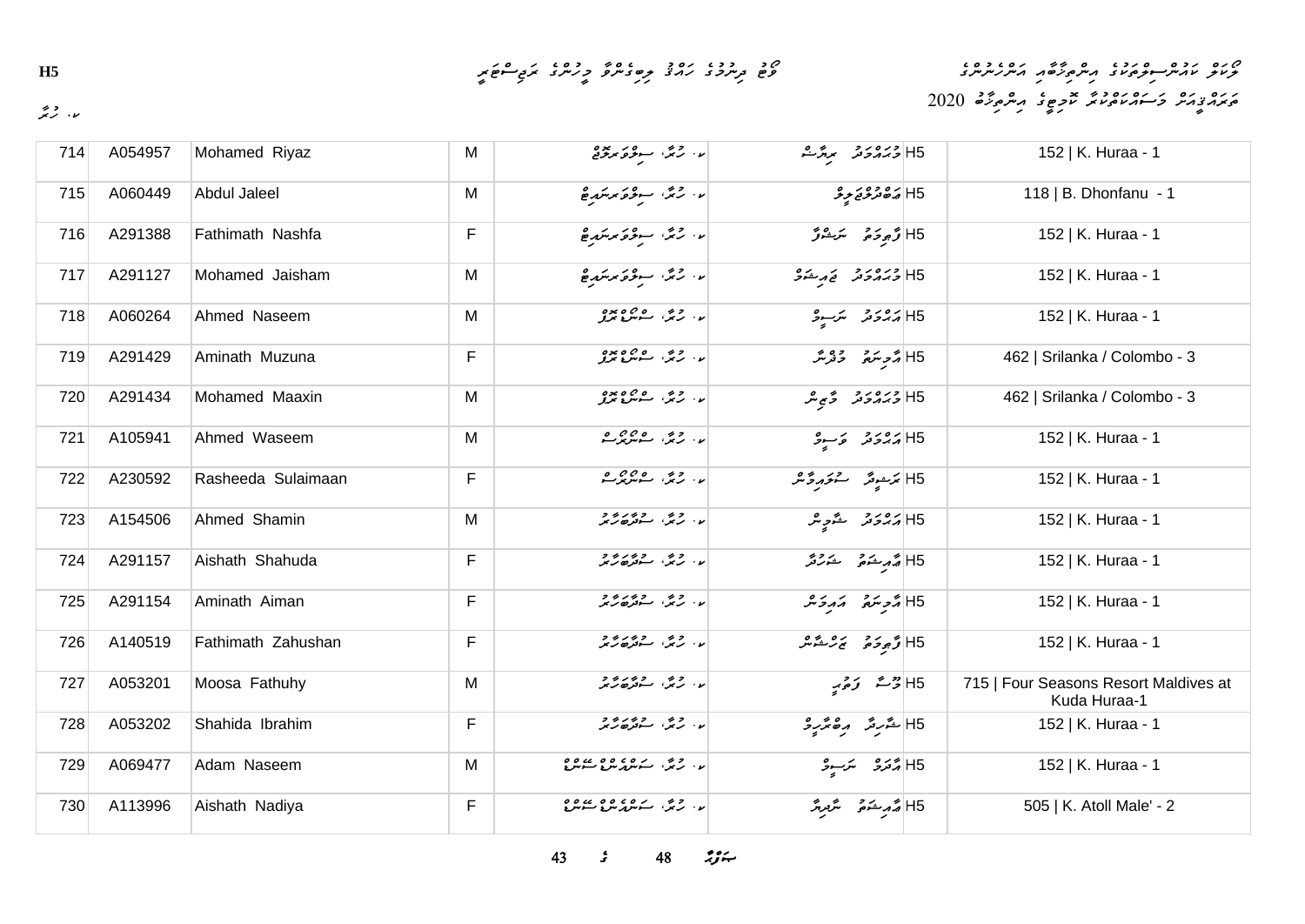*sCw7q7s5w7m< o<n9nOoAw7o< sCq;mAwBoEw7q<m; wBm;vB* م من المرة المرة المرة المرجع المراجع المراجع المراجع المراجع المراجع المراجع المراجع المراجع المراجع المراجع<br>مرين المراجع المراجع المرجع المراجع المراجع المراجع المراجع المراجع المراجع المراجع المراجع المراجع المراجع ال

| 731 | A140514 | Aminath Nihama Naseem | F           | یں کے سوری میں مندوج                | H5 أَمُّ مِسَمَّدٍ سَرْمَتُهُ سَرَبٍ وَ | 241   AA. Feridhoo - 1                                |
|-----|---------|-----------------------|-------------|-------------------------------------|-----------------------------------------|-------------------------------------------------------|
| 732 | A128234 | Fathmath Moosa        | $\mathsf F$ | لا رومي سەھرە ھەم ھەھ ھ             | H5 تَهومَ حَمَّ مَحْبَّ                 | 152   K. Huraa - 1                                    |
| 733 | A140512 | Hawwa Thasneem        | F           | ىدا جەنبە سەھرىكى ھەرە              | H5 بَرْدُعٌ مَ سُرْسِرْ \$              | 152   K. Huraa - 1                                    |
| 734 | A140516 | Mohamed Nazeef        | M           | لا رحمه سوه ده وه عده و             | H5 <i>2525 سَمَعِ وَ</i>                | 152   K. Huraa - 1                                    |
| 735 | A291575 | Moosa Humaid          | M           |                                     | H5_ جۇمەتىر                             | 152   K. Huraa - 1                                    |
| 736 | A140438 | Fathmath Naziya       | $\mathsf F$ | ىر، رقمى، سەمبەر بۇيۇس              | H5 <i>وَّجِوَحَمْ سُّبِيَّةَ</i>        | 152   K. Huraa - 1                                    |
| 737 | A097884 | Ibrahim Umar          | M           | ر، رژش، سەمبروگەند                  | H5 مەھم <i>گىر</i> ھەممى                | 152   K. Huraa - 1                                    |
| 738 | A085132 | Ismail Basheer        | M           | ر، رژش، سەمبەر بۇي <sub>ە بىر</sub> | H5 م سىمۇمىر ئىم ئىسىمىتى ئىس           | 715   Four Seasons Resort Maldives at<br>Kuda Huraa-1 |
| 739 | A016830 | Khadeeja Shirufath    | F           | ر، رژش، سەمبەر بۇي <sub>ە بىر</sub> | H5 كرمريعٌ سو <i>مرۇم</i> ْ             | 152   K. Huraa - 1                                    |
| 740 | A140457 | Mohamed Adil          | M           | ىر، رقمى، سەھ دە ئەر                | H5 تر پروتر گھری                        | 715   Four Seasons Resort Maldives at<br>Kuda Huraa-1 |
| 741 | A124884 | Shamoon Ibrahim       | M           | ىر، رقمى، سەھرىۋە ئەر               | H5 خورمبر م <i>ەمگرى</i>                | 152   K. Huraa - 1                                    |
| 742 | A082035 | Zuhura Ibrahim        | F           | ىر، رقمى، سەھ دە ئەر                | H5 يحر <i>مگر م</i> ھ <i>مگرچ</i>       | 152   K. Huraa - 1                                    |
| 743 | A155989 | Ahmed Najah           | M           | لا، رحيق ڪيل ڇپي و                  | H5  <i>مَدُوَمَّةَ سَهَّةً بِ</i>       | 152   K. Huraa - 1                                    |
| 744 | A291879 | Aishath Mana          | F           | لا، رحمي ڪير ڇمو                    | H5 <i>مۇمىشقۇ</i> ھەتگە                 | 152   K. Huraa - 1                                    |
| 745 | A065651 | Najma Abdul Kareem    | F           | لاڪر جي ڪير ڇپو                     | H5 يَرْدُوُ مَصْرُوْبَ بِرِدْ           | 152   K. Huraa - 1                                    |
| 746 | A083105 | Aminath Niyaza        | F           | ر. رحمهٔ س <i>تمبره مرو</i> ح       | H5 أَمَّ مِ مَرَّجٌ مَ سِ <i>رْبَعٌ</i> | 152   K. Huraa - 1                                    |
| 747 | A291563 | Fathimath Naazleen    | F           | ىر، رقمى، سەسرىلانمۇق               | H5  <i>وَّجِوَحَمْ مَدَّعْ جِسَّ</i> ر  | 152   K. Huraa - 1                                    |

*44 sC 48 nNw?mS*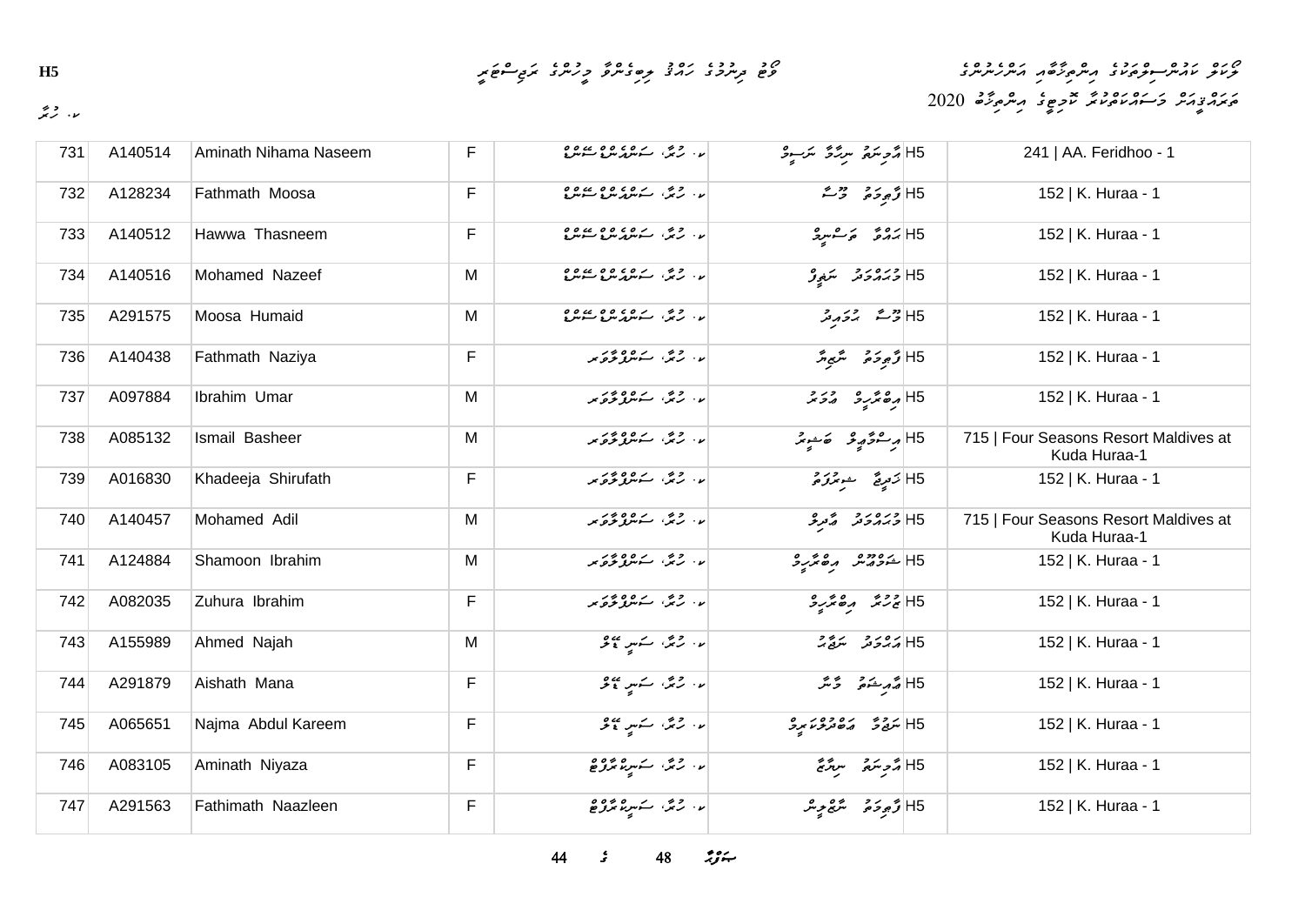*sCw7q7s5w7m< o<n9nOoAw7o< sCq;mAwBoEw7q<m; wBm;vB* م من المرة المرة المرة المرجع المراجع المراجع المراجع المراجع المراجع المراجع المراجع المراجع المراجع المراجع<br>مرين المراجع المراجع المرجع المراجع المراجع المراجع المراجع المراجع المراجع المراجع المراجع المراجع المراجع ال

| 748 | A260949 | <b>Fathmath Neera Rasheed</b> | F            | ر، ج <sub>ە</sub> بئى، سەبىر مەنزوھ                                                                                                                                                                                                                                                        | H5  <i>وَّجِ دَمْ</i> سِهُ تَرَسُوِتْرَ | 152   K. Huraa - 1                                    |
|-----|---------|-------------------------------|--------------|--------------------------------------------------------------------------------------------------------------------------------------------------------------------------------------------------------------------------------------------------------------------------------------------|-----------------------------------------|-------------------------------------------------------|
| 749 | A261243 | Ahmed Hisham                  | M            | لا . رحمهٔ الشوع و د و                                                                                                                                                                                                                                                                     | H5 كەيرى قىر بەشقى                      | 695   Holiday Inn Resort Kandooma<br>Maldives-1       |
| 750 | A291673 | Ali Hamdhaan                  | M            | الاسترنترا الشوره والمحاجر                                                                                                                                                                                                                                                                 | H5   كەمچە كەنى ئىرىگىر                 | 505   K. Atoll Male' - 2                              |
| 751 | A291674 | Fathimath Maya                | $\mathsf F$  | الاسترنتين الشويقى والمحدد                                                                                                                                                                                                                                                                 | H5 وَج <i>وح</i> مة حَمَّدَ             | 152   K. Huraa - 1                                    |
| 752 | A060450 | Hassan Ahmed                  | M            | الاسترنتين الشويقى والمحدد                                                                                                                                                                                                                                                                 | H5 يَرسَعْرُ مَدْرَوْرُ                 | 152   K. Huraa - 1                                    |
| 753 | A156094 | Humaida Shathir               | $\mathsf F$  | الاسترنتر، سقوط و دارد                                                                                                                                                                                                                                                                     | H5 كەكەرلىگە مىگەم <sub>ۇ</sub> مۇ      | 152   K. Huraa - 1                                    |
| 754 | A353515 | Hussain Haisham               | M            | الاسترنتين الشويقى والمحدد                                                                                                                                                                                                                                                                 | H5 يُرْسَمَ مِيْتَ مَرْسِسَة مِيْتَ     | 505   K. Atoll Male' - 2                              |
| 755 | A275321 | <b>Ibrahim Miyaz</b>          | M            | الاسترنترا الشوره والمحاجر                                                                                                                                                                                                                                                                 | H5  مِرْھَتَرْرِدْ وِتَرَى              | 152   K. Huraa - 1                                    |
| 756 | A291678 | <b>Ismail Maaiz</b>           | M            | الاسترنتين الشويقى والمحدد                                                                                                                                                                                                                                                                 | H5 م <i>وستحمي څو</i> نځ                | 152   K. Huraa - 1                                    |
| 757 | A291675 | Mariyam Sudha                 | $\mathsf{F}$ | الاسترنترا الشوره والمحاجر                                                                                                                                                                                                                                                                 | H5 كەيرى ئىگە                           | 152   K. Huraa - 1                                    |
| 758 | A121825 | Mohamed Shibau                | M            | الاسترنترا الشوره والمحاجر                                                                                                                                                                                                                                                                 | $22.25$ $-25.25$ H5                     | 715   Four Seasons Resort Maldives at<br>Kuda Huraa-1 |
| 759 | A099810 | Ismail Ibrahim                | M            | لا رقبي كرونوي                                                                                                                                                                                                                                                                             | H5  مرےدو میں مقدر دیگر دی<br>15  م     | 152   K. Huraa - 1                                    |
| 760 | A062426 | Ahmed Moosa                   | M            | $\overset{\circ}{\phantom{a}}\overset{\circ}{\phantom{a}}\overset{\circ}{\phantom{a}}\overset{\circ}{\phantom{a}}\overset{\circ}{\phantom{a}}\overset{\circ}{\phantom{a}}\overset{\circ}{\phantom{a}}\overset{\circ}{\phantom{a}}\overset{\circ}{\phantom{a}}\overset{\circ}{\phantom{a}}$ | $23.522$ H5                             | 152   K. Huraa - 1                                    |
| 761 | A120962 | Aishath Yoosuf                | F            | $\overset{\circ}{\phantom{a}}\overset{\circ}{\phantom{a}}\overset{\circ}{\phantom{a}}\overset{\circ}{\phantom{a}}\overset{\circ}{\phantom{a}}\overset{\circ}{\phantom{a}}\overset{\circ}{\phantom{a}}\overset{\circ}{\phantom{a}}\overset{\circ}{\phantom{a}}\overset{\circ}{\phantom{a}}$ | H5 گەرىشكە تەرىخۇ                       | 152   K. Huraa - 1                                    |
| 762 | A082116 | Husnee Ahmed                  | M            | ر، رُبُّنَ مِهْجَمَ                                                                                                                                                                                                                                                                        | H5 پر <i>شهر پروتو</i>                  | 152   K. Huraa - 1                                    |
| 763 | A141056 | Shaaheenaa Ahmed              | $\mathsf F$  | $\begin{bmatrix} 0 & 0 & 0 & 0 \\ 0 & 0 & 0 & 0 \\ 0 & 0 & 0 & 0 \end{bmatrix}$                                                                                                                                                                                                            |                                         | 713   Cinnamon Dhonveli Maldives-1                    |
| 764 | A127946 | Suhana Ahmed                  | F            | ر. رقمهٔ و ۱۵۵۵                                                                                                                                                                                                                                                                            | H5 كەبىر <i>مەدە</i> مە                 | 505   K. Atoll Male' - 2                              |

*45 sC 48 nNw?mS*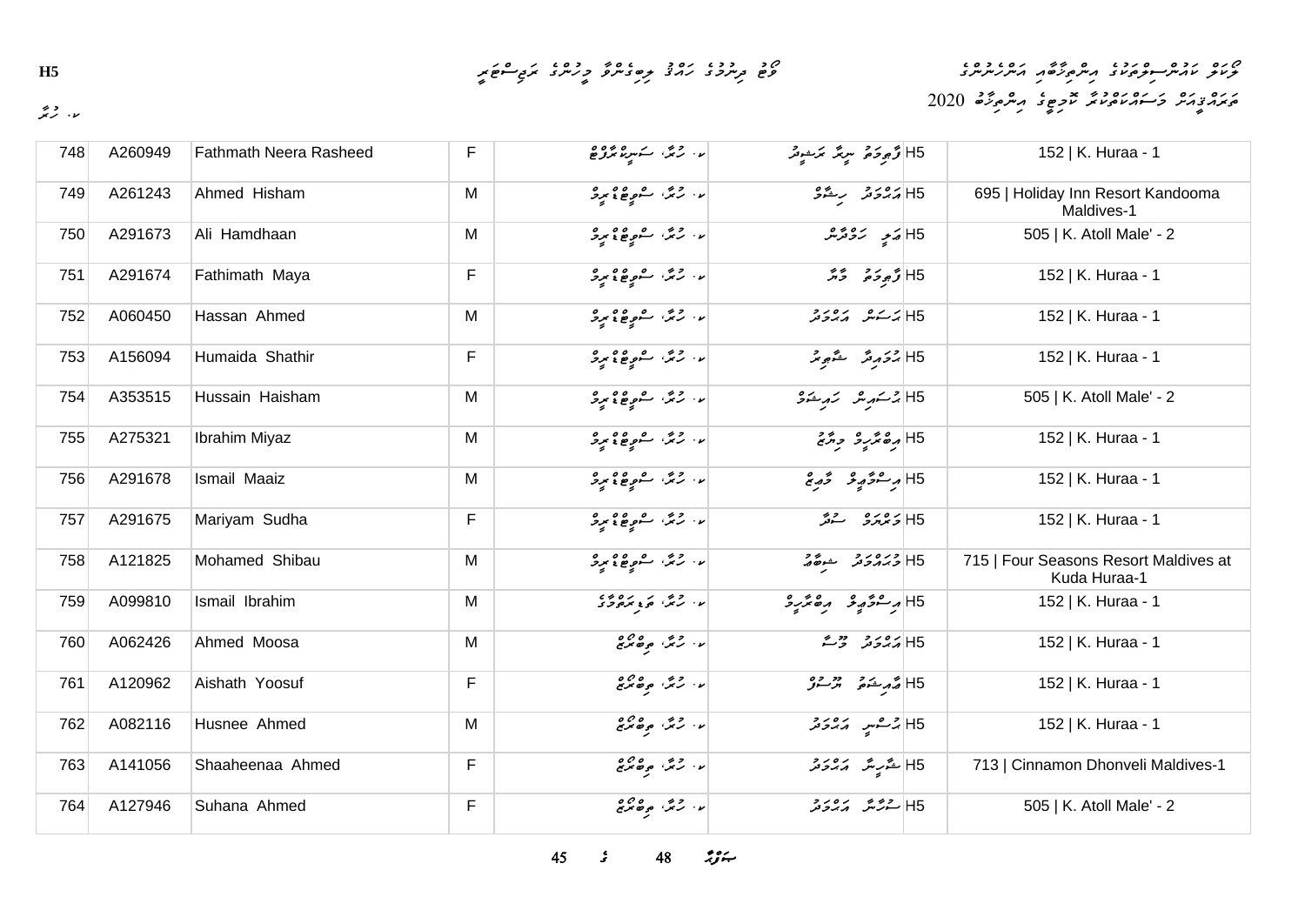*sCw7q7s5w7m< o<n9nOoAw7o< sCq;mAwBoEw7q<m; wBm;vB* م من المرة المرة المرة المرجع المراجع المراجع المراجع المراجع المراجع المراجع المراجع المراجع المراجع المراجع<br>مرين المراجع المراجع المرجع المراجع المراجع المراجع المراجع المراجع المراجع المراجع المراجع المراجع المراجع ال

| 765 | A038133 | Haroon Ismail         | M | الاسترنتري وحسرت             | H5 جيشر برسفو <i>ڻي</i> و                                                                            | 152   K. Huraa - 1                                    |
|-----|---------|-----------------------|---|------------------------------|------------------------------------------------------------------------------------------------------|-------------------------------------------------------|
| 766 | A291160 | Moosa Iyadh           | M | ىر، رقبۇ، قۇسرىشى            | H5 مجرحمہ مریکر                                                                                      | 152   K. Huraa - 1                                    |
| 767 | A140444 | Ahmed Hamdhoon        | M | لاسترنتر، ھاستى سى           | H5   <i>زہونو برودوہ</i>                                                                             | 505   K. Atoll Male' - 2                              |
| 768 | A140509 | Aminath Dhunya Haroon | F | لا رقبق جامرة رئ             | H5 ا <i>گرم مقبر مقبر مقبر مقبر ال</i>                                                               | 152   K. Huraa - 1                                    |
| 769 | A140511 | Ismail Farish         | M | لاسترنتر، ھاستى سى           | H5 مِ سُمَّ مُ مِعْ مِ مَحْ مِرْ شَمَّ الله عَلَيْهِ مِنْ مِنْ مِنْ مِنْ الْمُتَعَلِّقَاتِ مِنْ مِنْ | 715   Four Seasons Resort Maldives at<br>Kuda Huraa-1 |
| 770 | A140505 | Mohamed Hafiz         | M | لاسترنتر، ھايترون کا         | H5 <i>5223 بروة</i>                                                                                  | 399   Cheval Blanc Randheli - 1                       |
| 771 | A140449 | Ummu Kulsoom Moosa    | F | لاسترنتر، ھايترون کا         | 2, 3, 2, 2, 2, 2, 15                                                                                 | 152   K. Huraa - 1                                    |
| 772 | A353184 | Aishath Sheneen       | F | ىر، رقىق مەترىپرىشە          | H5 گەم ئىككە ئىگە ئىرىگر                                                                             | 152   K. Huraa - 1                                    |
| 773 | A291304 | Fathimath Suman       | F | ىر، رژىئى، مەندىرىك          | H5 وَجِعَة حَمَدَ مَثَّرَ مَثَّر                                                                     | 505   K. Atoll Male' - 2                              |
| 774 | A068765 | Abdul Aleem Ali       | M | ىدا رقىق مۇق                 | H5 <i>جَ هُ تروُ جُرِ وَ سَيِ</i>                                                                    | 152   K. Huraa - 1                                    |
| 775 | A068764 | Ali Adam              | M | ىدا رقىق مۇق                 | H5 کے پر مگرو                                                                                        | 152   K. Huraa - 1                                    |
| 776 | A291589 | Aminath Sofa          | F | ىدا رقىق مۇق                 | H5 م <i>مَّحِ سَوَّةً</i>                                                                            | 505   K. Atoll Male' - 2                              |
| 777 | A291582 | Asiyath Raula         | F | لا، رحمهٔ الروم              | H5 أَمُّ سِيهُمْ مَمَّتَمَثَّرَ                                                                      | 152   K. Huraa - 1                                    |
| 778 | A291579 | Haseena Abdul Ganee   | F | ىدا رقىق مۇ                  | H5  يز سوينگر    پرهانگروټر سپر                                                                      | 152   K. Huraa - 1                                    |
| 779 | A113733 | Mohamed Muslih        | M | ىدا رقىق مۇق                 | H5 <i>جەممى</i> ھەر جەمئى                                                                            | 316   L. Fonadhoo - 3                                 |
| 780 | A291885 | Ahmed Vishaal         | M | ، رقىق مۇس <sub>ى</sub> رە ، | H5/ كەندى ھ <sub>ە</sub> ھەنگەنى                                                                     | 152   K. Huraa - 1                                    |
| 781 | A289231 | Fareesha Rasheed      | F | ر، رقمهٔ ارد موروم           | H5 كرمرِيش كرشوش                                                                                     | 634   Hulhumale', Ehenihen-20                         |

**46** *s* **48** *n***<sub>s</sub>**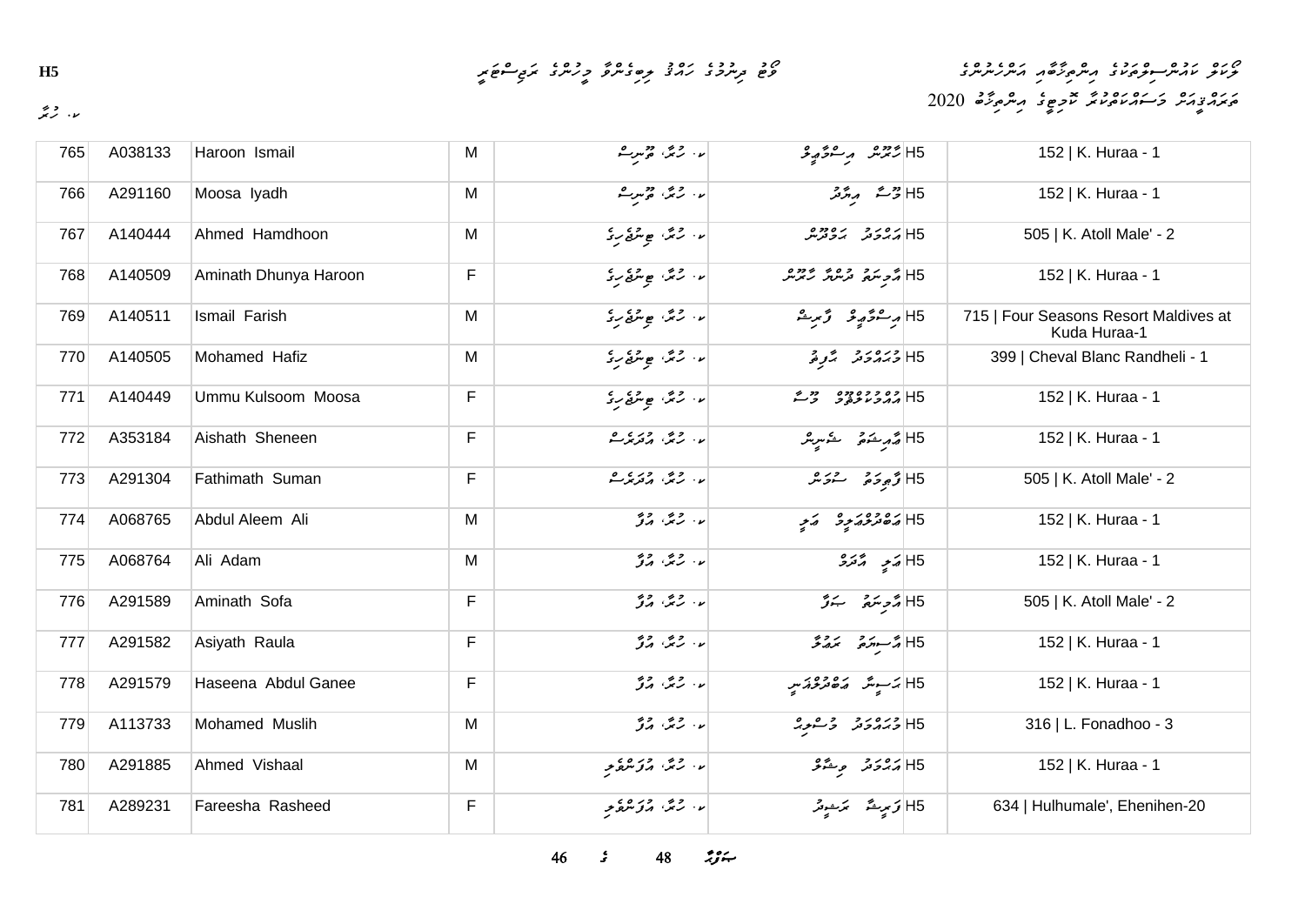*sCw7q7s5w7m< o<n9nOoAw7o< sCq;mAwBoEw7q<m; wBm;vB* م من المرة المرة المرة المرجع المراجع المراجع المراجع المراجع المراجع المراجع المراجع المراجع المراجع المراجع<br>مرين المراجع المراجع المرجع المراجع المراجع المراجع المراجع المراجع المراجع المراجع المراجع المراجع المراجع ال

| 782 | A107072 | Hamid Shameem            | M | ىر، رقى <i>گە، مۇ</i> ئىرغۇم              | H5 گرونڈ شکورڈ                                                                                                                                                                                                        | 715   Four Seasons Resort Maldives at<br>Kuda Huraa-1       |
|-----|---------|--------------------------|---|-------------------------------------------|-----------------------------------------------------------------------------------------------------------------------------------------------------------------------------------------------------------------------|-------------------------------------------------------------|
| 783 | A091130 | Ismail Ahmed             | M | ر، رژ <sub>نگ</sub> ، مۇش <sub>ھ</sub> ۇم | H5 م <i>رحوڤہو م</i> حدومہ                                                                                                                                                                                            | 505   K. Atoll Male' - 2                                    |
| 784 | A145298 | Mariyam Fakhira          | F | ر، رقمهٔ ارزمه در در در محمد بر           | H5 كا يوپرى تۇرىگە                                                                                                                                                                                                    | 152   K. Huraa - 1                                          |
| 785 | A140577 | Mohamed Firushaan        | M | لا، رقبق المۇشقۇم                         | H5/ <i>جەنەدى بىرىشى</i> ر                                                                                                                                                                                            | 634   Hulhumale', Ehenihen-20                               |
| 786 | A074120 | Abdul Hameed Abdul Ghani | M | ، رَبَّرُ، مَسْرُومُ وَ                   | H5  پرەوپرىيە مەھىرگە ئېرىد                                                                                                                                                                                           | 727   Four Seasons Resort Maldives at<br>Landaa Giraavaru-1 |
| 787 | A073253 | Haneefa Abdul Ganee      | F | ر، ارتز، ارتابه دوه                       | H5  برسيد   برھ فرقرنس بر                                                                                                                                                                                             | 505   K. Atoll Male' - 2                                    |
| 788 | A140429 | Naeema Abdul Ghanee      | F | ر، ريم، برعبيوه و                         | H5 <i>سَمِيرةَ مَ</i> صَ <i>مَرْ حْنَ</i> رَ سِرِ                                                                                                                                                                     | 152   K. Huraa - 1                                          |
| 789 | A066280 | Abdulla Ibrahim          | M | ر رقبی کارونان                            | H5 كَرْهُ مِرْاللَّهُ مِنْ مِنْ مِنْ بِرْدَ                                                                                                                                                                           | 152   K. Huraa - 1                                          |
| 790 | A290998 | Aishath Neha             | F | ر د چې نوم دی.                            | H5 م <i>ەم شەقەھىلىر</i> گ                                                                                                                                                                                            | 152   K. Huraa - 1                                          |
| 791 | A140423 | Maumoona Ibrahim         | F | ر رقمهٔ که ده ۲۵۵                         | H5. وه مع مصر المحدر حديد المحدر المحدر المحدر المحدر المحدر المحدر المحدر المحدر المحد المحد المحد<br>المحدود المحدود المحدر المحدر المحدر المحدر المحدر المحدود المحدود المحدود المحدود المحدود المحدود المحدود الم | 152   K. Huraa - 1                                          |
| 792 | A290995 | Mohamed Reehan           | M | ر - رحمه نوم و ده و د                     | H5 <i>222.25 برچ</i> ش                                                                                                                                                                                                | 505   K. Atoll Male' - 2                                    |
| 793 | A102346 | Ahmed Jibreel            | M | ىر، رقىق، ئۇسكەت                          | H5 كەبرىقر ب <i>ې ھې</i> رى                                                                                                                                                                                           | 115   B. Kamadhoo - 1                                       |
| 794 | A124485 | Aminath Shani            | F | ىر، رقىق، ئۇسكە                           | H5 مُتَّحِسَمُ فَمَتَّبِ                                                                                                                                                                                              | 152   K. Huraa - 1                                          |
| 795 | A057169 | Hassan Mohamed           | M | لاسترنتما الإنترنت                        | H5  يزيكر وبرورو                                                                                                                                                                                                      | 152   K. Huraa - 1                                          |
| 796 | A367511 | Areesha Abdulla          | F | ر، رَبِّي، وَسَعْ وِهِ.                   | H5 كەمىيىشقە كەھەتمەللە                                                                                                                                                                                               | 152   K. Huraa - 1                                          |
| 797 | A266939 | Fareesa Abdulla          | F | ر، رَبِّي، وَسَعْ وِهِ.                   | H5 كوموت كەنھەتراللە                                                                                                                                                                                                  | 152   K. Huraa - 1                                          |
| 798 | A304582 | Jazlaan Mohamed          | M | ر، رَبَّرٌ، وَسُقَّ وِ مُرَ               | H5  يرج جمل مقررة مرد<br>15  يرج محر مقرر مقرر مقر                                                                                                                                                                    | 715   Four Seasons Resort Maldives at<br>Kuda Huraa-1       |

*47 sC 48 nNw?mS*